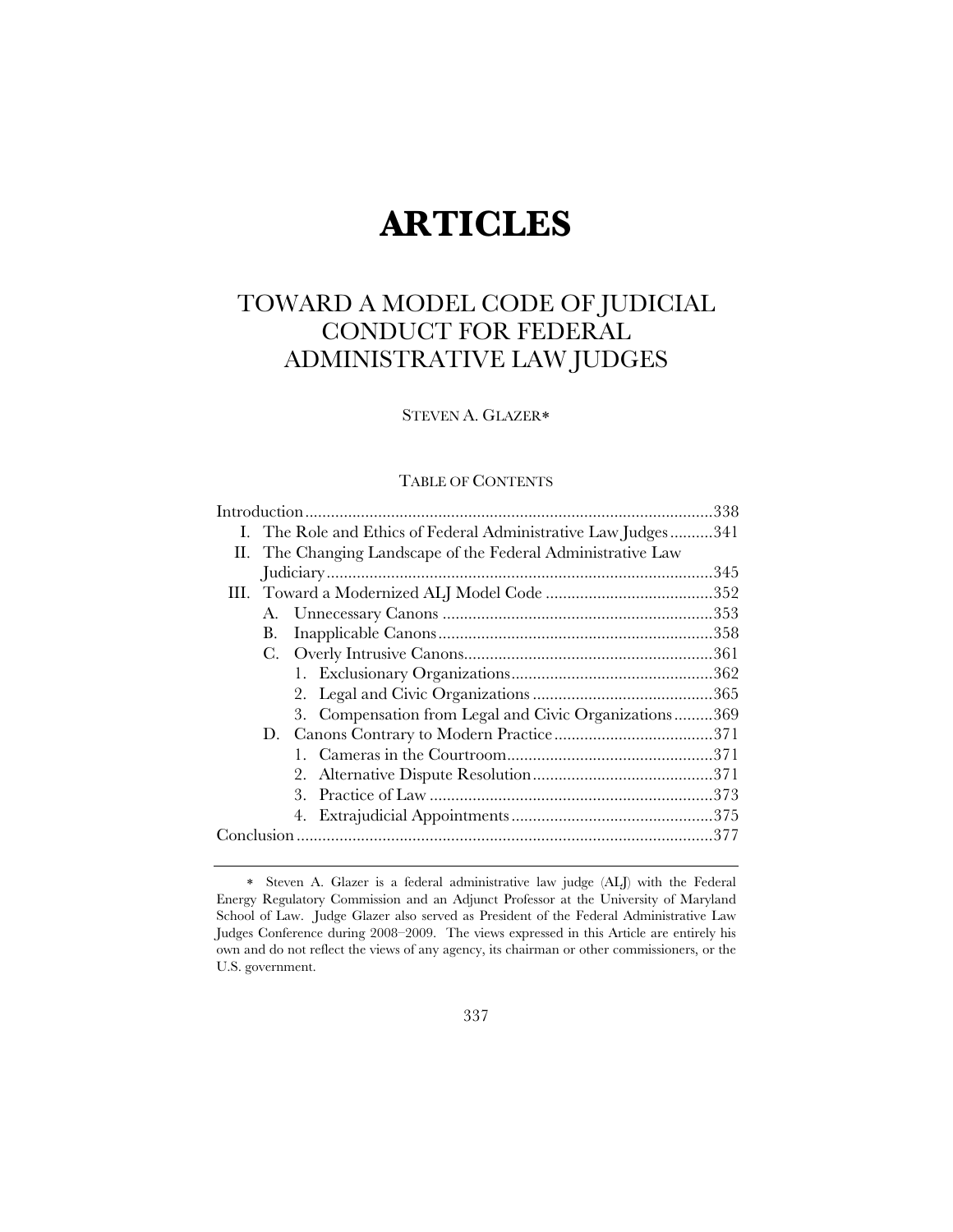### **INTRODUCTION**

In October 2010, the Obama Administration surprised the Administrative Law Judges (ALJs) of the federal government with a proposal from the U.S. Office of Personnel Management (OPM) to eliminate the requirement that incumbent ALJs be licensed by their state bars to practice law.1 The Notice of Public Rulemaking (NOPR) sought public comments through December 6, 2010,<sup>2</sup> and, as of this writing, a final decision from OPM is awaited. In making this proposal, the Obama Administration (through OPM) maintained the licensure requirement for applicants seeking to become ALJs, but reasoned with regard to incumbent ALJs that "the standards of ethical conduct that apply to ALJs as [f]ederal employees, and agencies' existing authority to supervise ALJs and take actions against them in appropriate circumstances, are sufficient to ensure that ALJs are held to a high standard of conduct."3

This announcement amounted to a sea change in the thinking of the White House and OPM about the management of Administrative Law Judge ethics. It not only reversed a longstanding position of the Bush 43 Administration on ALJ licensure requirements, but also reversed a similar policy line that appeared to be forming in the initial months of President Obama's tenure and the appointment of his new OPM Director, John Berry. Many of my ALJ colleagues and I expected the new OPM Director to relax the restriction imposed on us in 2007 by President Bush to be "actively" licensed to practice law in our respective state bars, like attorneys, instead of being allowed to assume "judicial" or "retired" status as we had been able to do before.4 The Bush rules required federal ALJs not only to adhere to the codes of ethics of our respective state bars that were imposed on attorneys actively engaged in the practice of law, but also required us to meet the Continuing Legal Education (CLE) requirements and higher dues of those organizations that active attorneys met, unlike state-court judges who are exempted from such requirements. None of us expected the Obama Administration to eliminate our duty to be members of state bars altogether.

 <sup>1.</sup> Programs for Specific Positions and Examinations (Miscellaneous), 75 Fed. Reg. 61,998, 61,998 (Oct. 7, 2010) (to be codified at 5 C.F.R. pt. 930). By "state bars," I mean not only the bars of the respective states but also the bars of "the District of Columbia, the Commonwealth of Puerto Rico, or any territorial court established under the United States Constitution" as OPM rules make clear. 5 C.F.R. § 930.204(b)(1) (2011).

 <sup>2. 75</sup> Fed. Reg. at 61,998.

<sup>3</sup>*. Id.*

 <sup>4.</sup> Examining System and Programs for Specific Positions and Examinations (Miscellaneous), 72 Fed. Reg. 12,947, 12,948 (Mar. 20, 2007) (codified at 5 C.F.R. § 930.204(b)(1)).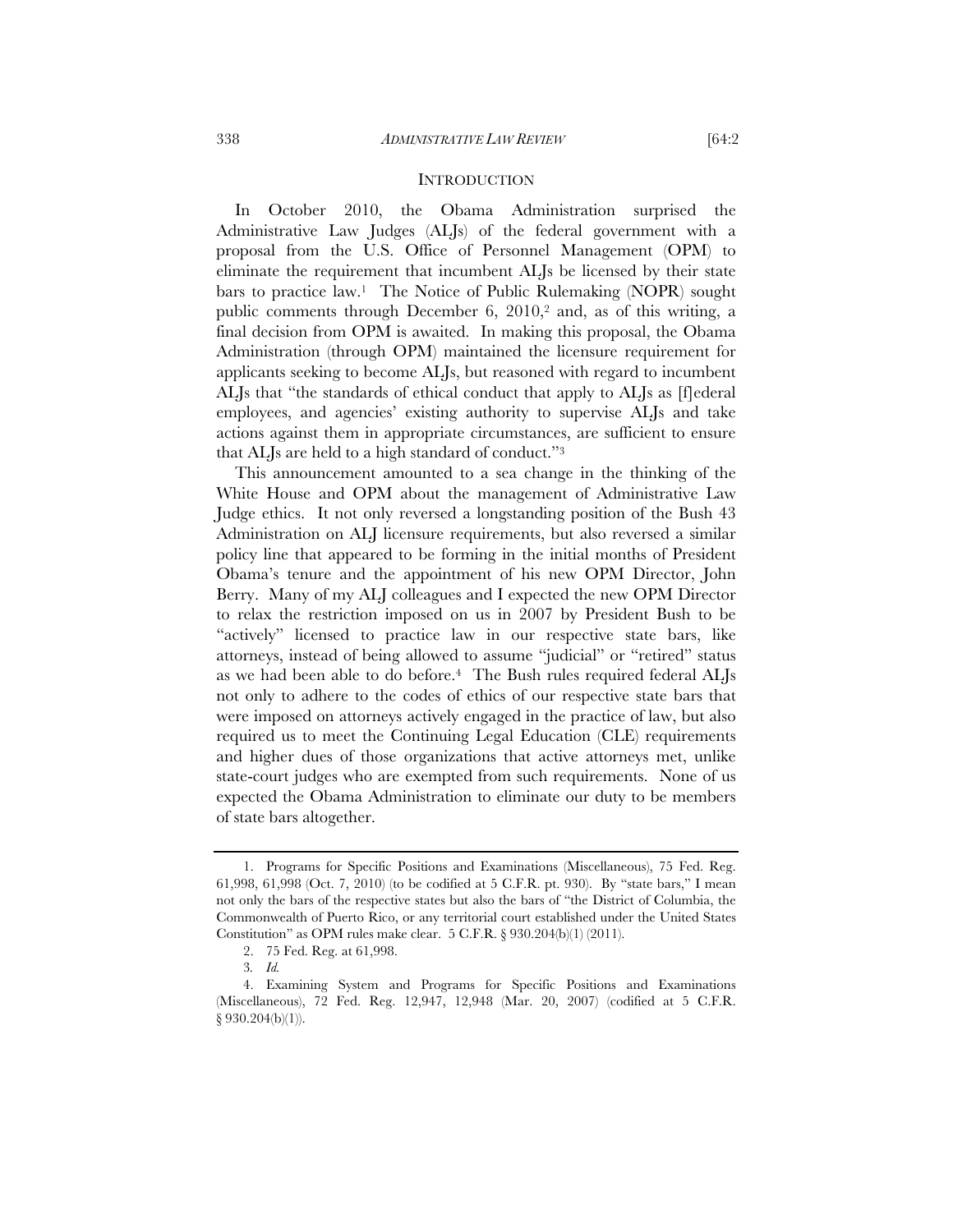For some of us in the administrative law judiciary, the new proposal comes as a welcome relief. The Bush rule imposed not only added educational and financial burdens on ALJs, but also placed OPM, state bar associations, and ALJs in an ethical quandary. State bars have ethical codes for their "active" attorneys, and some state bars have codes of conduct for their state judiciary. None of those codes, however, cover the work of federal ALJs. It was anomalous under the Bush rule to make the federal administrative law judiciary adhere to fifty-two different state codes of ethics for the same federal job in federal agencies when members of the federal Judicial Branch, who are themselves judicial members of their respective state bars, adhere to one U.S. Judicial Code. Eliminating the licensure requirement altogether ends the quandary.

Still, some in the federal administrative law judiciary are troubled by this development. They feel that the elimination of all need for ALJs to adhere to an ethical code is not advisable. For some ALJs at least, the ethical regulations generally governing federal employees do not suffice as governing precepts for their practice; they urge broader ethical standards for their ranks, more akin to those of the federal Judicial Branch. Still others caution that the new OPM proposal, born of the Obama Administration, may disappear with the advent of some future administration.

However the final rule now being considered by OPM turns out, there will be at least some movement in the future among the many different organizations of federal Administrative Law Judges<sup>5</sup> to pursue one or more of the following three options: either (i) to keep what was long the status quo before the Bush rule was implemented and what is now the case; that is, to have no applicable code of conduct at all; (ii) to advocate application to ALJs of the Code of Conduct for United States Judges (U.S. Judicial Code) that presently governs judges of the federal Judicial Branch (with the notable exception of the United States Supreme Court);6 or (iii) to adopt a code of conduct exclusively for Administrative Law Judges.

This Article advocates the third course. There are many aspects of the

 <sup>5.</sup> At last count there were six: the National Association of Administrative Law Judges (NAALJ), the Forum of the United States Administrative Law Judges (FORUM), the National Conference of Administrative Law Judges of the American Bar Association's Judicial Division (NCALJ), the Federal Administrative Law Judges Conference (FALJC), the Association of Administrative Law Judges, and the American Judicature Society. *See* Ronnie A. Yoder, *The Role of the Administrative Law Judge*, 22 J. NAT'L ASS'N ADMIN. L. JUDGES 321, 322 (2002).

 <sup>6.</sup> CODE OF CONDUCT FOR U.S. JUDGES (Judicial Conference of the U.S. 2011); *see also* Dmitry Bam, *Making Appearances Matter: Recusal and the Appearance of Bias*, 2011 BYU L. REV. 943, 957 n.54 (2011).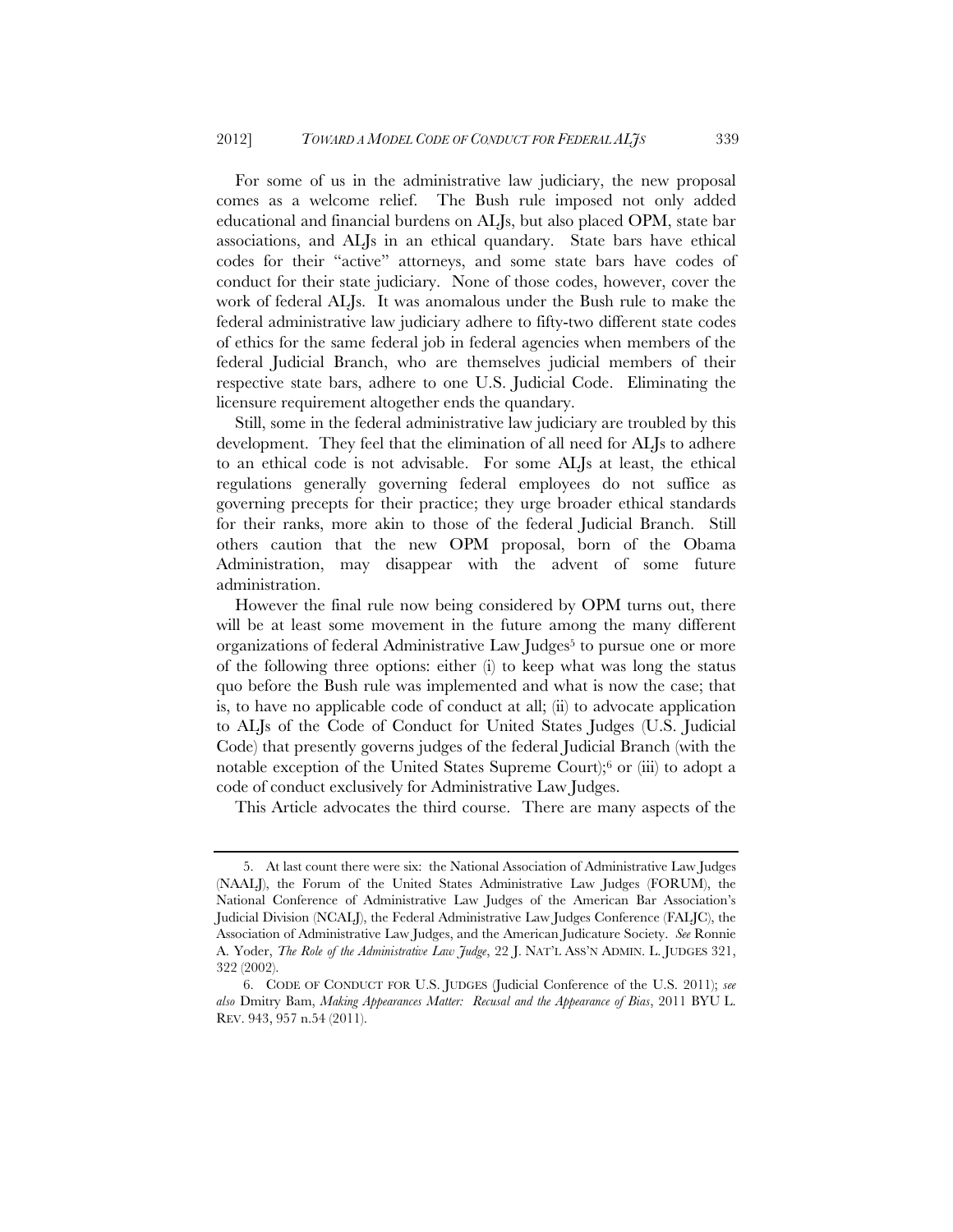role of the federal administrative law judiciary that militate in favor of adopting a modernized ALJ code of conduct rather than merely adopting someone else's code. Indeed, ALJs have already tried to do so with no success so far. That first attempt, *The Model Code of Judicial Conduct for Federal Administrative Law Judges* (ALJ Model Code),7 was written in 1989 by the Judicial Administration Division of the National Conference of Administrative Law Judges of the American Bar Association. It was patterned after the then-current version of the Model Code of Judicial Conduct (ABA Model Judicial Code) that was adopted by the ABA's House of Delegates in 1972 to replace the then-half-century old Canons of Judicial Ethics. The ABA Model Judicial Code was revised by the ABA three times, in 1990, 2004, and 2007, but the ALJ Model Code did not follow suit.8

The U.S. Judicial Code was adopted by the Judicial Conference of the United States in 1973 and was revised in 1987, 1992, 1996, 1999, 2000, and 2009.9 Patterned along the lines of the ABA Model Judicial Code, the U.S. Judicial Code applies to federal circuit judges, district judges, Court of International Trade judges, Court of Federal Claims judges, bankruptcy judges and magistrate judges, certain federal special masters and commissioners, and judges of the Tax Court, the Court of Appeals for Veterans' Claims, and the Court of Appeals for the Armed Forces.10 It does not apply to federal ALJs.

The ALJ Model Code remains merely a recommendation for ALJs to follow and has remained unrevised since its formulation in 1989. It has not incorporated any of the changes that the U.S. Judicial Code or the ABA Model Judicial Code has adopted since then. The federal ALJ community has not taken part in any of the changes that have been made to the ABA Model Judicial Code or the U.S. Judicial Code.

Developments affecting the federal administrative law judiciary in recent years warrant a review and revamping of the ALJ Model Code as a way to address the potentially uncomfortable void that ALJs are left with if they have no code to live by. This Article examines several aspects of the ALJ Model Code as currently drafted (that is, the 1989 version) and compares it to the U.S. Judicial Code and ABA Model Judicial Code. It also recommends changes to the ALJ Model Code that would align it more

 <sup>7.</sup> MODEL CODE OF JUDICIAL CONDUCT FOR FED. ADMIN. LAW JUDGES (1989).

 <sup>8.</sup> In the 2007 revision, the American Bar Association (ABA) explicitly included Administrative Law Judges within the meaning of "judge" in the ABA Model Judicial Code. *See* Diana Gillis, *Closing an Administrative Loophole: Ethics for the Administrative Judiciary*, 31 J. NAT'L ASS'N ADMIN. L. JUDICIARY 149, 160 (2011).

 <sup>9.</sup> CODE OF CONDUCT FOR U.S. JUDGES intro. note, at 1 (Judicial Conference of the U.S. 2011).

<sup>10</sup>*. Id.* at 2.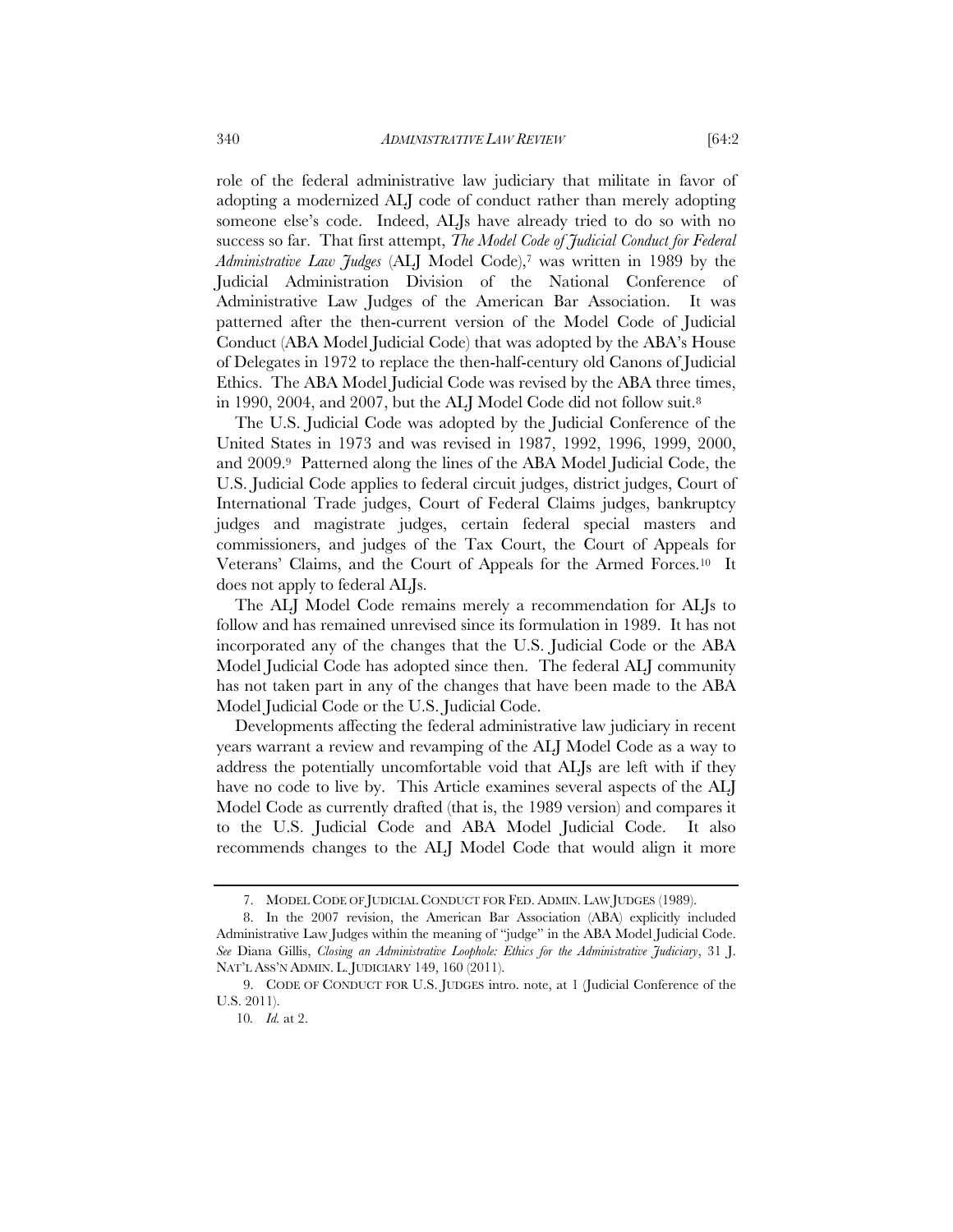closely with modern federal ALJ practice to make it more worthy of being adopted as the binding code of ethics for federal Administrative Law Judges.

# I. THE ROLE AND ETHICS OF FEDERAL ADMINISTRATIVE LAW JUDGES

The administrative law judiciary of the federal government consists of a corps of adjudicators who are chosen through a competitive recruitment process to render impartial and independent decisions in administrative agency cases. As of December 2009, this corps consisted of 1,584 ALJs who are posted at the local offices of more than thirty federal agencies throughout the country.11Eighty-four percent of ALJs are posted at the Social Security Administration (SSA), deciding appeals of initial denials of claims for Social Security disability benefits.12 The remainder render initial decisions in a wide variety of agency matters, including various laborrelated matters at the U.S. Department of Labor, utility rate, licensing, and complaint cases at the Federal Energy Regulatory Commission, unfair labor practice cases at the National Labor Relations Board (NLRB), shipping pilot licensing cases at Coast Guard, intellectual property cases at the International Trade Commission, and farm price-support cases at the Department of Agriculture, to name just a few.13

Administrative Law Judges perform their duties pursuant to the Administrative Procedure Act (APA), enacted by Congress in 1946 to create an independent and impartial cadre of case adjudicators within federal agencies.14 ALJs are authorized by the APA to preside at the taking of evidence in hearings and render "recommended" and "initial" decisions in agency cases.15 In so doing, ALJs are empowered to administer oaths and affirmations, issue subpoenas, rule on offers of proof and receive relevant evidence, regulate the course of the hearing, and take other judicial actions.16 They are directed by the APA to perform their functions "in an impartial manner."17 They are further instructed by the statute not to engage in ex parte contacts on facts at issue in cases, nor to "be responsible to or subject to the supervision or direction of an employee or agent

 <sup>11.</sup> Free Enter. Fund v. Pub. Co. Accounting Oversight Bd., 130 S. Ct. 3138, 3180–81, 3213–14 (2010) (Breyer, J., dissenting) ("My research reflects that the Federal Government relies on 1,584 ALJs to adjudicate administrative matters in over 25 agencies.").

<sup>12</sup>*. See id.* at 3213–14.

<sup>13</sup>*. Id.*

 <sup>14.</sup> Administrative Procedure Act, Pub. L. No. 79-404, 60 Stat. 237 (1946) (codified as amended in scattered sections of 5 U.S.C.).

 <sup>15. 5</sup> U.S.C. §§ 554(d), 556(b)(3) (2006).

<sup>16</sup>*. Id.* § 556(c)(1)–(9).

<sup>17</sup>*. Id.* § 556(b)(3).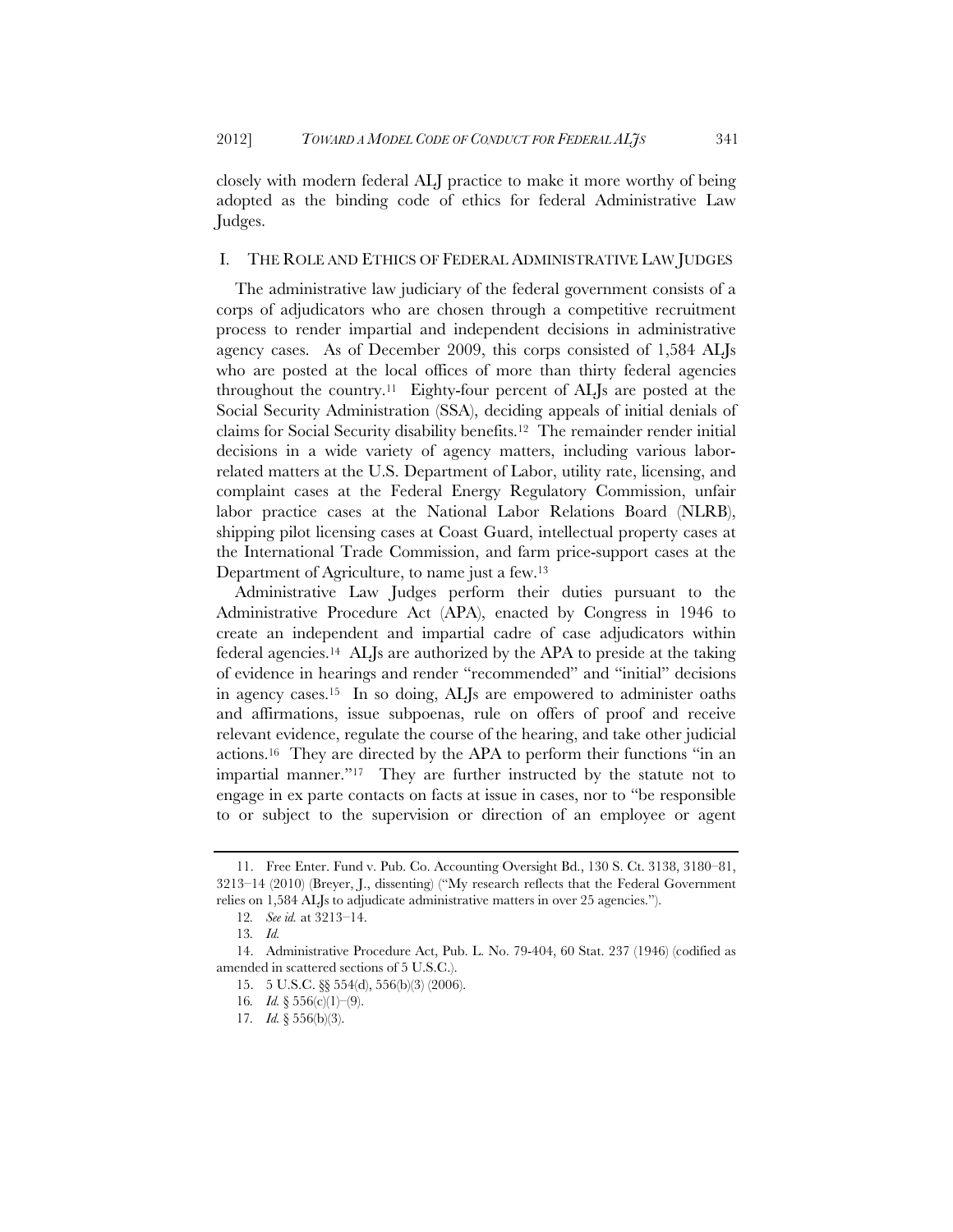engaged in the performance of investigative or prosecuting functions for an agency."18 These provisions of the APA have long been held to afford Administrative Law Judges a unique degree of independence and freedom to be impartial in creating case records that form the basis of their initial agency decisions. These initial decisions are ultimately subject to review by the agency officials, who shoulder the burdens of political pressure.19

By virtue of their quasi-judicial role, federal ALJs have been held to be responsible in disciplinary proceedings before the Merit Systems Protection Board (MSPB) for judicial behavior not in accordance with the ABA Model Judicial Code.20 The application of the ABA Model Judicial Code to ALJs, however, was not by their consent; rather, the MSPB imposed it upon them involuntarily, through gradual application in the Board's ALJ disciplinary cases. This case-by-case application by MSPB of a code of ethics designed by and for other judges, whose appointment process and duties differ significantly from the process and duties of ALJs, led to a movement among ALJs to respond with an ethical code of their own that led in 1989 to the drafting of the ALJ Model Code.

Despite the ABA Model Judicial Code's separate origin, it was the natural inclination of the ALJ committee members who drafted the ALJ Model Code in 1989 to use that Code as a prototype for their own work. However, there has long been a debate as to whether federal Administrative Law Judges are so much like federal Article III judges that the same canons of ethics should be applied to both judiciaries.

The fact that ALJs, unlike Article III judges, are charged with furtherance of agency policy and must remain oriented to agency policy and narrower agency jurisdiction in adjudicating administrative cases has been identified as an important distinction between the two.21 The fact that in most judicial administrative proceedings the agency head or the commission for which the ALJ works, not the ALJ, is the "ultimate

<sup>18.</sup> *Id.* § 554(d)(1)–(2).

<sup>19</sup>*. See, e.g.*, Fed. Mar. Comm'n v. S.C. State Ports Auth., 535 U.S. 743, 758 (2002) (noting that ALJs are shielded from political influence under the Administrative Procedure Act (APA) such that "the role of the ALI  $\ldots$  is similar to that of an Article III judge") (citations omitted); Butz v. Economou, 438 U.S. 478, 513 (1978) ("[T]he process of agency adjudication is currently structured so as to assure that the hearing examiner exercises his independent judgment on the evidence before him, free from pressures by the parties or other officials within the agency.").

<sup>20</sup>*. See* Office of Hearings & Appeals, SSA v. Whittlesey, No. CB7521930005T1, slip op. at 16, 59 M.S.P.R. 684, 696 (M.S.P.B. Dec. 7, 1993) ("[T]he ABA Code is an appropriate guide for evaluating the conduct of administrative law judges."); Chocallo, 2 M.S.P.B. 20, 63 (1980).

 <sup>21.</sup> John L. Gedid, *ALJ Ethics: Conundrums, Dilemmas, and Paradoxes*, 11 WIDENER J. PUB. L. 33, 49 (2002).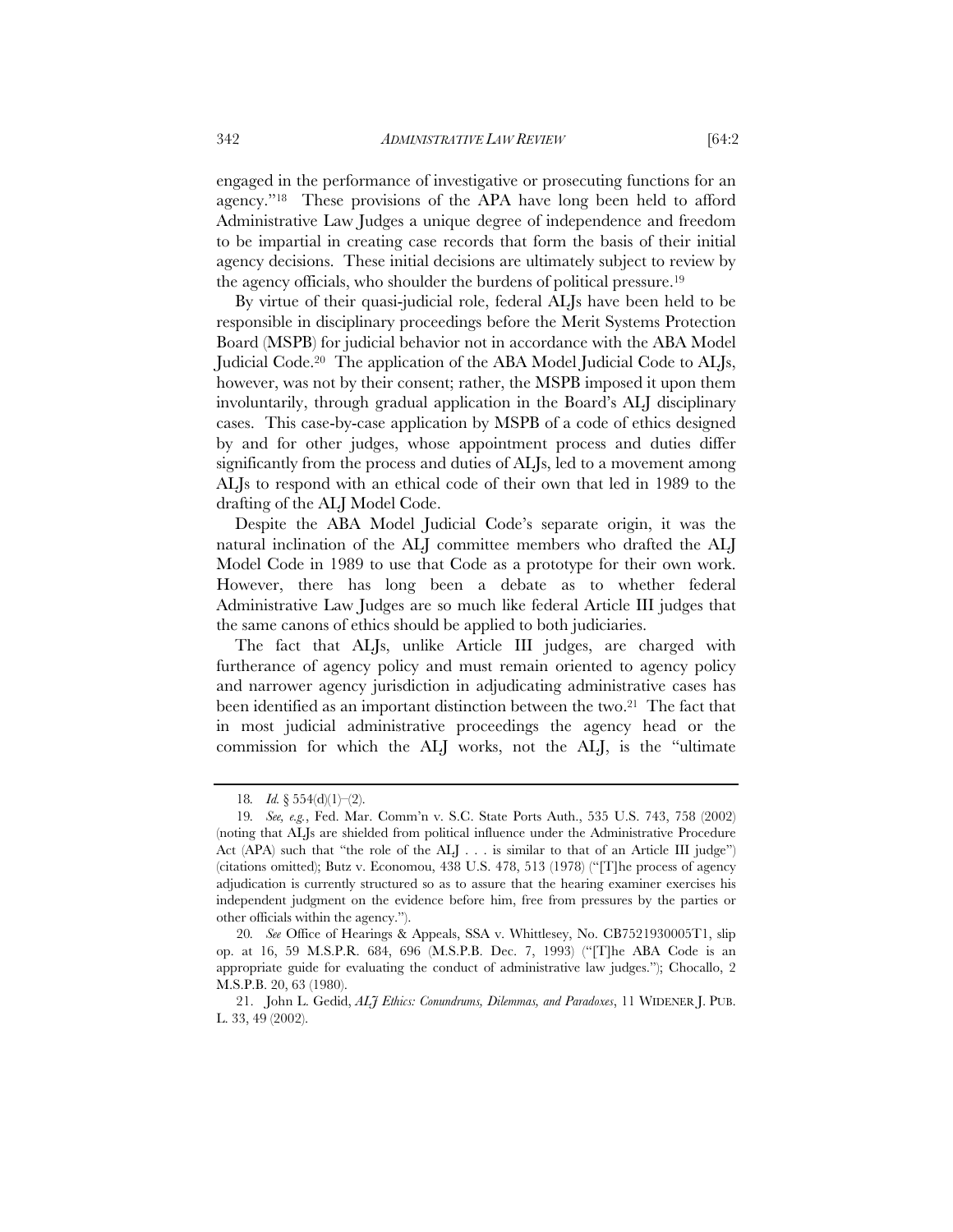factfinder" for the agency also differentiates ALJs from their Article III counterparts.22 These distinctions have prompted several state courts to decide that the canons of ethics that are applied to their judicial branches do not have to be applied to their state ALJs.23

The federal OPM was preoccupied for many years with the ethical underpinnings of the ALJ position. For years, federal ALJ candidates were required to be members of a state bar, but incumbent ALJs were not. As a result, many federal ALJs withdrew or became "inactive" members of their state bars. In states where they could do so, they became "judicial" members of their state bars, usually without the privilege of being able to practice law in the state while they were so qualified.

In 2007, the OPM of the Bush Administration proposed "clarifications" to its regulations governing the bar membership qualifications for Administrative Law Judges.24 Among OPM's proposals was one requiring incumbent ALJs to be "active" members of their state bars, usually meaning to have the same membership status as practicing attorneys in their state, not just the nonpracticing "judicial" or "inactive" status usually reserved for state and federal judges.25 The ALJs, OPM pointed out in making this proposal, "must be held to a high standard of conduct so that the integrity and independence of the administrative judiciary is preserved."26 "The purpose of a professional license," OPM went on, "is to ensure that administrative law judges, like attorneys, remain subject to a code of professional responsibility."27

OPM pointed to its work in professionally developing the requirements for ALJ applicants and noted that its requirement for active bar membership was "based on the results of three job analyses of the administrative law judge occupation conducted by OPM's Personnel Research Psychologists in 1990, 1999, and 2002."28 "The results of these studies show that Integrity/Honesty is fundamental for performing the duties of an administrative law judge," OPM concluded.29 Hence, OPM determined that it would "adhere to its long-standing position that an administrative law judge applicant must demonstrate he or she is an active member or has judicial status that authorizes the practice of law and

<sup>22</sup>*. See id*. at 53 n. 91 (listing cases that similarly support this proposition).

<sup>23</sup>*. Id*. at 53.

 <sup>24.</sup> Examining System and Programs for Specific Positions and Examinations (Miscellaneous), 72 Fed. Reg. 12,947, 12,947 (Mar. 20, 2007).

<sup>25</sup>*. Id.* at 12,948–49, 12,955 (codified at 5 C.F.R. § 930.204(b)(1) (2011)).

<sup>26</sup>*. Id.* at 12,948.

<sup>27</sup>*. Id*.

<sup>28</sup>*. Id*.

<sup>29</sup>*. Id*.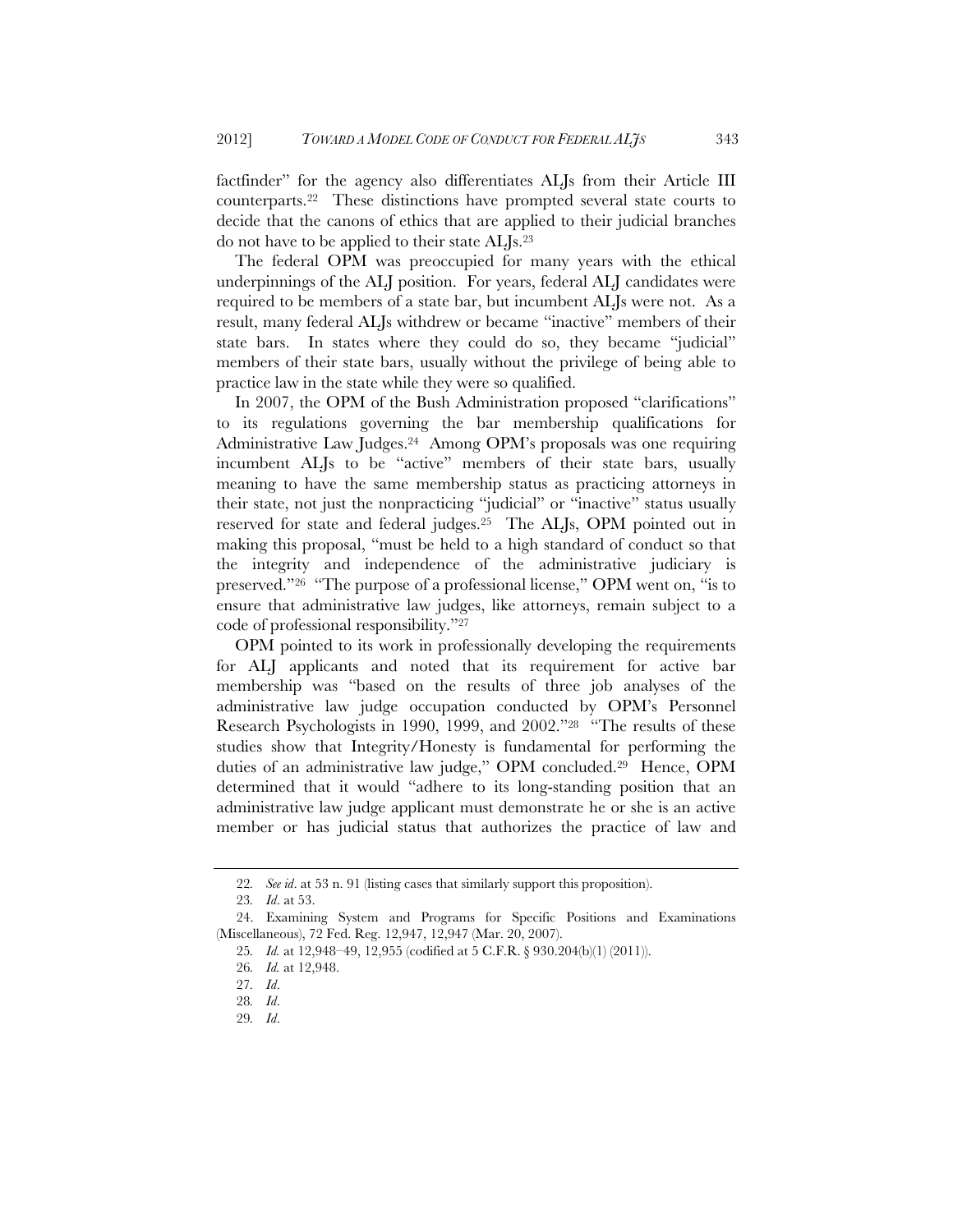requires adherence to his or her State's or jurisdiction's ethical requirements."30

Notwithstanding the stated purposes for this rule change, which was implemented immediately and without a preceding notice-and-comment period, OPM may have had other underlying purposes for it. OPM might have viewed the rule change as a way to encourage incumbent ALJs to retire, clearing the field for newly minted judges on the ALJ Register. Whatever its purpose, the rule change was challenged in court by the Association of Administrative Law Judges, the union of federal ALJs in the SSA. As part of a litigation compromise, OPM agreed in 2008 to suspend the requirement as to incumbent ALJs "until further notice."31 OPM took note of "the burdens imposed by the active licensure requirement" on incumbent ALJs, recognizing in particular "the potential differences between the ethical requirements that pertain to an advocate and those requirements that pertain to someone asked to adjudicate cases impartially, and the variations in what States require as to lawyers serving as ALJs."32

After the suspension, OPM continued to cogitate on this matter. In mid-2010, the Obama Administration OPM floated, without official publication, a modification of the 2007 rule which would require a federal ALJ to maintain a license or status requiring "adherence to an ethical code" but would defer to the rules of the applicable licensing entity as to the type of license or status appropriate for a sitting federal administrative law judge. This proposal met with mixed opinions from the ALJ community. Had it been adopted, it would have created a dilemma for federal ALJs and state bar associations.

Noticing, perhaps, the petard upon which it had hoisted itself, OPM reversed course and on October 7, 2010, published a notice of proposed rulemaking (NPRM) and request for comments in the *Federal Register*, seeking to eliminate the licensure requirement for incumbent federal ALJs altogether.33 In so doing, OPM recognized that "the standards of ethical conduct that apply to ALJs as Federal employees, and agencies' existing authority to supervise ALJs and take actions against them in appropriate circumstances, are sufficient to ensure that ALJs are held to a high standard

<sup>30</sup>*. Id*.

 <sup>31. 5</sup> C.F.R. § 930.204(b)(2) (2011); *see also* Programs for Specific Positions and Examinations (Miscellaneous), 73 Fed. Reg. 41,235 (July 18, 2008) (furnishing notice of the Office of Personnel Management's (OPM's) intent to amend section (b)(2)).

 <sup>32.</sup> Programs for Specific Positions and Examinations (Miscellaneous), 73 Fed. Reg. at 41,235.

 <sup>33.</sup> Programs for Specific Positions and Examinations (Miscellaneous), 75 Fed. Reg. 61,998 (Oct. 7, 2010).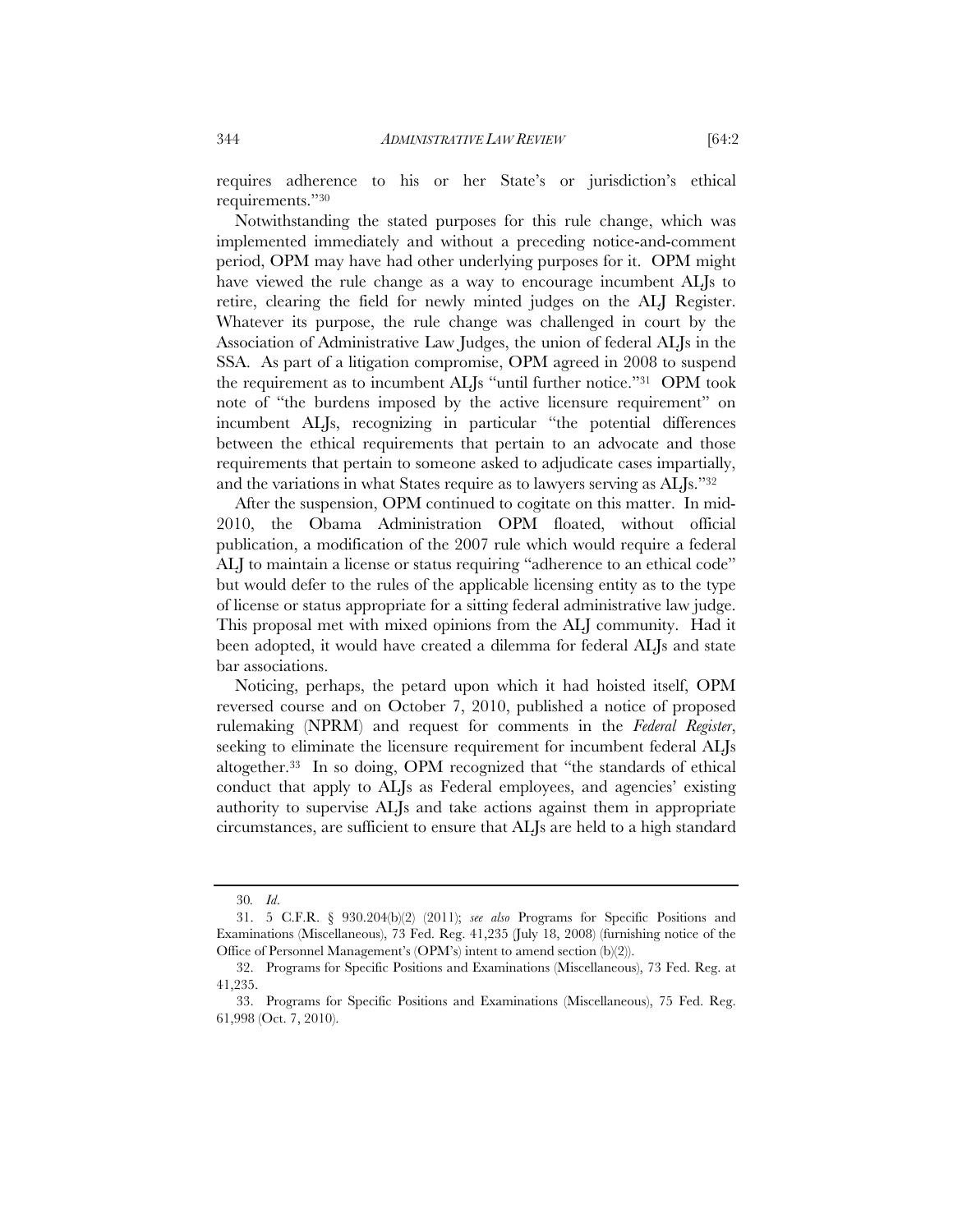of conduct."34 Active bar membership would continue to be required for ALJs at the time of their application and appointment but not thereafter.

As of this writing, comments on the NPRM have not yet been considered by OPM, and the rule has not yet been finalized. However, some in the ALJ community are troubled and believe that the elimination of all need to adhere to an ethical code is not advisable. For some ALJs at least, the ethical regulations generally governing federal employees do not suffice as governing precepts for their practice; they urge broader ethical standards for their ranks, more akin to those of Article III judges. Still others caution that the new OPM proposal of the Obama Administration may disappear with the advent of some future administration, prompting OPM to revisit the matter yet again.

Should this urge for ethics in the federal ALJ community (or potential threat from above) persist, Administrative Law Judges may opt to press for one of three options: either (i) to keep what has long been the status quo; that is, to have no applicable code of conduct at all; (ii) to advocate adoption of the U.S. Judicial Code; or (iii) to update and adopt the ALJ Model Code. While it is a swifter course either to keep things as they are or even to opt into the existing U.S. Judicial Code, there are many aspects of the role of the federal administrative law judiciary which militate in favor of adopting a modernized ALJ Model Code instead.

# II. THE CHANGING LANDSCAPE OF THE FEDERAL ADMINISTRATIVE LAW JUDICIARY

Political perceptions about federal administrative due process are always in flux, particularly when assessing the amount of "process" that is "due" in any individual case before an agency. The ALJ function is itself the product of a hard-fought compromise between New Deal-era "institutionalists" seeing a need for government employees who would adhere strictly to their agencies' policies and implement them in every case, versus conservative "judicialists" who sought to constrain New Deal agencies like the NLRB and the Securities and Exchange Commission (SEC) within strict due process requirements that would prevent the sudden imposition of new policies with retroactive application.35

In the 1970s and 1980s, a full hearing governed by the APA and conducted on the record by an Administrative Law Judge was regarded as a right to which all were entitled, regardless of the size and nature of the dispute. During the 1970s, for instance, the passage of Supplemental Security Income (SSI) legislation for disabled Americans prompted a

<sup>34</sup>*. Id.* at 61,998.

 <sup>35.</sup> Gedid, *supra* note 21, at 44–45.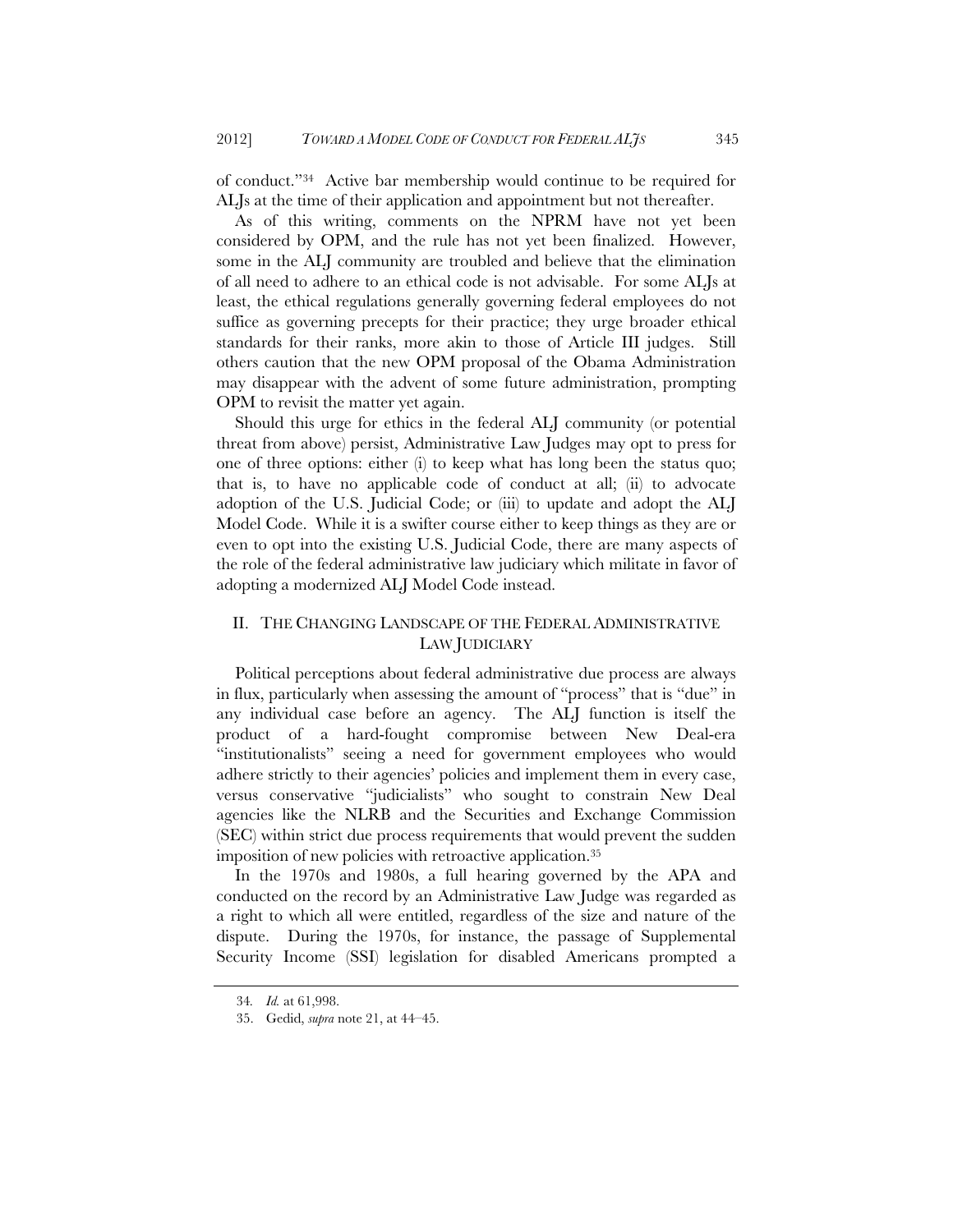controversy between the SSA, which administered SSI, and the Civil Service Commission (predecessor of the modern Office of Personnel Management), which maintained the Register of candidates qualified to become ALJs, as to whether the APA applied to SSI claim cases just as it did to traditional Social Security and Medicare cases. SSA pushed for full APA coverage for all claims, whereas the Commission considered the APA not to cover SSI claims. 36

Congress put this controversy to rest by passing the Social Security Act Amendments of 1977,<sup>37</sup> requiring ALJs to adjudicate both types of cases on an equal footing under the APA.38 The then-Chief Counsel of the House Ways and Means Committee exemplified the tenor of those times when he wrote to the head of hearings and appeals for Social Security urging the Department of Health, Education, and Welfare (within which SSA was then housed) "to accord a lowly private citizen—a welfare recipient—the same rights as the Government accords a powerful corporation in contested matters: namely, the right to appear before an Administrative Law Judge under the full rights and protection of the Administrative Procedure Act."39

The view of that era—favoring the greatest degree of due process for even the smallest case—changed markedly with the advent of more conservative presidential administrations in the 1980s and 1990s. It was noted as early as 1979 by then-University of Chicago Professor of Law Antonin Scalia that administrative law was developing "a constant and accelerating flight away from individualized, adjudicatory proceedings to generalized disposition through rulemaking."40 Scalia further observed at the time that "the governmental and societal importance of adjudication has dramatically decreased."41

By 1981, a philosophy of "small government" came on the scene. Newly sworn President Ronald Reagan intoned at his first inauguration that "government is not the solution to our problem; government is the problem."42 Public opinion turned away from the notion that the solution to all problems was more government control. Favorable public ratings for

<sup>36</sup>*. See* Jeffrey Scott Wolfe, *Are You Willing to Make the Commitment In Writing? The APA, ALJs, and SSA*, 55 OKLA. L. REV. 203, 213–14 (2002) (detailing the history of the debate regarding the APA's application to Supplemental Security Income).

 <sup>37.</sup> Pub. L. No. 95-216, § 371, 91 Stat. 1509, 1559 (1977) (codified at 42 U.S.C. § 1383 note (2006)).

<sup>38</sup>*. See* Wolfe, *supra* note 36, at 216–20.

 <sup>39.</sup> STAFF OF H. COMM. ON WAYS & MEANS, 93D CONG., REP. ON THE DISABILITY INSURANCE PROGRAM 63 (1974).

 <sup>40.</sup> Antonin Scalia, *The ALJ Fiasco—A Reprise*, 47 U. CHI. L. REV. 57, 72 (1979) (quotation marks omitted).

<sup>41</sup>*. Id.*

 <sup>42.</sup> Ronald Reagan, President, Inaugural Address, PUB. PAPERS 1 (Jan. 20, 1981).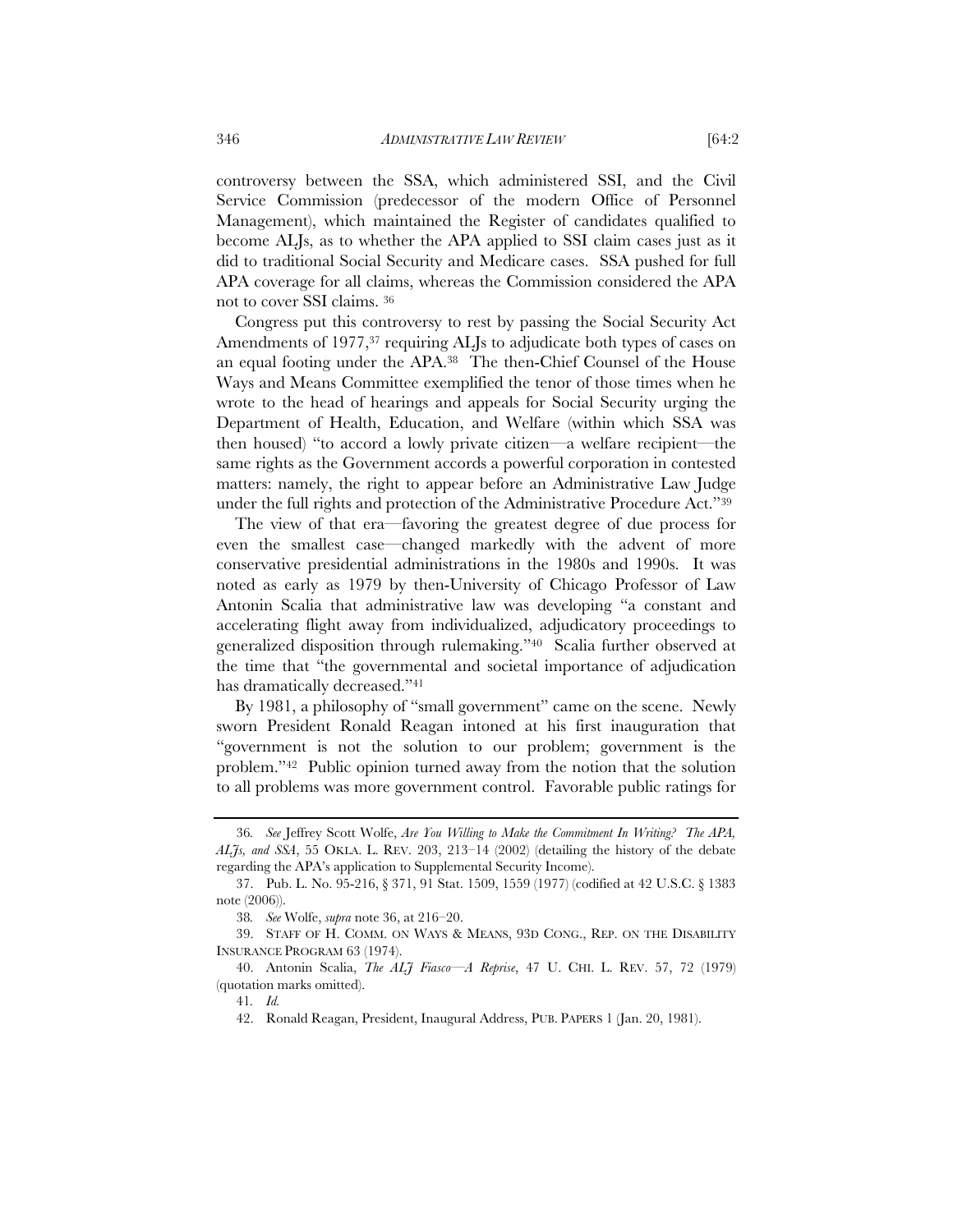most federal agencies and departments waned in the late 1990s, according to a 2010 study by The Pew Research Center.<sup>43</sup> Most notably, the study found that public confidence in the performance of the SSA, where the vast majority of ALJs work, had declined markedly.44

Today, the rise of the "Tea Party" movement, which decries solving every problem with "more government—top-down dictates from bureaucrats presumed to know better what you need,"45 evidences continued evolution of the public perception of federal power and capability. Winds of change have blown considerably off course the viewpoint that an elite corps of highly paid adjudicators is the most capable of deciding all agency cases, from whether to pay the smallest Social Security claim to whether to approve the largest electric utility rate increase. This sentiment was expressed publicly by Representative (now House Speaker) John Boehner, Republican of Ohio, prior to the 2010 congressional elections; he asserted that "taxpayers are subsidizing the fattened salaries and pensions of federal bureaucrats who are out there right now making it harder to create private sector jobs."46 Since those elections, distrust of civil servants has been translated into action by President Obama and Congress in freezing federal employee pay and threatening to cut pay and benefits.

This trend in political thinking translates into a particular bias against formal adjudication of agency cases. Witness the supporting views of Justice Scalia, who noted that the process of confirming Supreme Court Justices was tending toward a "European system" of selecting professional judges composed largely of a bench of "ultimate bureaucrats."47 With such thinking in vogue, the federal administrative law judiciary, coming principally from the ranks of federal government attorneys, often find themselves in the critics' crosshairs.

The very direct role that SSA has in the personal lives of so many individuals seeking disability compensation from that agency has placed its

<sup>43</sup>*. See* PEW RESEARCH CENTER, THE PEOPLE AND THEIR GOVERNMENT: DISTRUST, DISCONTENT, ANGER AND PARTISAN RANCOR 55–58 (2010), http://peoplepress.org/reports/pdf/606.pdf (detailing that favorable opinions have declined significantly for seven of the thirteen federal agencies that were included in the survey).

<sup>44</sup>*. See id.* at 58 (noting that only 36% of responders voted for excellent/good performance).

 <sup>45.</sup> Dick Armey & Matt Kibbe, *A Tea Party Manifesto*, WALL ST. J., Aug. 17, 2010, at A19.

 <sup>46.</sup> John Boehner, House Minority Leader, Remarks on Jobs and the Economy before the City Club of Cleveland, Ohio (Aug. 24, 2010), *available at* http://boehner.house.gov/News/DocumentSingle.aspx?DocumentID=203967.

 <sup>47.</sup> Jeff Jeffrey, *Scalia Is Pleased That Kagan Isn't a Judge*, NAT'L L.J. (May 26, 2010) (online at LexisNexis).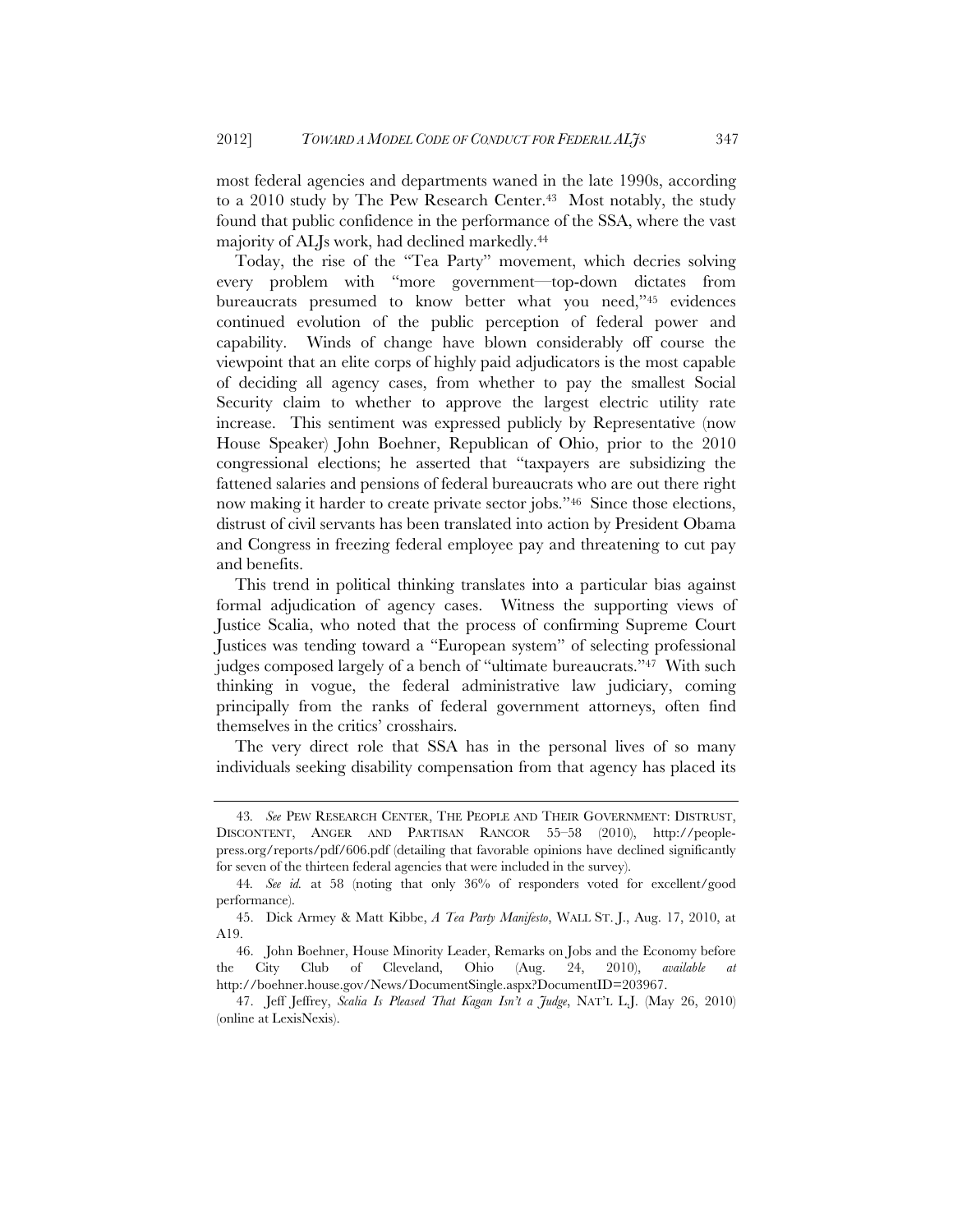Administrative Law Judges at the center of this debate. SSA processed 2.6 million disability claims in 2008.48 As of that year, SSA's backlog of disability claims pending before its ALJs stood at 300,000 out of a total of 760,000 pending cases.49 In 2008, the average processing time for a disability case before an SSA ALJ stood at 510 days.<sup>50</sup> Although this backlog was considered to be an improvement over past years,<sup>51</sup> the onset of the recession in 2008–2009 has been a setback for the agency. Applications for SSI benefits soared by 21% to 2.8 million from 2008 to 2009 as the economy declined.52

State agencies initially consider Social Security disability claims in a process that usually lasts over 100 days, but fewer than 40% of applications are approved at that stage.<sup>53</sup> Of those who are rejected, two-thirds of them do not bother to appeal to SSA.54 Those who do, however, go before federal ALJs, who reverse a large majority of the rejections and award the claims.55 Applicants making their way through this appeals system frequently use legal counsel, and the success rate for people represented by counsel before ALJs is much higher than it is for people who are unrepresented.56

ALJ productivity at this level of review is a sore spot in relations between an embattled SSA management feeling congressional pressure about the backlog and its overworked corps of ALJs.<sup>57</sup> The push for productivity pits the need for speedy adjudication against the equal need for careful deliberation. This tension imposes immense pressure on ALJs, who are driven by SSA management to roll cases out quickly (which usually

 <sup>48.</sup> U.S. GOV'T ACCOUNTABILITY OFFICE, GAO-09-398, SOCIAL SECURITY DISABILITY: ADDITIONAL PERFORMANCE MEASURES AND BETTER COST ESTIMATES COULD HELP IMPROVE SSA'S EFFORTS TO ELIMINATE ITS HEARINGS BACKLOG 8 (2009).

<sup>49</sup>*. Id.* at 13.

<sup>50</sup>*. Id.* at 10.

<sup>51</sup>*. See id.* at 11 (noting that despite increases in total hearings-level claims pending, SSA data indicates that the backlog for fiscal year 2006 through 2008 has decreased).

 <sup>52.</sup> Michael A. Fletcher, *Jobless Are Straining Social Security's Disability Benefits Program*, WASH. POST (Sept. 14, 2010, 3:24 AM), http://www.washingtonpost.com/wpdyn/content/article/2010/09/13/AR2010091306493.html.

<sup>53</sup>*. Id*.

<sup>54</sup>*. See id.*

<sup>55</sup>*. Id*.

<sup>56</sup>*. Id*.

 <sup>57.</sup> U.S. GOV'T ACCOUNTABILITY OFFICE, GAO-10-14, RESULTS-ORIENTED CULTURES: OFFICE OF PERSONNEL MANAGEMENT SHOULD REVIEW ADMINISTRATIVE LAW JUDGE PROGRAM TO IMPROVE HIRING AND PERFORMANCE MANAGEMENT 18 (2010); *see also* Abrams, No. CB-7521-08-0001-T-1 (MSPB, Mar. 29, 2010) (nonprecedential decision) (recommending an ALJ's termination for failing to follow instructions to improve productivity).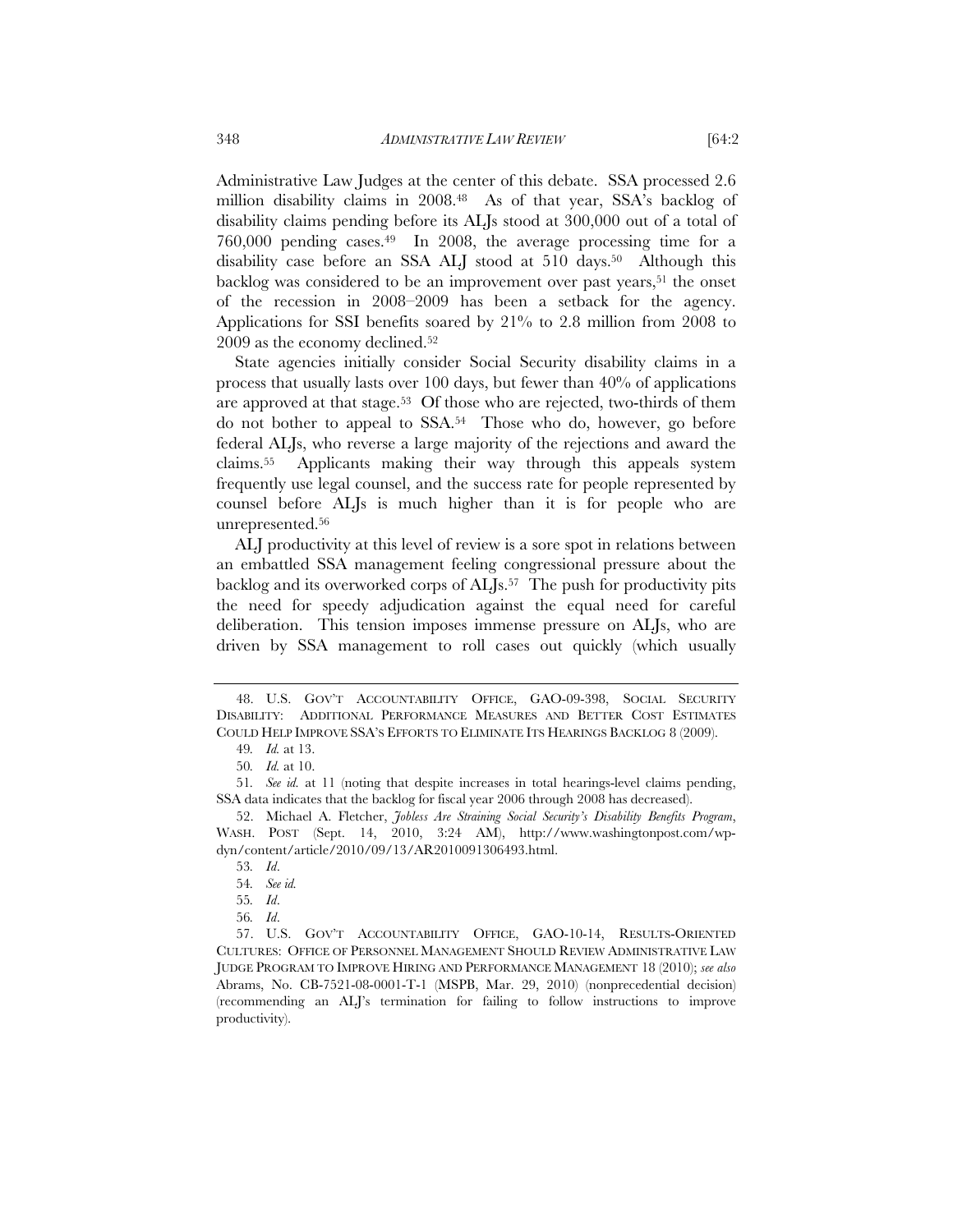translates into grants of claims) yet are haunted at the same time by the prospect that half of all applications for disability benefits could be unjustified.58

Congress, despite passage of the APA half a century ago, persists in straying from the APA's objective of a unified, independent, and impartial administrative law judiciary. Indeed, at this point, ALJs are actually a minority among the many types of federal agency adjudicators that Congress has created to decide cases in its many programs. There are approximately 3,000 other types of federal adjudicators:<sup>59</sup> "immigration judges" at the Department of Justice; "hearing officers" at the Department of Agriculture's National Appeals Division; "administrative judges" on the various agency Boards of Contract Appeals, the Merit Systems Protection Board, and the Equal Employment Opportunity Commission; "administrative patent judges" and "administrative trademark judges" at the Patent and Trademark Office; "hearing officers" at the Department of Defense; "law judges" at the Board of Veterans Appeals of the Department of Veterans Affairs; and full- and part-time "administrative judges" at the Atomic and Safety Licensing Board of the Nuclear Regulatory Commission. Although these other types of adjudicators are often accorded a certain measure of independence within their agencies, it is not guaranteed by statute as it is with Administrative Law Judges under the APA.

On top of this constant political controversy, the way that the ALJ job is done is also changing. Many ALJs wear robes like other federal and state judges and hold hearings on the record between adversaries represented by counsel. But whereas ALJs once took live transcribed testimony in court and published initial decisions in legal reports, many ALJs today hold hearings by telephone and teleconference as well as in person. Many initial decisions are available to the public only on the Internet, if at all.

At the Office of Medicare Hearings and Appeals of the U.S. Department of Health and Human Services and at hearing centers of the SSA, ALJ hearings are recorded electronically and paperlessly rather than transcribed. Witnesses are heard by telephone and teleconference. At the

<sup>58</sup>*. See* Michael D. Chafetz, *Malingering on the Social Security Disability Consultative Exam: Predictors and Base Rates*, 22 CLINICAL NEUROPSYCHOLOGIST 529, 530 (2008) (citing a study that showed a 50% or higher rate of test failure on state Psychological Consultative Exams that test whether applicants are disabled); *see also* Nathan Koppel, *The Judge Who Rarely Rules "No,"* WALL ST. J. (May 19, 2011, 1:42 PM), http://blogs.wsj.com/law/2011/05/19/thejudge-who-rarely-rules-no/ (noting that ALJ David Daugherty has awarded benefits in all but four of his last 2,000 cases).

 <sup>59.</sup> John H. Frye III, *Survey of Non-ALJ Hearing Programs in the Federal Government*, 44 ADMIN. L. REV. 261, 349–52 (1992).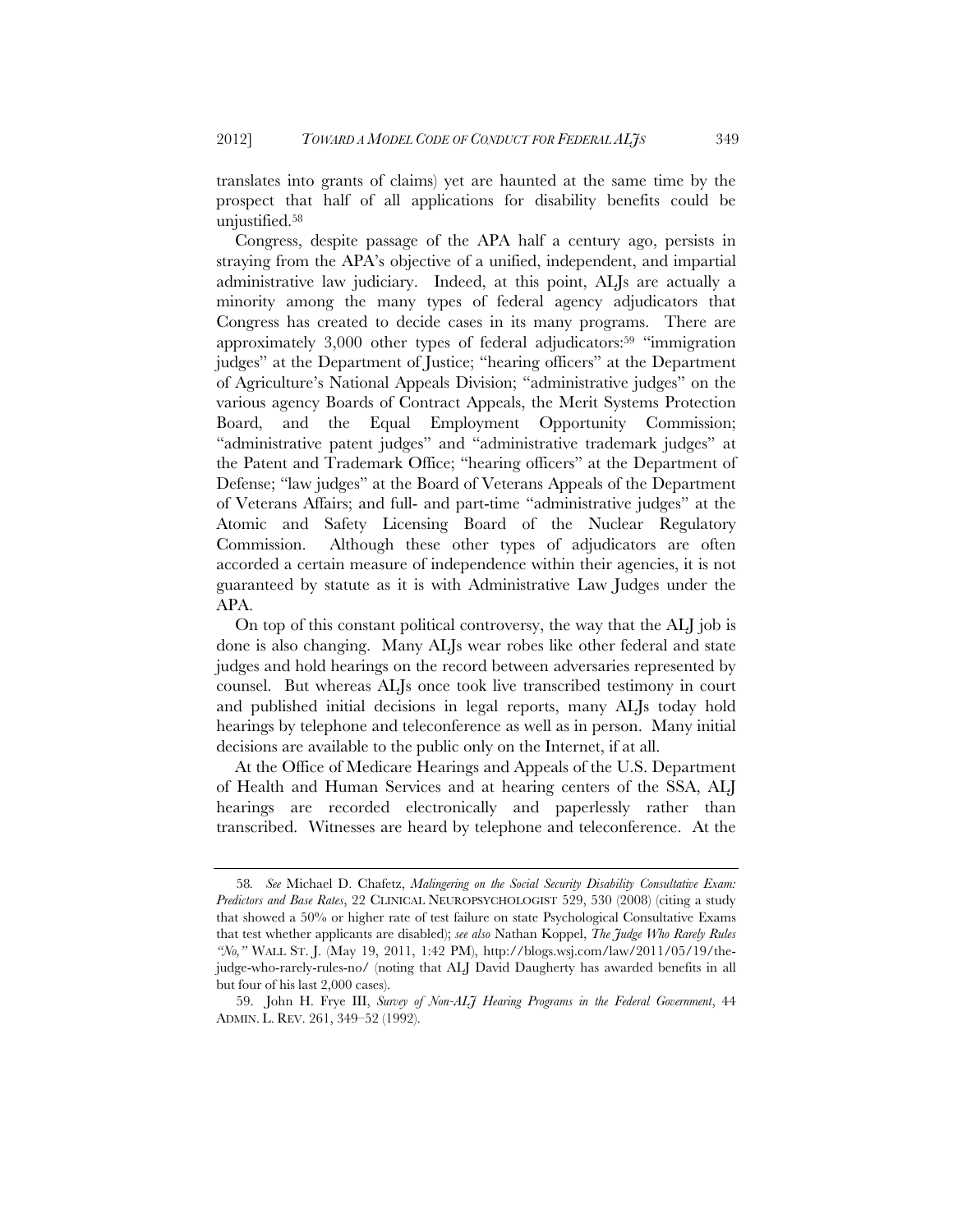Federal Energy Regulatory Commission, pleadings and exhibits are filed with agencies electronically over the Internet or on CD rather than by means of paper originals and copies delivered in person or by mail to a docket office. Initial decisions are still written as before, but they are written on computers and filed electronically. Most lawyers rely on Internet services to research those decisions rather than perusing published loose-leaf reports.

Even the very act of adjudication itself is changing. With the advent of alternative dispute resolution (ADR) in federal agencies during the 1990s, administrative cases that once required formal hearings are now handled through settlement proceedings that may be facilitated by an ALJ or a nonjudicial arbitrator or mediator. Formal fact-finding is substituted with the arm-twisting and give-and-take of settlement conferences, settlement offers, and contested or uncontested settlement agreements. No precedential decisions are made. Settlement proceedings conducted by ALJs or other neutrals are now a necessary predicate to initiating most formal administrative proceedings before the Federal Energy Regulatory Commission.<sup>60</sup>

The framers of the APA in the 1940s believed that the adjudicators, who were then known as "hearing examiners" or "hearing commissioners" and eventually came to be known as Administrative Law Judges, should be wellpaid to attract the best talent.61 That too has changed significantly since 1989, and over time has lost ground to other congressional fiscal priorities. In the 1990s and 2000s, federal ALJ pay in constant dollars did not keep up with compensation in related professions. In constant (1999) dollars, the nationwide base pay of middle-level ALJs compared with the nationwide average pay of lawyers, managers, and first-year law firm associates in firms of 251 or more lawyers took the following tracks over the period 1997– 201062:

<sup>60</sup>*. See* 18 C.F.R. §§ 385.603–.604 (2011).

 <sup>61.</sup> DEPT. OF JUSTICE, FINAL REPORT OF THE ATTORNEY GENERAL'S COMMITTEE ON ADMINISTRATIVE PROCEDURE 6 (1941) ("[T]he bill proposes to improve the process of formal adjudication by bringing about a more uniformly high quality of hearing officers. This is to be achieved by creating 'hearing commissioners' with tenure, substantial salaries, full power to control and conduct hearings, and power to issue decisions of a considerable degree of finality.").

 <sup>62.</sup> This chart was created by referring to Bureau of Labor Statistics figures for the years 1997–2009. *See Occupational Employment Statistics*, U.S. BUREAU OF LABOR STATISTICS, http://www.bls.gov/oes/oes\_dl.htm (last updated April 25, 2012); Nat'l Ass'n for Law Placement, *How Much Do Law Firms Pay New Associates? A 14-Year Retrospective as Reported by Firms*, NALP BULLETIN, (Sept. 2009), *available at* http://www.nalp.org/ 2009septnewassocsalaries. Figures for federal employee pay are available from the Office of Personnel Management and published in the *Federal Register*. All figures are adjusted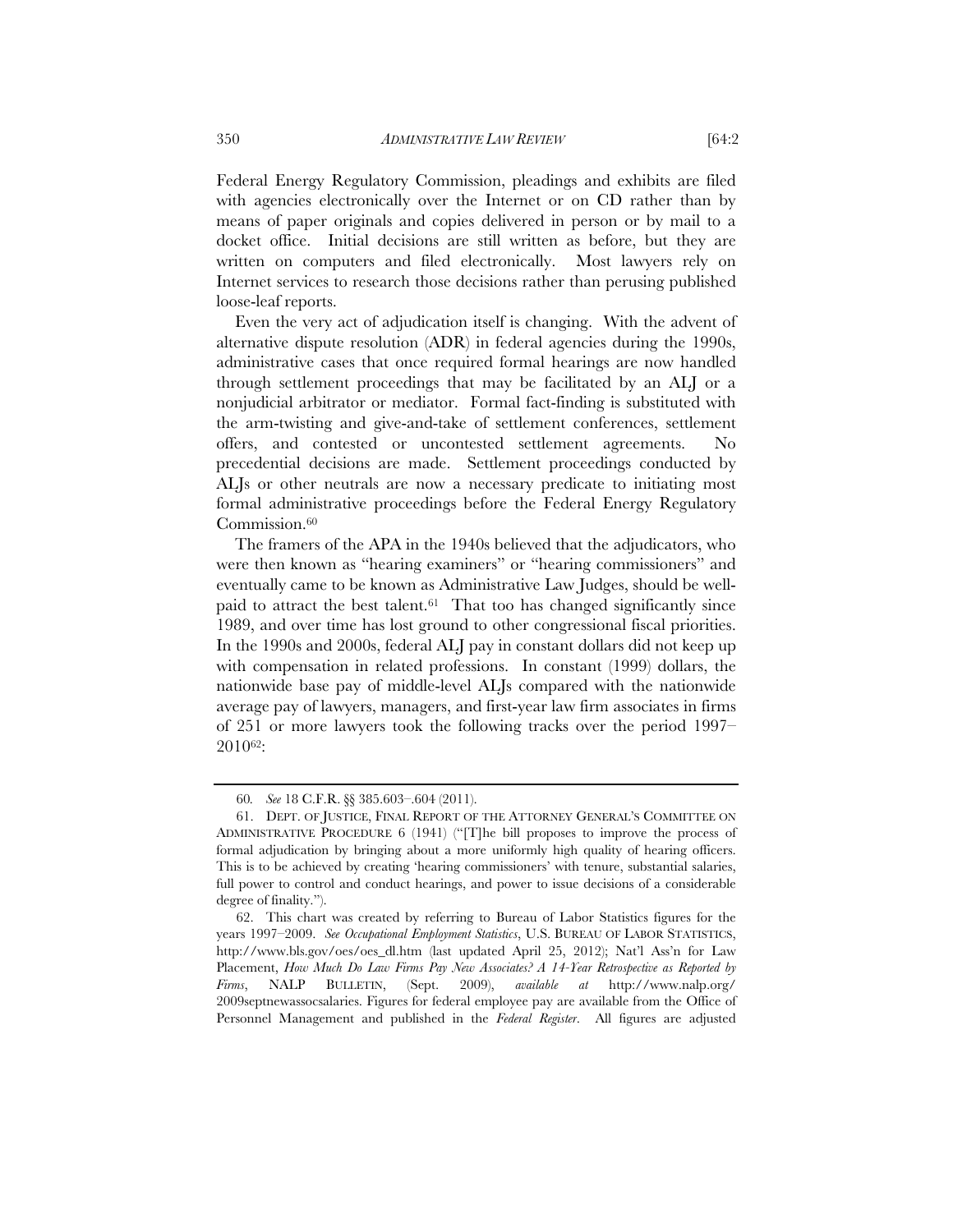

As the chart shows, ALJ base pay in constant-dollar terms remained flat through these years, whereas the average real pay of lawyers and business managers rose significantly. The pay premium of middle-level ALJs over lawyers and non-lawyer managers narrowed in real-dollar terms. Even more tellingly, the real pay of entry-level associates at large law firms across the United States rose spectacularly in the late 1990s, fell in the early 2000s, and then rose strongly again after 2006, from a position considerably below the pay of middle-level ALJs to one well above it. This anomaly persists despite the fact that entry-level lawyers at law firms as a rule are at least a decade away in their careers from having the experience necessary to qualify as neophyte ALJs.

As unemployment worsened after 2008, the level of federal pay actually started to look good to outsiders and was raised by some conservative politicians as a rallying cry for cutting government "waste." House Speaker (then Congressman) John Boehner claimed during the 2010 election season that "Federal employees now make on average *more than double* what private sector workers take in."<sup>63</sup> While the notion is often lost on such critics that the depressed level of private pay and benefits during the Great Recession of 2008 and thereafter is not something to aspire to, the advent of bad economic times has justified the arguments of those who fight to cut government pay, even if good times return. As a result, President Obama and Congress have frozen the pay of federal ALJs for 2011 and 2012 along

according to the Consumer Price Index (CPI-U).

 <sup>63.</sup> Boehner, *supra* note 46.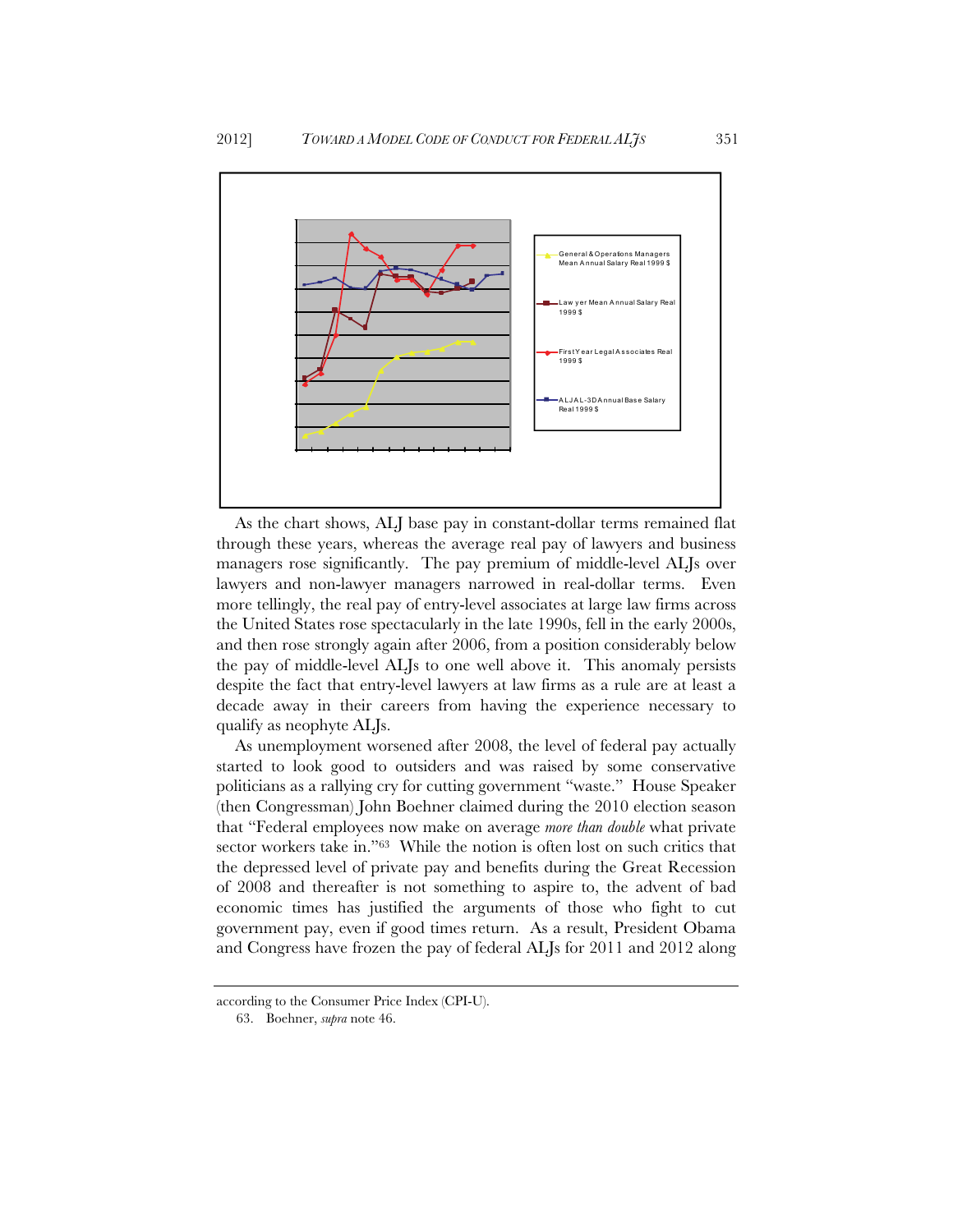with all other federal employees, and as of this writing, are widely expected to extend the freeze into 2013. Unlike other federal employees, however, ALJs have no opportunity to earn bonuses, and the upper limit of their pay scale is capped at \$165,300 per year.

Although there are certainly other professions whose relative pay understates the importance of their jobs in public life (public school teachers come to mind), the message that society has sent to those entering the work world by flattening real wages for such jobs and reducing their levels in relation to comparable jobs is clear—these jobs are not valued as highly as investment bankers, Wall Street lawyers, doctors, movie stars, and corporate CEOs. The administrative law judiciary, like their Article III judicial peers, have petitioned Congress frequently to address this imbalance. Whether Congress listens or not (and it has been a while since it had last seen fit to do so), the long-run trend is that the ranks of ALJs will be filled less by highly qualified candidates and more by less qualified ones.

#### III. TOWARD A MODERNIZED ALJ MODEL CODE

There is a longstanding view among the administrative law judiciary that a code of judicial conduct must be applied to them. Doing so countervails the antagonistic public perception, arising from negative attitudes toward government in general, that agency adjudication is often biased or that adjudicators often do not take their role seriously enough. While it would be easy to just let things slide as they are now, with no applicable code of conduct in place, it is probably shortsighted to do so as the public continues to sour on the efficacy and efficiency of their government. It would also be shortsighted for Administrative Law Judges merely to adopt the U.S. Judicial Code wholesale, because it is designed for adjudicators who fill a different role in our system and in our society.

The better option, given the course of change in the modern work of ALJs and the trend in public perceptions of government work, would be to update the 1989 ALJ Model Code to fit a more production-oriented, hightech, less-formal model of administrative adjudication, and to seek its adoption by all relevant federal agencies. Public expectations of judicial conduct in general have changed. The work of Administrative Law Judges sets them apart from their judicial peers in fulfilling those expectations, and their ethical code should be tailored accordingly.

If the ALJ Model Code as it is currently worded (that is, in its 1989 form) or the current U.S. Judicial Code were applied to all federal ALJs now, both would impose burdens that may be appropriate for Article III judges but have no real place in an ALJ role. There are provisions of the ALJ Model Code and the U.S. Judicial Code that, because of their origin in the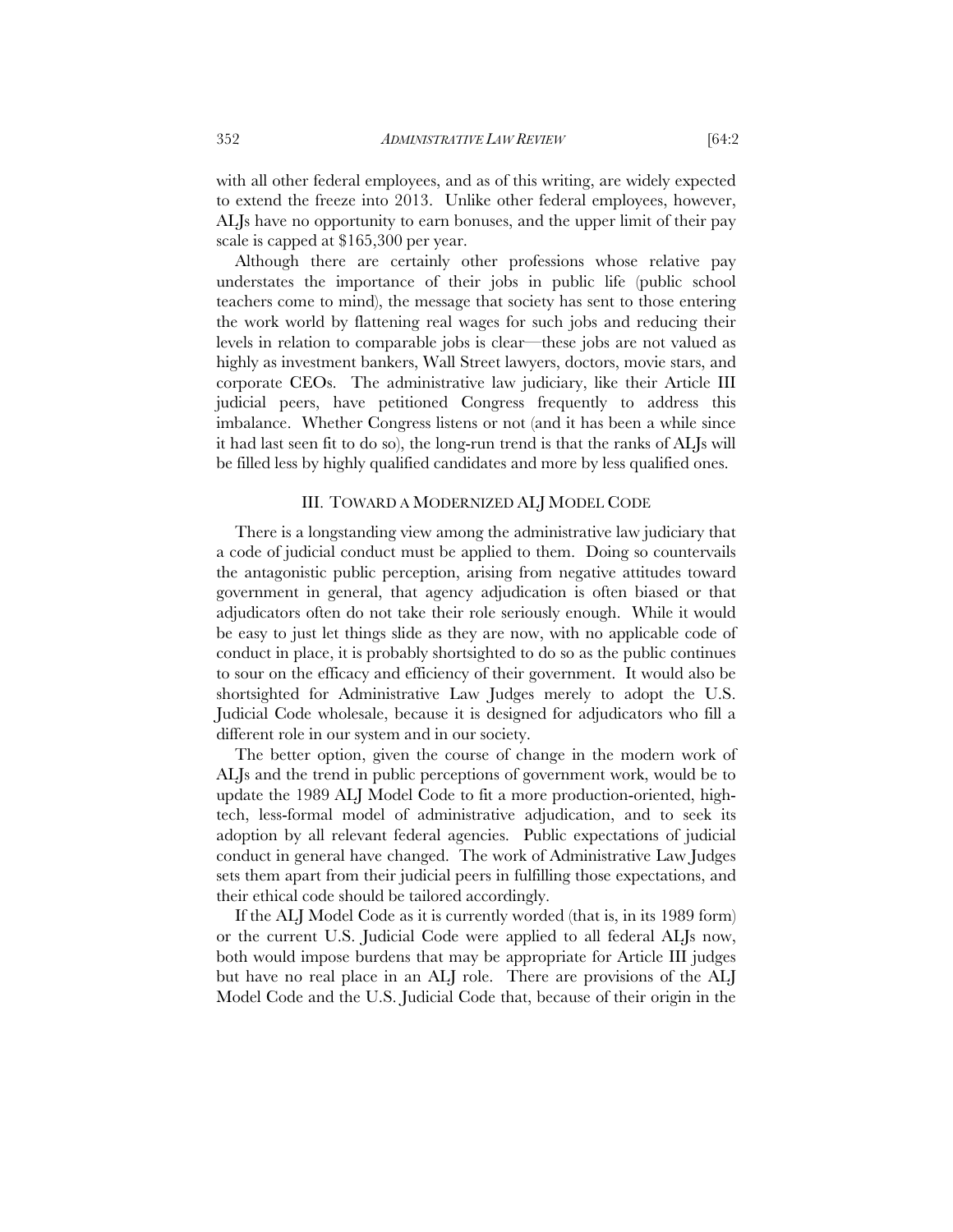ABA Model Judicial Code, (i) do not really pertain to ALJs; (ii) create conflicts with other laws that do pertain to ALJs; (iii) impose restraints on ALJs' lives that are more fitting for jurists who appear in the public spotlight more often than ALJs do; or (iv) ignore the modern reality of ALJ work. Avoiding the appearance of impropriety is important, as the U.S. Judicial Code requires of Article III judges.<sup>64</sup> Yet a code of ethics that restrains the life of a federal ALJ outside of the job, or that hamstrings how an ALJ interacts with the community or earns a living outside of judicial duties, is unnecessary for what is essentially a far less public role than that of a presidentially appointed, Senate-confirmed federal district court judge or federal court of appeals judge. Therefore, instead of having ALJs simply adopt the U.S. Judicial Code wholesale, the wiser course would be for the ALJ Model Code to be modernized and adapted into a format that is more realistic and reasonable for Administrative Law Judges to live by.

### *A. Unnecessary Canons*

Among the canons of the 1989 ALJ Model Code that could be eliminated in whole or in part are those that are unnecessary in view of federal statutes and regulations that already cover ALJs in their capacity as federal employees. These canons, in light of OPM's recent proposal to eliminate licensure requirements due, in large part, to the fact that "the standards of ethical conduct that apply to ALJs as Federal employees... are sufficient to ensure that ALJs are held to a high standard of conduct,"65 should be readily recognized by the administrative law judiciary as unnecessary for the conduct of their jobs. These include Canons  $2(B)$ ,<sup>66</sup>  $5(C)$ ,<sup>67</sup> and  $7(A)$ ,<sup>68</sup> which impose rules that are already covered by existing

 <sup>64.</sup> CODE OF CONDUCT FOR U.S. JUDGES Canon 2, at 3 (Judicial Conference of the United States 2011).

 <sup>65.</sup> Programs for Specific Positions and Examinations (Miscellaneous), 75 Fed. Reg. 61,998, 61,998 (Oct. 7, 2010).

 <sup>66.</sup> MODEL CODE OF JUDICIAL CONDUCT FOR FED. ADMIN. LAW JUDGES Canon 2(B), at 6 (1989) ("An administrative law judge should not allow family, social, or other relationships to influence judicial conduct or judgment. A judge should not lend the prestige of the office to advance the private interests of others, nor convey or permit others to convey the impression that they are in a special position of influence. A judge should not testify voluntarily as a character witness.").

<sup>67</sup>*. Id.* Canon 5(C)(1), at 17–18 ("An administrative law judge should refrain from financial and business dealings that tend to reflect adversely on impartiality, interfere with the proper performance of judicial duties, exploit the judge's judicial position, or involve the judge in frequent transactions with lawyers or persons likely to come before the agency in which the judge serves.").

<sup>68</sup>*. Id.* Canon 7(A)(1)–(3), at 23.

<sup>(1)</sup> An administrative law judge should not solicit funds for or pay an assessment to a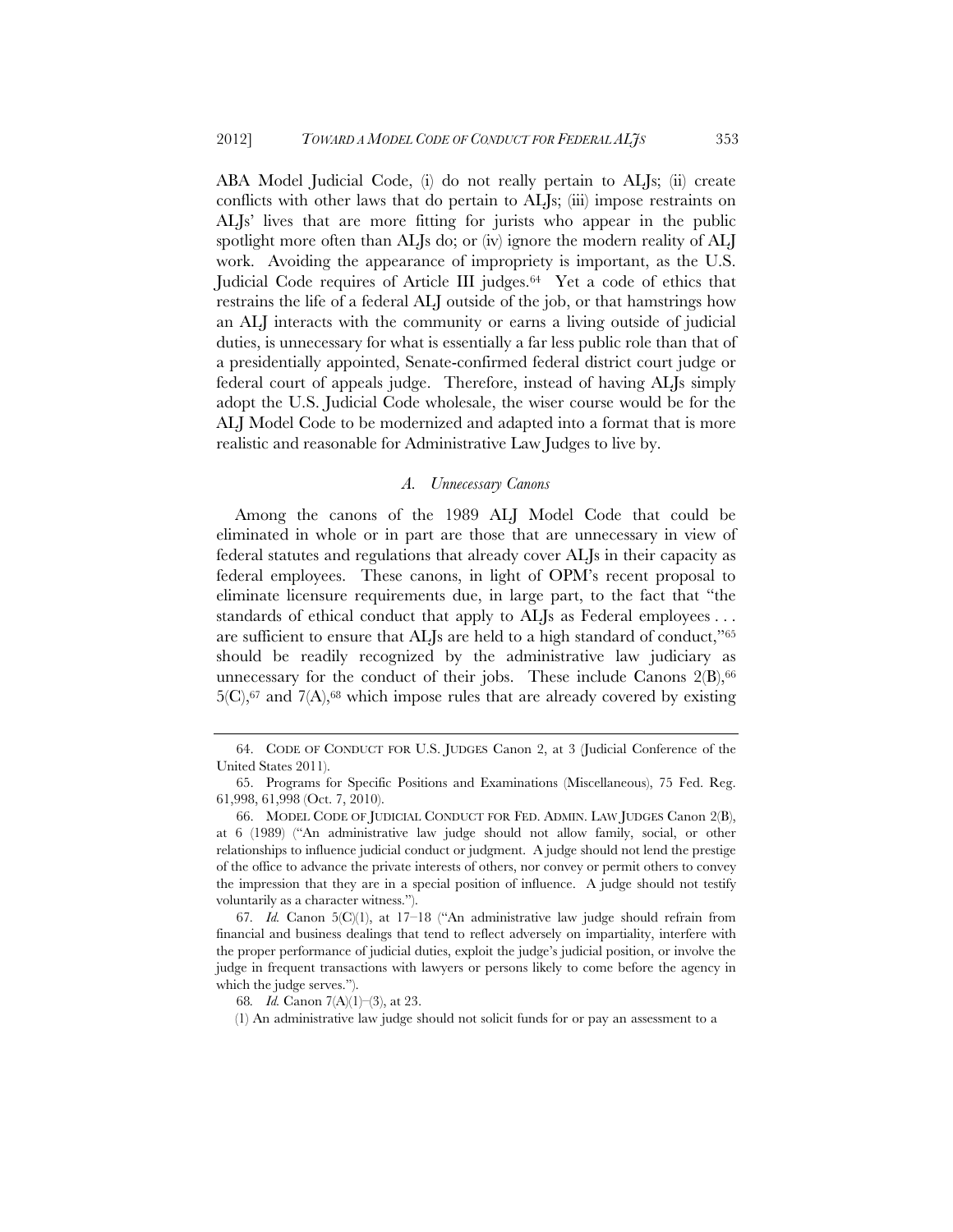federal statutes and regulations. ALJs, by virtue of their federal employment, are subject to 5 C.F.R. Part 2635, the "Standards of Ethical Conduct for Employees of the Executive Branch," and its underlying statutes. These provisions apply to independent agencies as well as to the Executive Branch departments.69

These laws make the foregoing Canons superfluous. If imposed on ALJs as a matter of law, the present ALJ Model Code could create conflicts with these existing laws, triggering unintended consequences.

One actual example calls into question Canon 2(B)'s provision in the Code of Judicial Conduct that "A judge should not . . . convey or permit others to convey the impression that they are in a special position to influence the judge."70 In *Chisolm v. Transouth Financial Corp*.,71 the U.S. District Court for the Eastern District of Virginia, Norfolk Division, applied this Canon to prohibit itself from allowing a retired U.S. district court judge from appearing before it as counsel for a defendant, even though he had nothing to do with the case while he was a sitting judge.72 Although the retired jurist was not barred as a then-practicing attorney from acting as counsel by his state bar rules of conduct, the court took it upon itself to

political organization or candidate.

<sup>(2)</sup> An administrative law judge should resign from office when the judge becomes a candidate either in a party primary or in a general election except that the judge may continue to hold office, while being a candidate for election to or serving as a delegate in a state constitutional convention, if otherwise permitted by law to do so.

<sup>(3)</sup> An administrative law judge should not engage in any other political activity except on behalf of measures to improve the law, the legal system, or the administration of justice.

 <sup>69. 5</sup> U.S.C. § 105 (2006). Among these provisions are: 5 C.F.R. § 2635.702 (2011) ("An employee shall not use his public office for his own private gain . . . or for the private gain of friends, relatives, or persons with whom the employee is affiliated in a nongovernmental capacity . . . ."); *id.* § 2635.502 ("Where an employee knows that a particular matter involving specific parties is likely to have a direct and predictable effect on the financial interest of a member of his household . . . and where the employee determines that the circumstances would cause a reasonable person with knowledge of the relevant facts to question his impartiality in the matter, the employee should not participate in the matter . . . "); *id.* § 2635.402 ("An employee is prohibited . . . from participating personally and substantially in an official capacity in any particular matter in which, to his knowledge, he or any person whose interests are imputed to him . . . has a financial interest . . . ."); 5 U.S.C. § 7323 ("[A]n employee may not . . . use his official authority or influence for the purpose of interfering with or affecting the result of an election; . . . knowingly solicit, accept, or receive a political contribution from any person . . . [or] run for the nomination or as a candidate for election to a partisan political office . . . .").

 <sup>70.</sup> CODE OF CONDUCT FOR U.S. JUDGES Canon 2(B), at 3 (Judicial Conference of the United States 2011).

 <sup>71.</sup> No. 2:93cv632, 2000 U.S. Dist. LEXIS 8483 (E.D. Va. May 12, 2000).

<sup>72</sup>*. Id.* at \*12.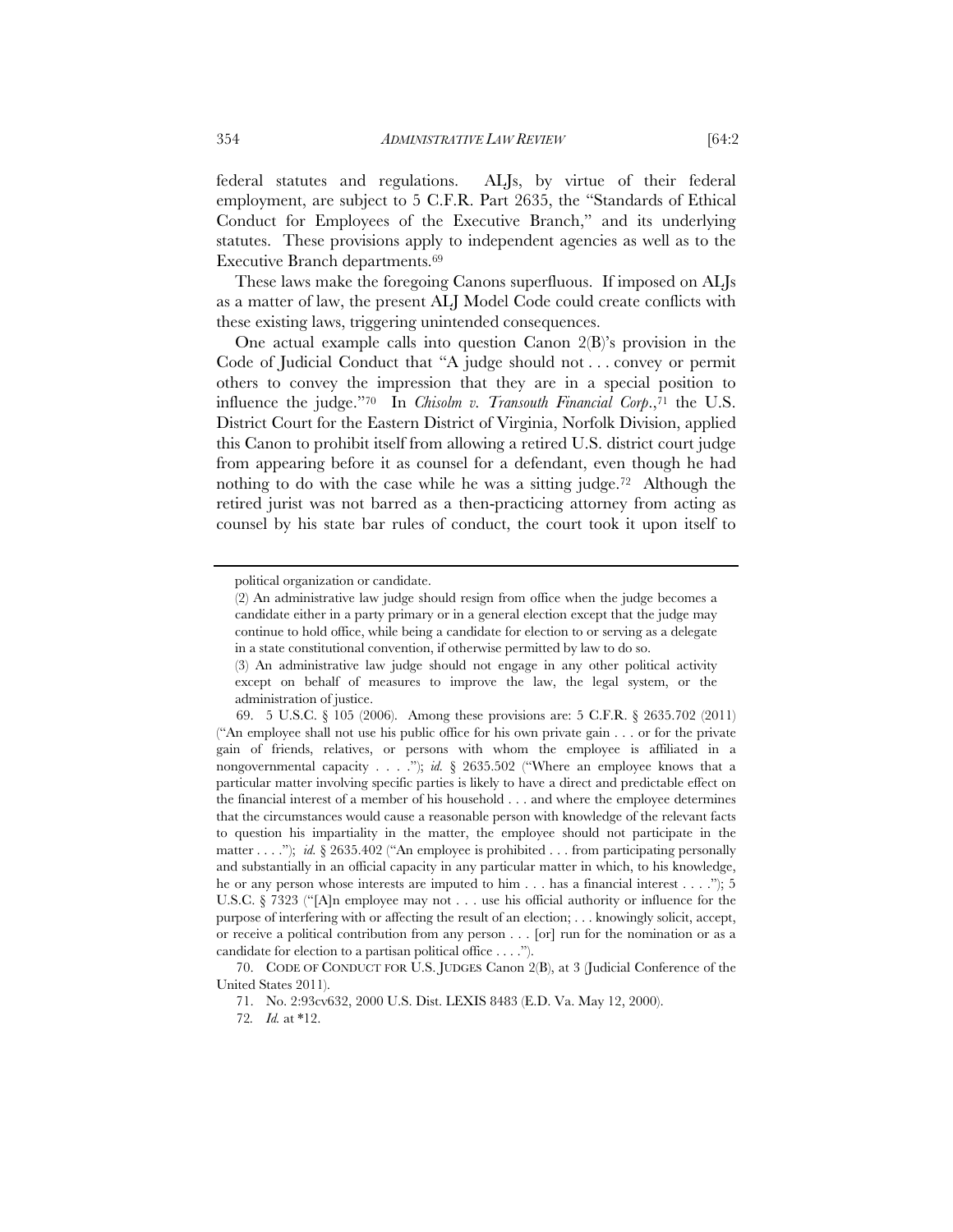disqualify him as a matter of *its own* ethics. Citing a 1998 Opinion of the Committee on Codes of Conduct, the district court noted that, "In such cases . . . the judge sitting in the case has an affirmative obligation . . . to take appropriate steps to disqualify the former judge as counsel."73 The court permitted his firm, however, to continue representing the defendant.74

Typically, under federal employee ethics rules, a presiding ALJ facing such a scenario might consider recusing himself or herself from hearing a case, particularly where there is a "covered relationship" between the ALJ and the counsel representing one party, if "the circumstances would cause a reasonable person with knowledge of the relevant facts to question his impartiality in the matter."75 "Covered relationships" do not typically include an ALJ's former judicial colleagues at the agency or at previous agencies, except where the sitting ALJ was once an employee or subordinate of the former ALJ now acting as a party's counsel.<sup>76</sup> The presiding ALJ could seek a waiver of the regulation from his or her agency to hear the case.77 By contrast, Canon 2(B) as applied in *Chisolm* could turn this well-settled regulatory structure on its head if applied to ALJs by pitting the ALJ's sense of ethical duty under the Code of Judicial Conduct against his or her agency's prerogative to waive such concerns when others take priority, such as constraints in reassigning the matter to other ALJs or when adjustments may be made that would reduce or eliminate the likelihood that a reasonable person would question the presiding ALJ's impartiality.78

The provision in Canon 2(B) that an ALJ "should not testify voluntarily as a character witness" is the same as Canon 2(B) in the U.S. Judicial Code.79 It is meant to guard against injecting the prestige of judicial office into a proceeding in which the judge testifies. It does not shield a judge from testifying as a character witness in response to an official summons.80

Here, too, the applicability of this rule as an ethical concern for ALJs is debatable. It would make more sense as a rule of evidence than a rule of ethics, and has, in fact, been applied in conjunction with them. One

<sup>73</sup>*. Id*. at \*13 (citing COMM. ON CODES OF CONDUCT, JUDICIAL CONFERENCE OF THE U.S., ADVISORY OP. NO. 70: DISQUALIFICATION WHEN FORMER JUDGE APPEARS AS COUNSEL (1998)). This opinion was substantially revised in June 2009.

<sup>74</sup>*. Id*. at \*18–\*20.

 <sup>75. 5</sup> C.F.R. § 2635.502(a) (2011).

<sup>76</sup>*. Id*. § 2635.502(b)(1)(iv).

<sup>77</sup>*. Id*. § 2635.502(d).

<sup>78</sup>*. Id*. § 2635.502(d)(1)–(6).

<sup>79</sup>*. Compare* CODE OF CONDUCT FOR U.S. JUDGES Canon 2(B), at 3 (Judicial Conference of the United States 2011), *with* MODEL CODE OF JUDICIAL CONDUCT FOR FED. ADMIN. LAW JUDGES Canon 2(B), at 6 (1989).

<sup>80</sup>*.* CODE OF CONDUCT FOR U.S. JUDGES Canon 2(B) cmt., at 4.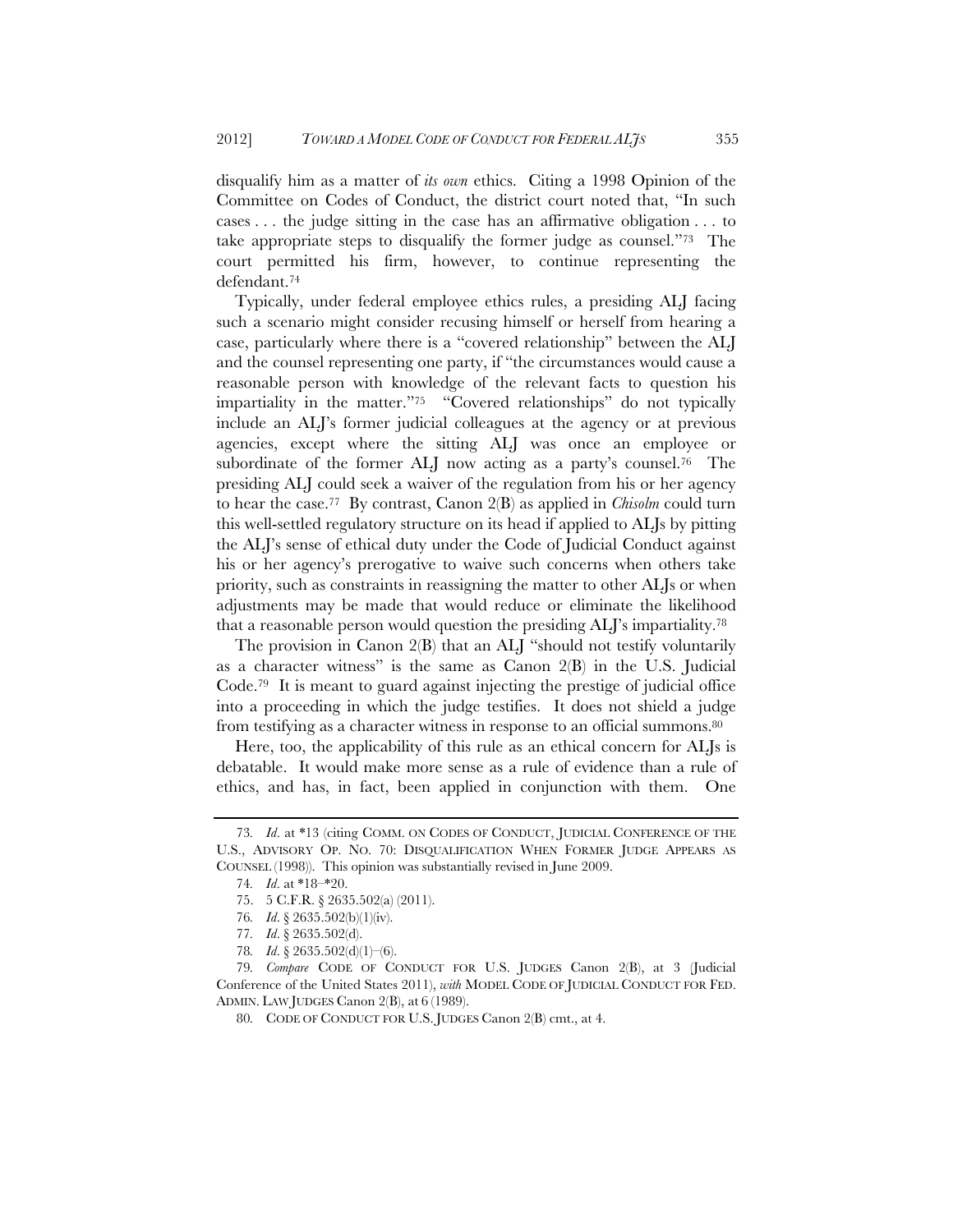federal district court cited the ABA Model Code version of Canon 2(B) to disallow a bankruptcy judge from offering supportive testimony for a defendant in a later case brought by the trustee of the bankruptcy estate.<sup>81</sup> The court found, *inter alia*, that such testimony would be needlessly cumulative and unduly prejudicial to the plaintiff "because the testimony of Judge Phillips will clearly put his prior judicial position and the power and authority he had as a judicial officer in support of Vaughn."82 Also, in addition to finding that the testimony would violate the Canon of judicial ethics, the district court ruled that it would violate Federal Rules of Evidence 402, 403, and 605 because it was irrelevant, because "its probative value is substantially outweighed by the danger of undue prejudice," and because the evidentiary rule against a judge testifying at the trial over which he presides "should apply to the presiding judge of the underlying trial where facts, rulings and performance of the attorneys are the key issues in this pending case."83

Certainly, the testimony of an ALJ who heard an underlying case should not be permitted in a related case as a matter of evidentiary rule. However, Canon 2(B) sweeps more broadly than that; it disallows an ALJ's voluntary character testimony in *any* case, whether the ALJ is related to the case or not. Moreover, the rule may be defeated simply by the issuance of a summons, which is always a wise precaution for a litigator to take with most witnesses. Character testimony is most often submitted for the purpose of establishing or impeaching a party's reputation for truthfulness in the community.84 Hence, the testimony of an ALJ, whose job requires credibility determinations as a matter of routine, would naturally be entitled to a high degree of credence by a judge or a jury, but would still be subject to establishing a foundation for the ALJ's knowledge of the individual and that individual's reputation for truthfulness.85 If such testimony must be treated as prejudicial per se, then, it should be dealt with as a prophylactic rule of evidence, not as a matter of ethics that is left up to the conscience of the individual ALJ.

In another case, a federal court of appeals heard the appeal of an income tax evasion proceeding in which a state court judge was upbraided by the presiding federal district court judge before he was called to testify under

 <sup>81.</sup> Chiasson v. Vaughn, No. 08-121-FJP-SCR, 2009 U.S. Dist. LEXIS 3300, at \*4–\*5 (M.D. La. Jan. 7, 2009).

<sup>82</sup>*. Id.* at \*3.

<sup>83</sup>*. Id.* at \*3–\*4.

<sup>84</sup>*. See, e.g.*, Edward J. Imwinkelried, EVIDENTIARY FOUNDATIONS 115–16, 140–41 (3d ed. 1995).

<sup>85</sup>*. Cf. id*.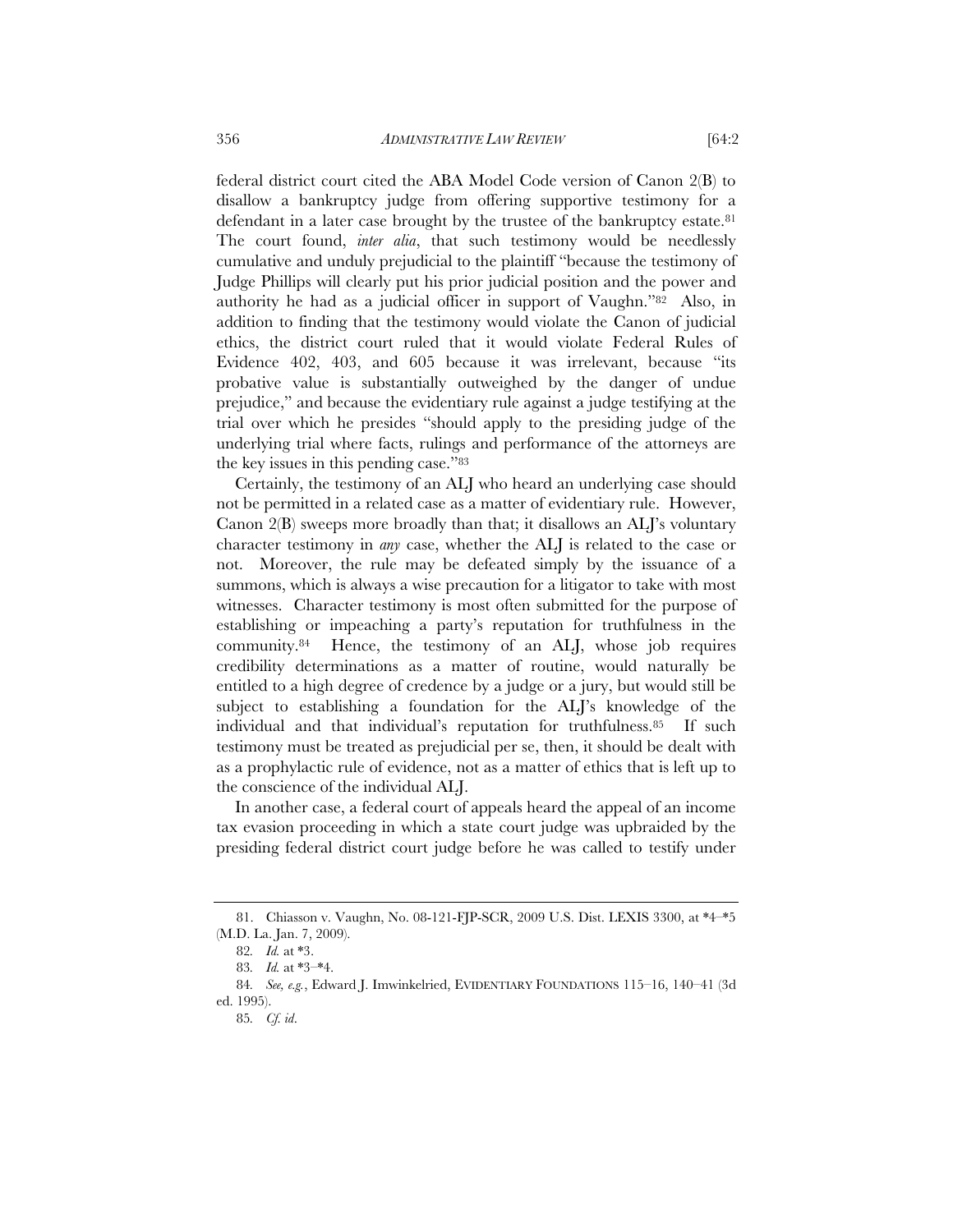subpoena as a character witness for the defendant physician.<sup>86</sup> The federal trial judge considered the state court judge's testimony to be a violation of the Code of Judicial Conduct even though it was under subpoena. The presiding judge left the decision whether to testify up to the state judge and the latter promptly chose not to. The defendant thereupon appealed on the ground that he was deprived by the trial court from offering valuable character testimony. The Fifth Circuit sustained the district court, however, stating:

As a practical matter, Judge Armitage's testimony as a character witness would have had to have been "voluntary," subpoena or no subpoena. [Defendant] Callahan could issue a summons which would command the witness' appearance, but he could not by dint of the subpoena force the witness to speak well of him. The decision on whether to commend a defendant's character will always be "voluntary" in that sense. Obviously, Callahan would not have subpoenaed Judge Armitage unless he expected the Judge's cooperation. Nothing the trial judge said barred Judge Armitage from reaching his own decision on whether he wished to lend the prestige of his office to Callahan's defense. *Although we do not approve of the trial court's actions in scrutinizing the Judge's decision*, the fact that the decision was finally left solely to the witness prevented the mistake from rising to the level of reversible error.87

Even though Judge Armitage's testimony under subpoena would have passed the ethical test, in the view of the Fifth Circuit, the Canon became the vehicle by which to squelch the testimony. The testifying judge chose to avoid the witness stand, notwithstanding the subpoena, and the appellate court upheld the lower court's treatment of him. Dealing with this problem under the Rules of Evidence would have been less messy.

In sum, a bad rule makes bad law. As a canon of ethics, the rule against judges testifying as character witnesses does little if anything to prevent wrongful behavior on a judge's part, since the judge can still be called upon to testify under subpoena. More appropriate would be to turn it into a rule of evidence that bars an ALJ's testimony in instances where it bears on the truthfulness of a party or witness. As the district court noted in *Chiasson v. Vaughn*,88 there are other generally applicable rules of evidence that can be applied readily to bar such judicial testimony; the Canons of Judicial

 <sup>86.</sup> United States v. Callahan, 588 F.2d 1078 (5th Cir. 1979), *cert. denied*, 444 U.S. 826 (1979).

<sup>87</sup>*. Id.* at 1088 (emphasis added).

 <sup>88.</sup> No. 08-121-FJP-SCR, 2009 U.S. Dist. LEXIS 3300, at \*3–\*4 (M.D. La. Jan. 7, 2009).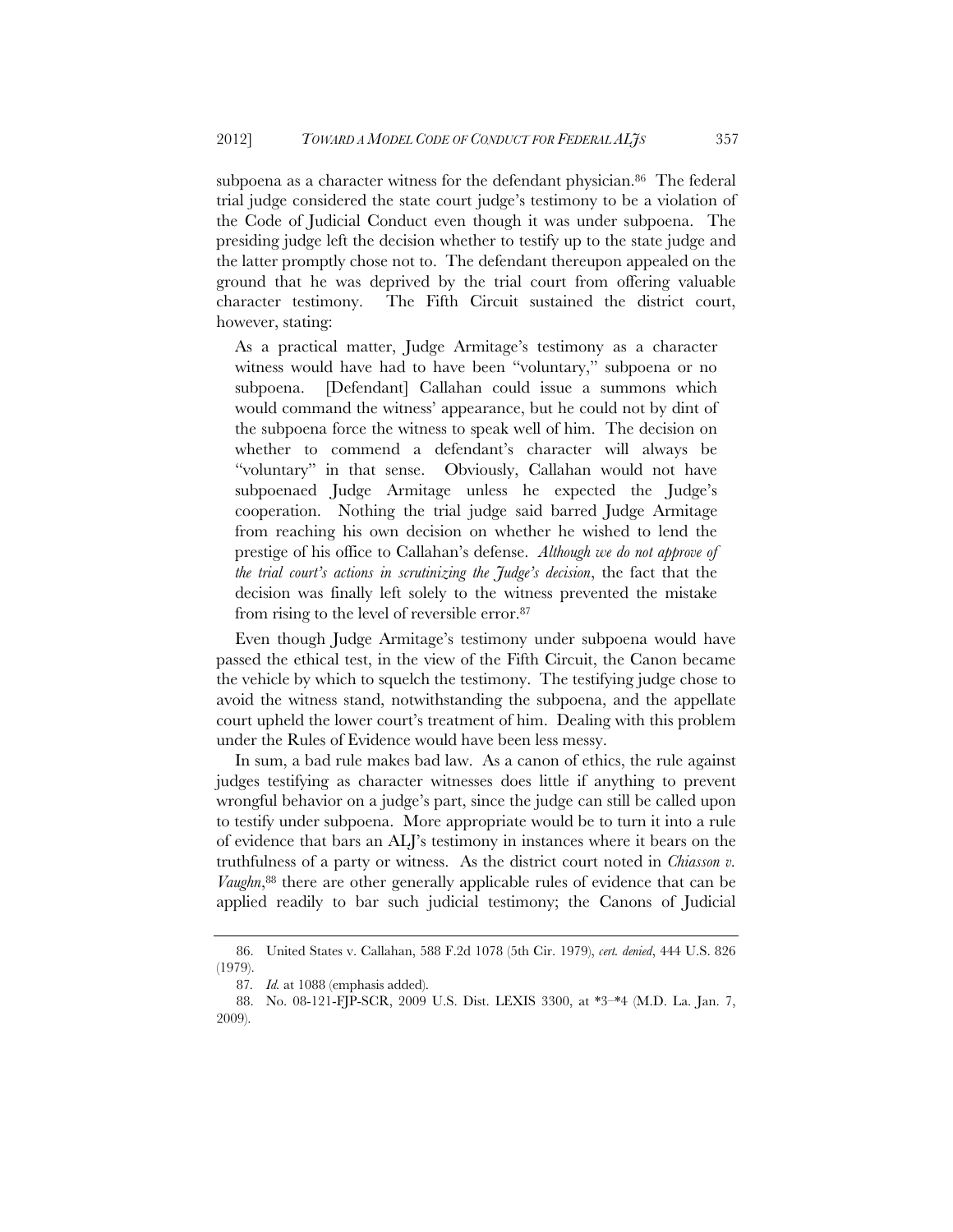Conduct are not needed either to trump those rules or to amplify them. It follows *a fortiori* that it need not be applied to ALJs.

# *B. Inapplicable Canons*

There are some canons in the ALJ Model Code that should be removed because they impose legal impediments that are not applicable to ALJs. Among these is Canon  $3\text{C}$ ,  $89$  which treats disqualification for reasons including a judge's financial interest.

Canon 3(C), according to the ALJ Model Code, "is derived, without substantial modification, from 28 U.S.C. 455, as amended in 1974."90 That statute was itself amended by Congress in 1978 and 1988 without a comparable amendment to the ALJ Model Code. In the 1978 amendment, Bankruptcy Court Trustees were removed from the provisions of 28 U.S.C.

- (a) the judge has a personal bias or prejudice concerning the proceeding;
- (b) in private practice the judge served as lawyer in the matter in controversy, or a lawyer with whom the judge previously practiced law served during such association as a lawyer concerning the matter, or the judge or such lawyer has been a material witness concerning it;
- (c) the judge has served in governmental employment and in such capacity participated as counsel, adviser or material witness concerning the proceeding or expressed an opinion concerning the merits of the particular case in controversy;
- (d) the judge knows that he or she, individually or as a fiduciary, or his or her spouse or minor child residing in the judge's household, has a financial interest in the subject matter in controversy or in a party to the proceeding, or any other interest that could be substantially affected by the outcome of the proceeding;
- (e) the judge or the judge's spouse, or a person within the third degree of relationship to either of them, or the spouse of such a person:
	- (i) is a party to the proceeding, or an officer, director, or trustee of a party;
	- (ii) is acting as a lawyer in the proceeding;
	- (iii) is known by the judge to have an interest that could be substantially affected by the outcome of the proceeding;
	- (iv) is to the judge's knowledge likely to be a material witness in the proceeding.
- (2) A judge should inform himself or herself about the judge's personal and fiduciary financial interests, and make a reasonable effort to inform himself or herself about the personal financial interests of his or her spouse and minor children residing in the judge's household.
- 90*. Id.* Canon 3(C) cmt., at 13.

 <sup>89.</sup> MODEL CODE OF JUDICIAL CONDUCT FOR FED. ADMIN. LAW JUDGES Canon 3(C), at 11–13 (1989). The Canon reads in part:

<sup>(1)</sup> An administrative law judge should disqualify himself or herself in any proceeding in which the judge's impartiality might reasonably be questioned, including but not limited to instances when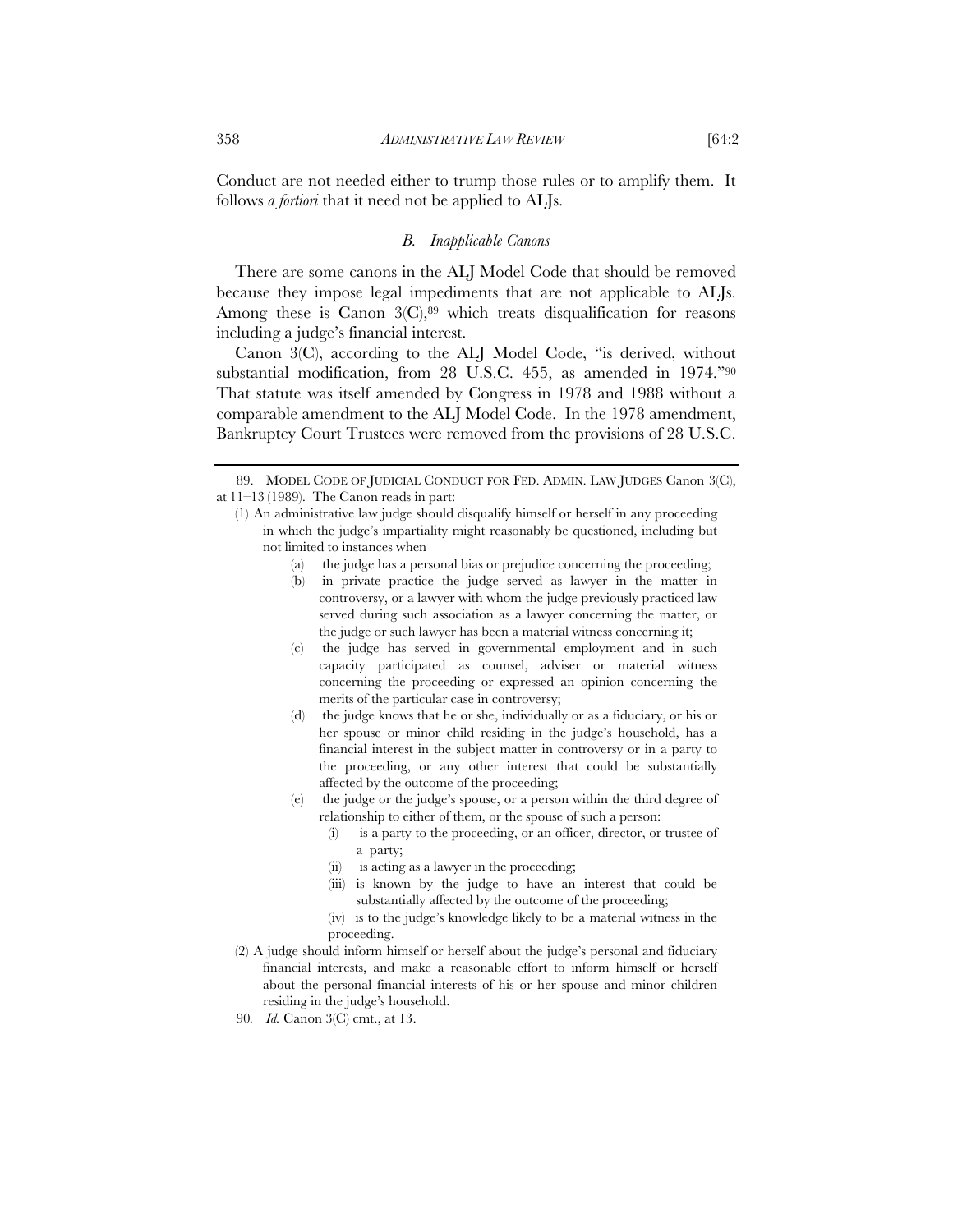455.91 In the 1988 amendment, a subsection was added to the statute allowing judges to avoid disqualification by divesting the interest that provides the grounds for disqualification.92

The provision applicable to all federal employees that is comparable to the financial interest portion of Canon  $3(C)$  is 5 C.F.R. § 2635.402.93 That regulation, derived from a criminal statute,<sup>94</sup> prohibits a federal employee "from participating personally and substantially in an official capacity in any particular matter in which, to his knowledge, he or any person whose interests are imputed to him under this statute has a financial interest, if the particular matter will have a direct and predictable effect on that interest."95 The general provision also has a section that allows the employee to cure the conflict by divestiture of the financial interest.96

Canon 3(C) does something that the general rule of 5 C.F.R. § 2635.402 and its underlying statute, 18 U.S.C. 208(a), do not do: It specifically defines the term "financial interest."97 It is defined as "a legal or equitable interest, however small, or a relationship as director, advisor, or other active participant" in a party in a case, but does not include certain specific types of relationships, such as passive ownership in an investment fund.98 The "however small" criterion is significantly different from the general employee provision because it bars a judge from obtaining the waiver from the disqualification rule that is available to all other federal employees if, in the written opinion of the designated agency ethics officer, "the employee's financial interest in the particular matter or matters is not so substantial as to be deemed likely to affect the integrity of the services which the Government may expect from such employee."99 This criterion also differs from the general *de minimis* exemption available to federal employees for matters involving specific parties in which the employee's disqualifying financial interest (or that of his or her spouse or minor children) consists of

 <sup>91.</sup> Act of Nov. 6, 1978, Pub. L. No. 95-598, § 214, 92 Stat. 2549, 2661 (amending subsections (a) and (e) of § 455 of title 28 of the United States Code).

 <sup>92.</sup> Judicial Improvements and Access to Justice Act, Pub. L. No. 100-702, § 1007, 102 Stat. 4642, 4667 (1988) (adding subsection (f) to § 455 of title 28 of the United States Code).

<sup>93</sup>*. See generally* 5 C.F.R. § 2635.402 (2011).

 <sup>94. 18</sup> U.S.C. § 208(a) (2006).

 <sup>95. 5</sup> C.F.R. § 2635.402(a) (2011); *see also id.* § 2635.402(b)(2) (listing the employee's spouse, minor child, general partner, organization in which the employee serves as officer, director, trustee, general partner or employee, or a prospective employer as persons who are disqualified because of an imputed financial interest).

<sup>96</sup>*. Id.* § 2635.402(e).

<sup>97</sup>*. See* MODEL CODE OF JUDICIAL CONDUCT FOR FED. ADMIN. LAW JUDGES Canon 3(C)(3)(c), at 13 (1989).

<sup>98</sup>*. Id.* Canon 3(C)(3)(c)(i)–(iv), at 13.

 <sup>99. 5</sup> C.F.R. § 2635.402(d)(2)(ii).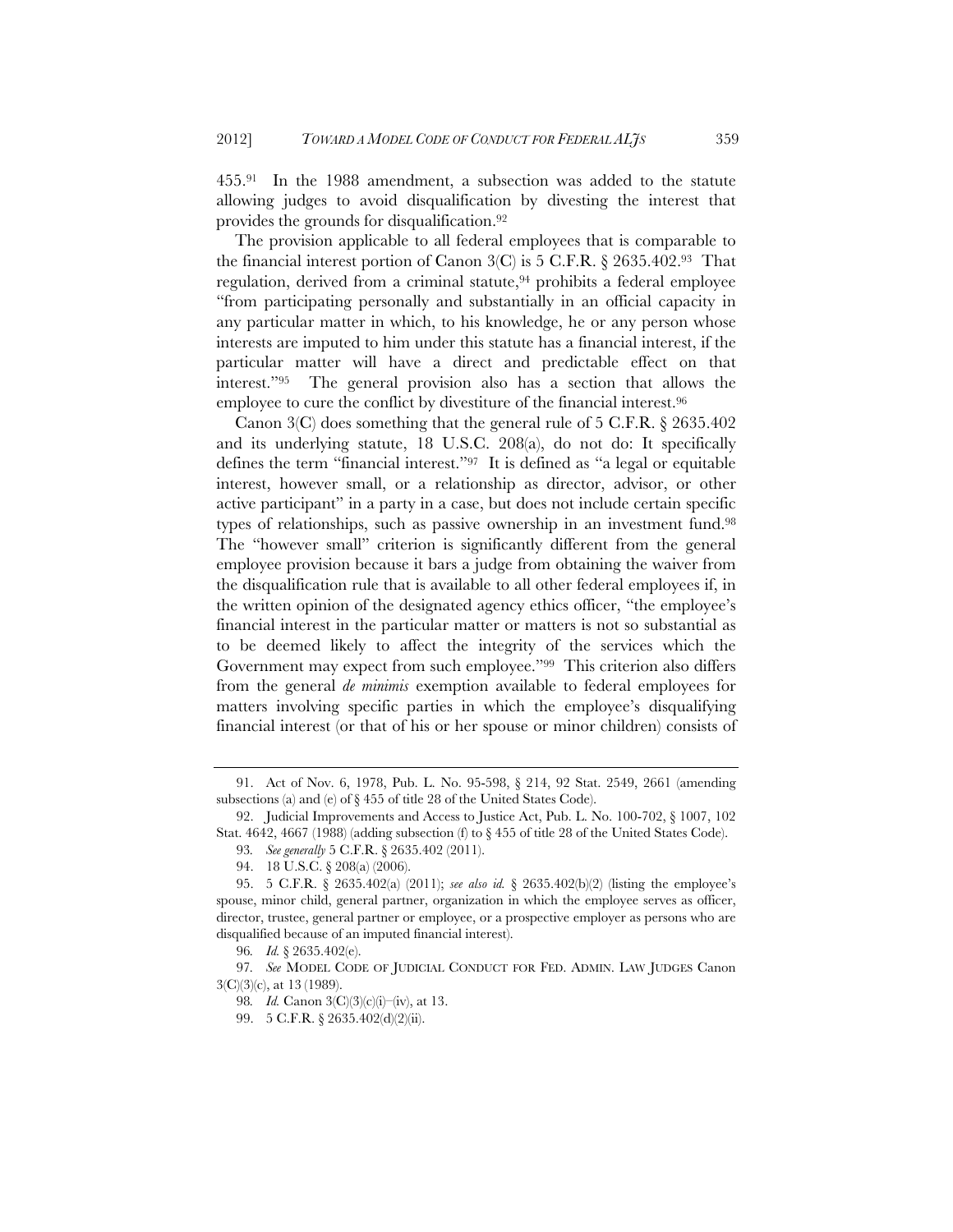publicly traded securities issued by one or more entities affected by the matter, or long-term federal government or municipal securities, and the aggregate market value of the holdings of the employee (including spouse and minor children) in the securities of all entities does not exceed \$15,000.100

Hence, the ALJ Model Code has the potential to exclude an ALJ from hearing a case because of a *de minimis* stock ownership in a party in the case, even though any other federal employee making similar decisions about that party on behalf of the agency could obtain an exemption from the rule or would be exempt by regulation. One could be of two minds on this scenario. On the one hand, the rule tends to enhance the reality and public perception of ALJ impartiality and independence by applying a "zero tolerance" rule for financial interest. On the other hand, the rule is not updated to permit divestiture of the interest as a solution, and can hamstring an agency when using its scarce corps of ALIs to the fullest extent. In this regard, the rule does not specify that parties themselves, including the private parties, can waive the rule.

Another aspect of Canon 3(C) that differs substantially from the federal rule on conflict of interest is that it speaks of *long past* interests as well as *present* interests of the judge and his or her relatives and colleagues, whereas the general federal rule speaks only of *immediate past* or present interests of an employee's relatives and colleagues. Canon 3(C) requires judicial recusal in instances where "in private practice the judge served as lawyer in the matter in controversy, or a lawyer with whom the judge previously practiced law served during such association as a lawyer concerning the matter, or the judge or such lawyer has been a material witness concerning it."<sup>101</sup>

The analogous provision applicable to all federal employees is 5 C.F.R. § 2635.502.102 It states that an employee should not participate in a matter in which the employee "knows that a person with whom he has a covered relationship is or represents a party to such matter, and where the employee determines that the circumstances would cause a reasonable person with knowledge of the relevant facts to question his impartiality in the matter."103 A "covered relationship" includes "[a]ny person for whom the employee has, *within the last year*, served as officer, director, trustee, general partner, agent, attorney, consultant, contractor or employee."104

<sup>100</sup>*. Id.* § 2640.202(a).

 <sup>101.</sup> MODEL CODE OF JUDICIAL CONDUCT FOR FED. ADMIN. LAW JUDGES Canon 3(C)(1)(b), at 11 (1989).

<sup>102</sup>*. See generally* 5 C.F.R. § 2635.502.

<sup>103</sup>*. Id.* § 2635.502(a).

<sup>104</sup>*. Id.* § 2635.502(b)(1)(iv) (emphasis added).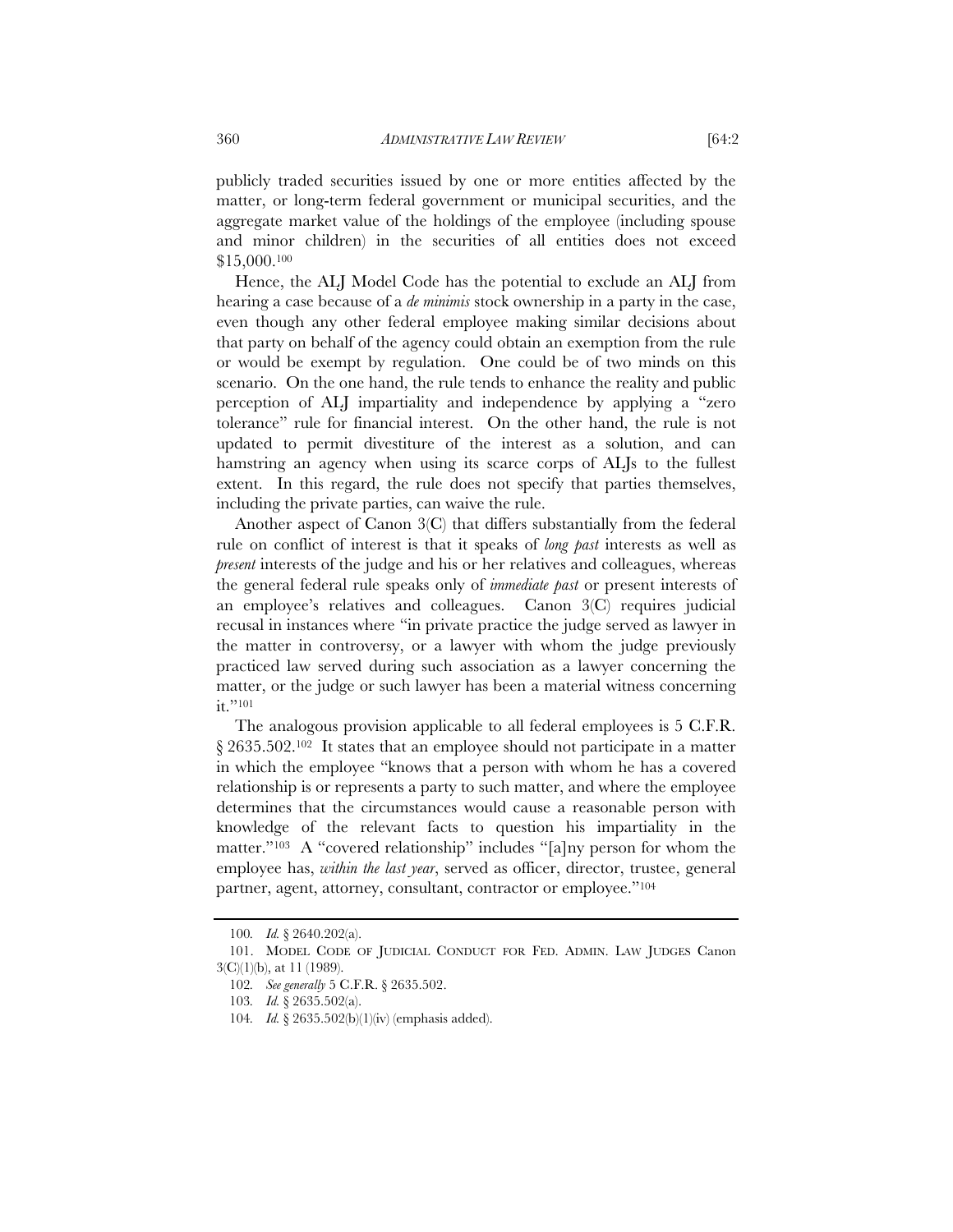Hence, an ALJ who worked in a law firm ten years ago would be barred under Canon 3(C) from hearing a case that he or a partner in his firm worked on back then, whereas under the general federal rule he would not. Moreover, an ALJ following this part of Canon 3(C) would not be able to avail himself of the waiver provisions of 5 C.F.R. § 2635.502(d), which would allow the designated agency ethics official to "authorize the employee to participate in the matter based on a determination, made in light of all relevant circumstances, that the interest of the Government in the employee's participation outweighs the concern that a reasonable person may question the integrity of the agency's programs and operations."<sup>105</sup> Again, this aspect of Canon  $3\textcircled{C}$  may be viewed by some as enhancing ALJ independence and impartiality, and may be viewed by others as an unnecessary constraint on agency efficiency.

# *C. Overly Intrusive Canons*

There are items in the Model Code that should be removed or refashioned because they intrude too much into the personal liberty and privacy of ALJs. These include the Commentary to Canon 2,106 which concerns membership in exclusionary organizations; Canon 4,107 which discusses participation in "quasi-judicial" organizations; Canon 5,108

- A. Speak, write, lecture, teach, and participate in other activities concerning the law, the legal system, and the administration of justice.
- B. May appear at a public hearing before an executive or legislative body or official and may otherwise consult with an executive or legislative body or official, unless otherwise prohibited by law.
- C. May serve as a member, officer, or director of an organization or governmental agency devoted to the improvement of the law, the legal system, or the administration of justice. A judge may assist such an organization in raising funds and may participate in their management and investment, but should not personally participate in public fund raising activities. A judge may make recommendations to public and private fund-granting agencies on projects and programs concerning the law, the legal system, and the administration of justice.

A. Avocational Activities. An administrative law judge may write, lecture, teach, and speak on non-legal subjects, and engage in the art, sports, and other social and recreational activities, if such avocational activities do not detract from the dignity

<sup>105</sup>*. Id.* § 2635.502(d).

 <sup>106.</sup> MODEL CODE OF JUDICIAL CONDUCT FOR FED. ADMIN. LAW JUDGES Canon 2 cmt., at 7 (1989) ("It is inappropriate for a judge to hold membership in any organization that practices invidious discrimination on the basis of race, sex, religion or national origin.").

<sup>107</sup>*. Id.* Canon 4, at 14–15. The Canon reads:

An administrative law judge, subject to the proper performance of judicial duties, may engage in the following quasi-judicial activities, if in doing so doubt is not cast on the capacity to decide impartially any issue that may come before the judge:

<sup>108</sup>*. Id.* Canon 5, at 16–17. The Canon reads: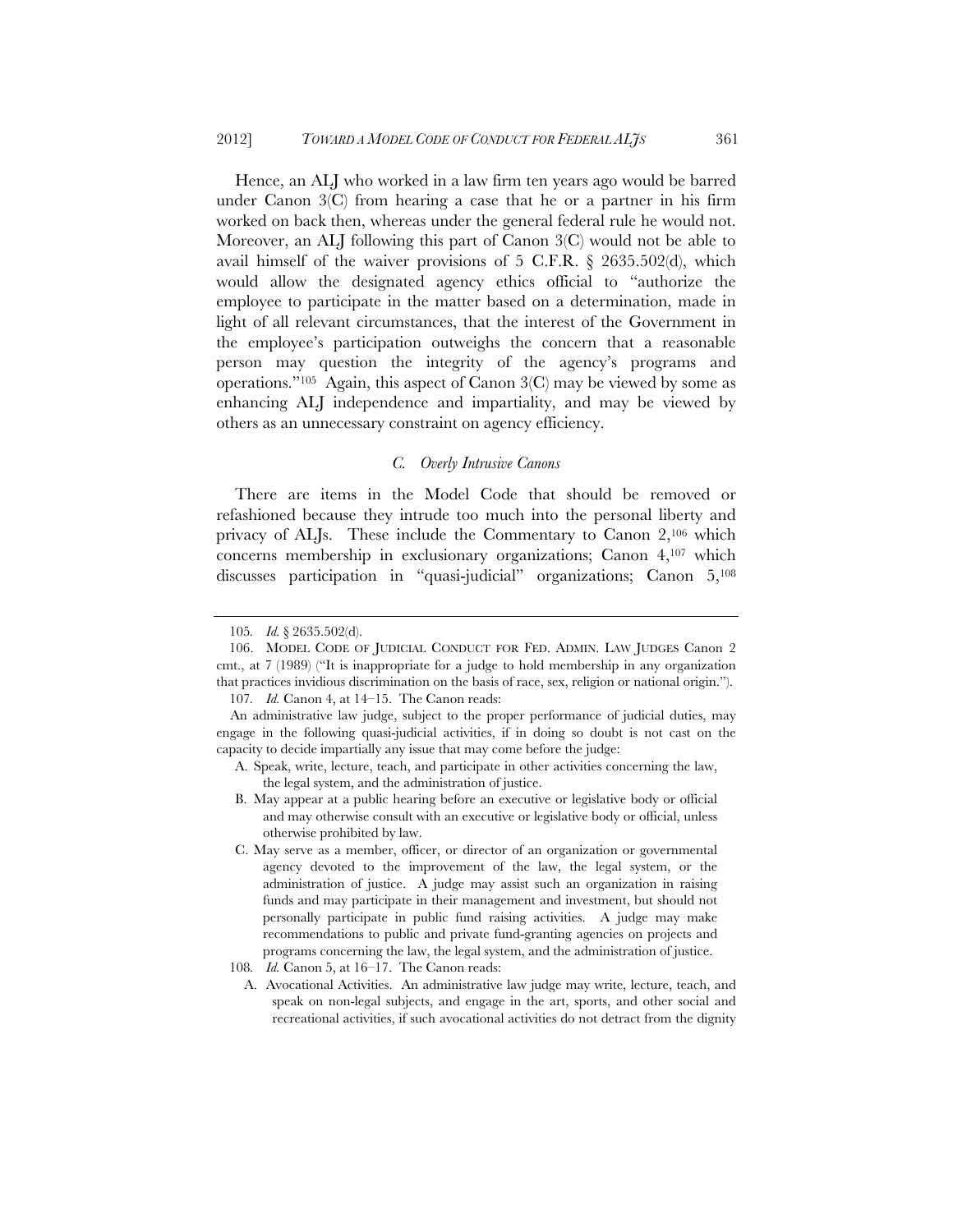treating extra-judicial civic and avocational activities; and Canon 6,109 involving remuneration for these activities.

# *1. Exclusionary Organizations*

The commentary to Canon 2 regarding membership in organizations that "invidiously discriminate" was not raised to the level of a "canon" by the authors of the 1984 ABA Report that recommended its inclusion in the ABA Model Judicial Code.110 Following suit, the authors of the ALJ Model Code kept it as commentary as well. In the 1990 revision of the ABA Model Judicial Code, however, the commentary was elevated to canon

- (1) An administrative law judge should not serve if it is likely that the organization will be engaged in proceedings that would ordinarily come before the judge or will be regularly engaged in adversary proceedings before any agency in which the judge serves.
- An administrative law judge should not use or permit the use of the prestige of the judge's office for the purpose of soliciting funds for any educational, religious, charitable, fraternal, or civic organization, but the judge may be listed as an officer, director, or trustee of such an organization. The judge should not be a speaker or the guest of honor at an organization's fund raising events, but may attend such events.
- (3) An administrative law judge should not give investment advice to such an organization, but may serve on its board of directors or trustees even though it has the responsibility for approving investment decisions.
- 109*. Id.* Canon 6, at 22. The Canon reads:

An administrative law judge may receive compensation and reimbursement of expenses for the quasi-judicial and extra-judicial activities permitted by this Code, if the source of such payments does not give the appearance of influencing the judge in the judge's judicial duties or otherwise give the appearance of impropriety, subject to the following restrictions:

- A. Compensation. Compensation should not exceed a reasonable amount nor should it exceed what a person who is not an administrative law judge would receive for the same activity.
- B. Expense Reimbursement. Expense reimbursement should be limited to the actual cost of travel, food and lodging reasonably incurred by the administrative law judge and, where appropriate to the occasion, by the judge's spouse. Any payment in excess of such an amount is compensation.

110*. See* Lynne Reaves, *Judges and Bias: Club Resolution Watered Down*, A.B.A. J., Oct. 1984, at 34, 34 (noting that the wording "leaves the door open" for membership in some private organizations, and cites a Jewish community center or a Polish American Society as examples).

of the office or interfere with the performance of judicial duties.

B. CIVIC AND CHARITABLE ACTIVITIES. An administrative law judge may participate in civic and charitable activities that do not reflect adversely upon impartiality or interfere with the performance of judicial duties. A judge may serve as an officer, director, trustee, non-legal advisor of an educational, religious, charitable, fraternal, or civic organization not conducted for the economic or political advantage of its members, subject to the following limitations: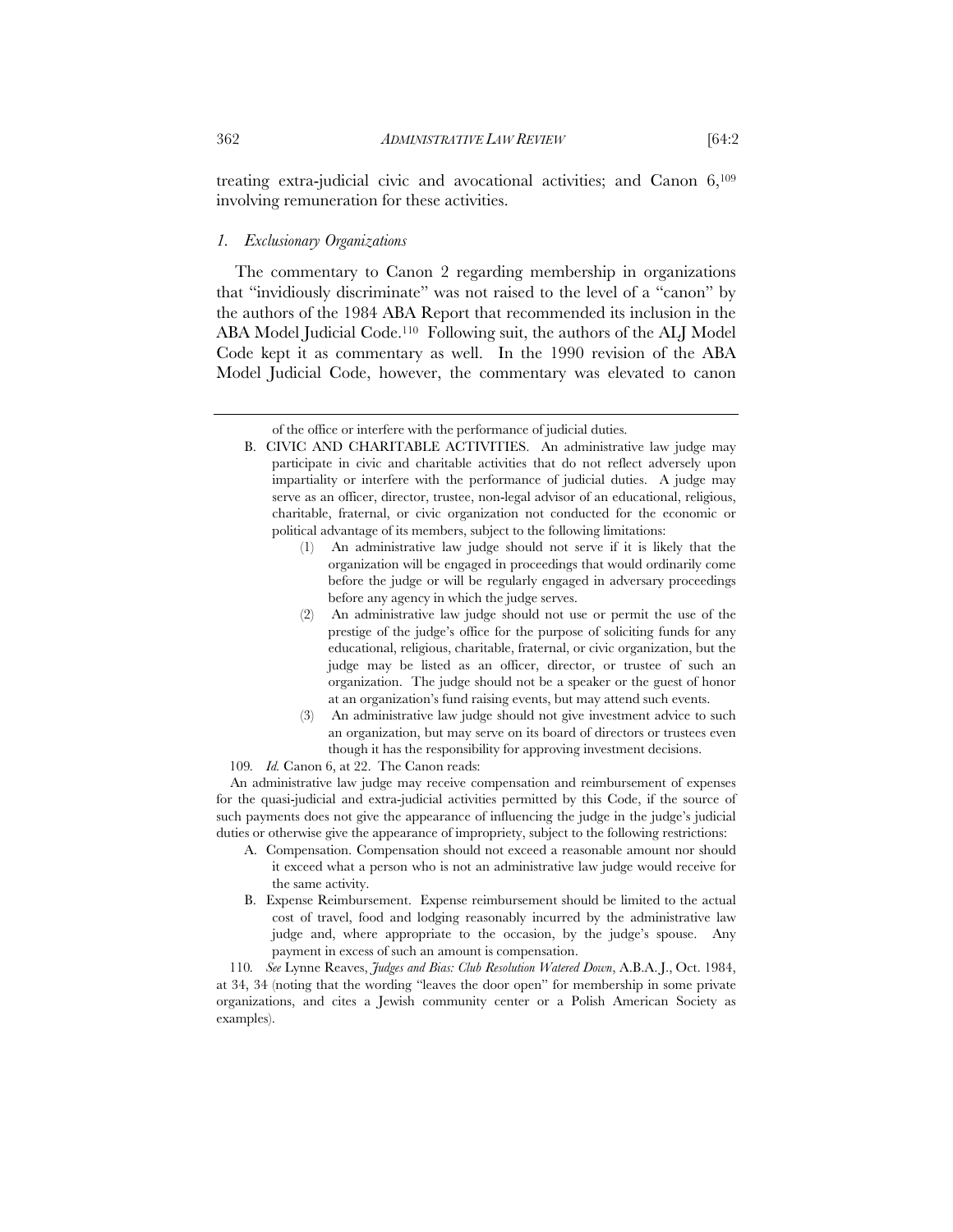level as Canon 2(C) and expanded to include organizations that discriminated on the basis of gender, ethnicity, or sexual orientation. The ALJ Model Code did not follow suit. This Canon is now Rule 3.6 of Canon 3 of the current ABA Model Judicial Code and Canon 2(C) of the U.S. Judicial Code.111

Code commentary on this rule has expanded over the years. The ALJ Model Code repeats the commentary of the original 1984 amendment to the ABA Model Judicial Code by stating that membership in such organizations "may give rise to perceptions by minorities, women, and others, that the judge's impartiality is impaired."112 Deciding whether an organization engages in invidious discrimination, however, is deemed by the ALJ Model Code commentary to be "a complex question to which judges should be sensitive. The answer cannot be determined from a mere examination of an organization's current membership rolls but rather depends on the history of the organization's selection of members and other relevant factors."113 As with the original ABA Model Judicial Code, the ALJ Model Code leaves it to the conscience of each judge to decide whether the organization in question practices invidious discrimination.

In the 1990 revisions to the ABA Model Judicial Code, the "other relevant factors" commentary was expanded to include "whether the organization is dedicated to the preservation of religious, ethnic, or cultural values of legitimate common interest to its members, or whether it is an intimate, purely private organization whose membership limitations could not constitutionally be prohibited."114 In this revision, the choice of whether to quit the organization or not was no longer left to the conscience of individual judges; instead, the Code was revised to state that "When a judge learns that an organization to which the judge belongs engages in invidious discrimination, the judge *must* resign immediately from the organization."115 One exception was allowed: "A judge's membership in a religious organization as a lawful exercise of the freedom of religion is not a violation of this Rule."116

Originally, ethical considerations about judicial membership in organizations stemmed from the concern that a judge's membership might be seen as "personal, direct advocacy to the public of the policy positions

<sup>111</sup>*. See* CODE OF CONDUCT FOR U.S. JUDGES Canon 2(C), at 3 (Judicial Conference of the United States 2011); ABA MODEL CODE OF JUDICIAL CONDUCT R. 3.6 (2010).

 <sup>112.</sup> MODEL CODE OF JUDICIAL CONDUCT FOR FED. ADMIN. LAW JUDGES Canon 2 cmt., at 7 (1989).

<sup>113</sup>*. Id*.

 <sup>114.</sup> ABA MODEL CODE OF JUDICIAL CONDUCT R. 3.6 cmt. 2 (2010).

<sup>115</sup>*. Id.* cmt. 3 (emphasis added).

<sup>116</sup>*. Id.* cmt. 4.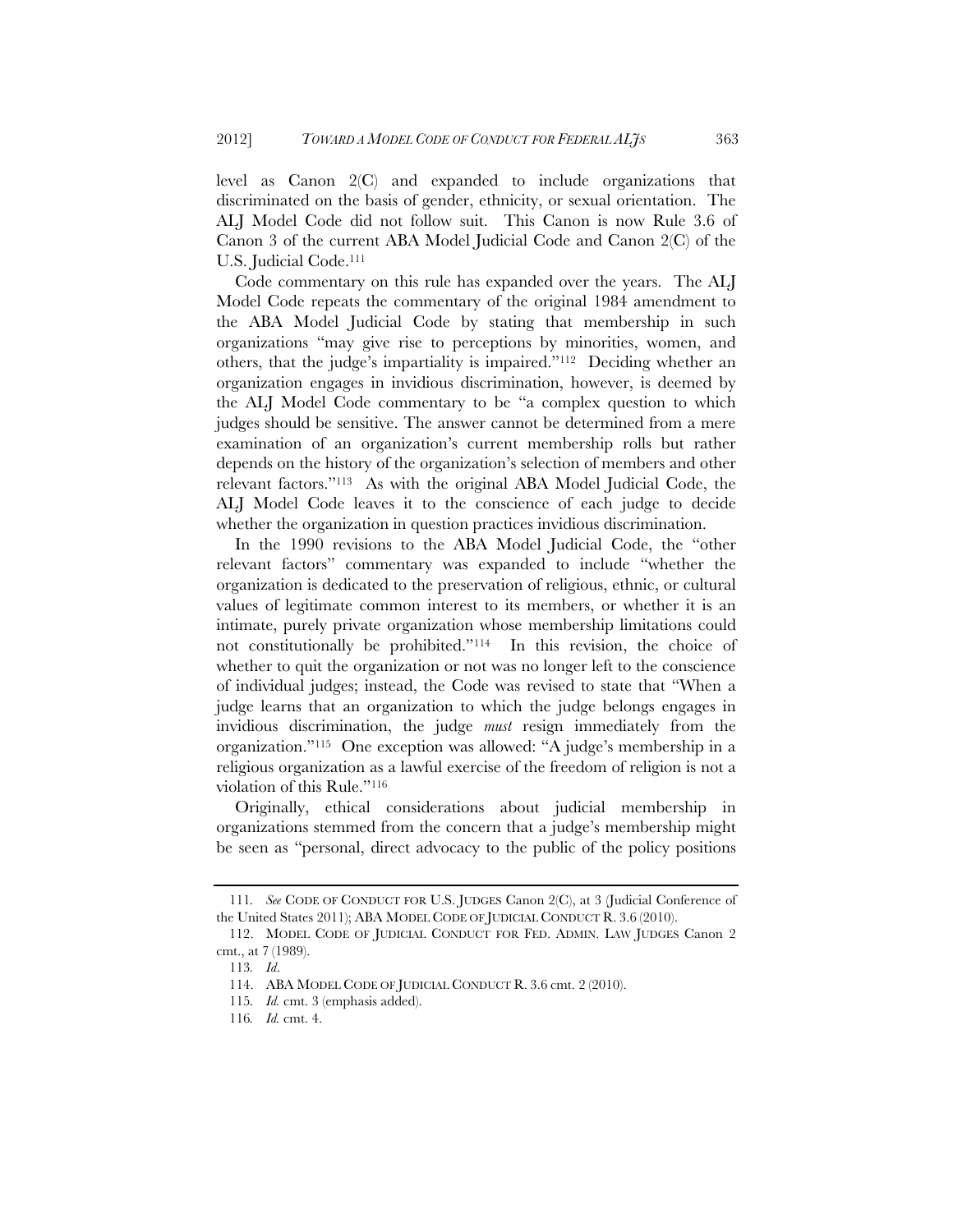advanced by the organization" that "might reasonably be seen as impairing the judge's capacity to decide impartially any issue that may come before the judge."117 This was considered especially true of organizations that litigated before the judge.118 By contrast, the principal concern during the 1990 ABA Model Judicial Code revision and thereafter fixed on gender discrimination. Complaints from political factions about memberships of nominees to the U.S. Supreme Court in a variety of organizations were the

impetus behind these changes. In 1987, Justice Anthony Kennedy was criticized during his nomination for his membership in a San Francisco club that excluded women. He subsequently resigned from the club, prompting in large part the 1990 Code reforms.119 Accusations of membership in gender-discriminatory clubs did not

remain an exclusive indictment of male nominees. In 2009, Justice Sonya Sotomayor resigned from an elite all-women's club during her nomination fight after Republicans questioned her participation in it, although she did not believe the club to practice "invidious discrimination."120 Other female Supreme Court Justices have also had to defend their membership in single-gender clubs, both during their nomination proceedings and at other times.<sup>121</sup>

The inherent ambiguity of this standard and its entanglement with politics raise legitimate questions about whether it is necessary or expedient to apply to ALJs, who for the most part practice outside of the political sphere and the public eye. Certainly the provision of the 1990 revisions that a judge must resign from an organization when he or she "learns" that it is discriminatory is open to question, because it seems from the experience of Supreme Court nominees that the "learning" element turns more on whether someone powerful in politics or the media has called the judicial nominee's membership into question than whether the judicial nominee has determined, personally and independently after analyzing

 <sup>117.</sup> COMM. ON CODES OF CONDUCT, JUDICIAL CONFERENCE OF THE U.S., ADVISORY OP. NO. 82: JOINING ORGANIZATIONS (1998). This opinion was substantially revised in June 2009 and no longer contains such language.

 <sup>118.</sup> COMM. ON CODES OF CONDUCT, JUDICIAL CONFERENCE OF THE U.S., ADVISORY OP. NO. 40: SERVICE ON GOVERNING BOARD OF NONPROFIT ORGANIZATION THAT TENDS TO BECOME INVOLVED IN COURT PROCEEDINGS (1998). This opinion was substantially revised in June 2009.

 <sup>119.</sup> Paul Marcotte, *Judicial Code Re-Examined*, A.B.A. J., Apr. 1, 1988, at 152.

 <sup>120.</sup> Mark Sherman, *Sotomayor Quits Belizean Grove*, HUFFINGTON POST (June 19, 2009, 10:40 PM), http://www.huffingtonpost.com/2009/06/19/sotomayor-quits-belizean- \_n\_218307.html.

<sup>121</sup>*. Id.* (noting that former Supreme Court Justice Sandra Day O'Connor and current Supreme Court Justice Ruth Bader Ginsburg have, at different times, been involved in allwomen groups).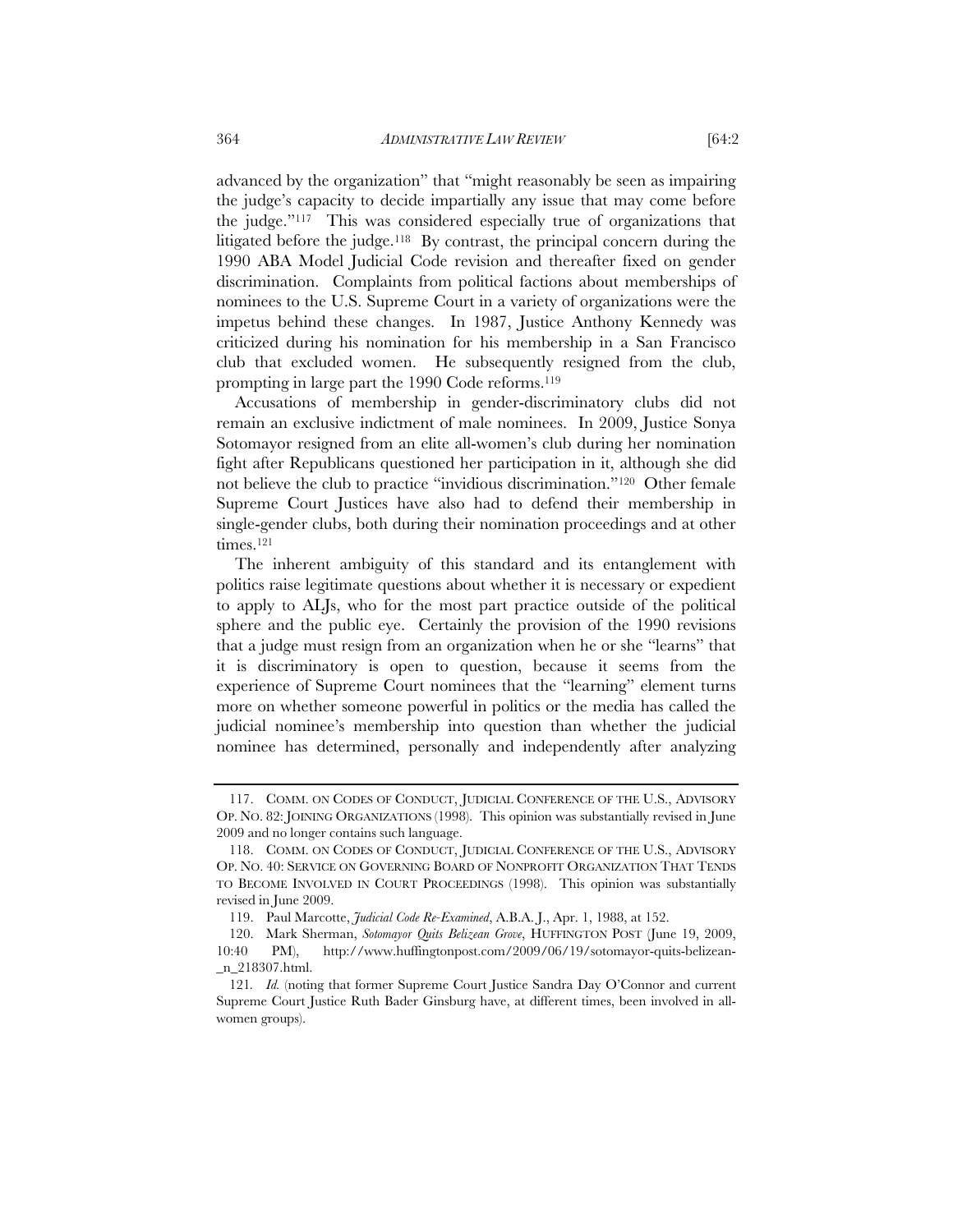objective facts, that quitting the organization is warranted.

In some respects, this rule suggests a *lack* of independence and impartiality on a judge's part because it makes a judge more susceptible to political pressures than perhaps ought to be. In that regard, there is a particular danger in imposing the stringent rule of the 2007 ABA Model Judicial Code on ALJs because of their positions within agencies of the Executive Branch rather than the independent Judicial Branch. Such agencies are themselves very sensitive to politics because their executives are politically appointed and their budgets are approved by Congress. It is not inconceivable that an ALJ's membership in an organization that is considered by a faction of the party in power to be invidiously discriminatory could be called into question by agency managers to temper the ALJ's independence and impartiality, or to serve as a "litmus test" of the ALJ's political bona fides.

The commingling of religion and politics in public life, notwithstanding our constitutional prohibition against government entanglement with religion, raises an additional concern about this provision as it applies to ALJs. Almost every religion in America takes a political stand of some kind. A judge's membership in an organized religion alone may be enough to raise questions about his or her social or political views, regardless of how the judge decides cases. The fact that the 2007 revisions to the ABA Model Judicial Code state in commentary that "A judge's membership in a religious organization as a lawful exercise of the freedom of religion is not a violation of this Rule" is helpful, but, in view of the context in which it appears in the rule, not much comfort.122

Taken as a whole, the entwinement of this rule with politics and the media suggests that it is better applied solely to judicial positions that require election or Senate confirmation rather than to Administrative Law Judges, who come from broader walks of life and lead less publicityconscious lives and careers. Thus, the rule as it was promulgated in the 1989 ALJ Model Code, wherein the decision to quit organizations suspected of invidious discrimination is left to the conscience of each individual judge rather than to ethical fiat, is best left as it is.

## *2. Legal and Civic Organizations*

Canon 4 of the ALJ Model Code governs an ALJ's participation outside of his or her job in so-called "quasi-judicial activities," the Code's term for endeavors having to do with "the law, the legal system, and the

 <sup>122.</sup> ABA MODEL CODE OF JUDICIAL CONDUCT R. 3.6 cmt. 4 (2010).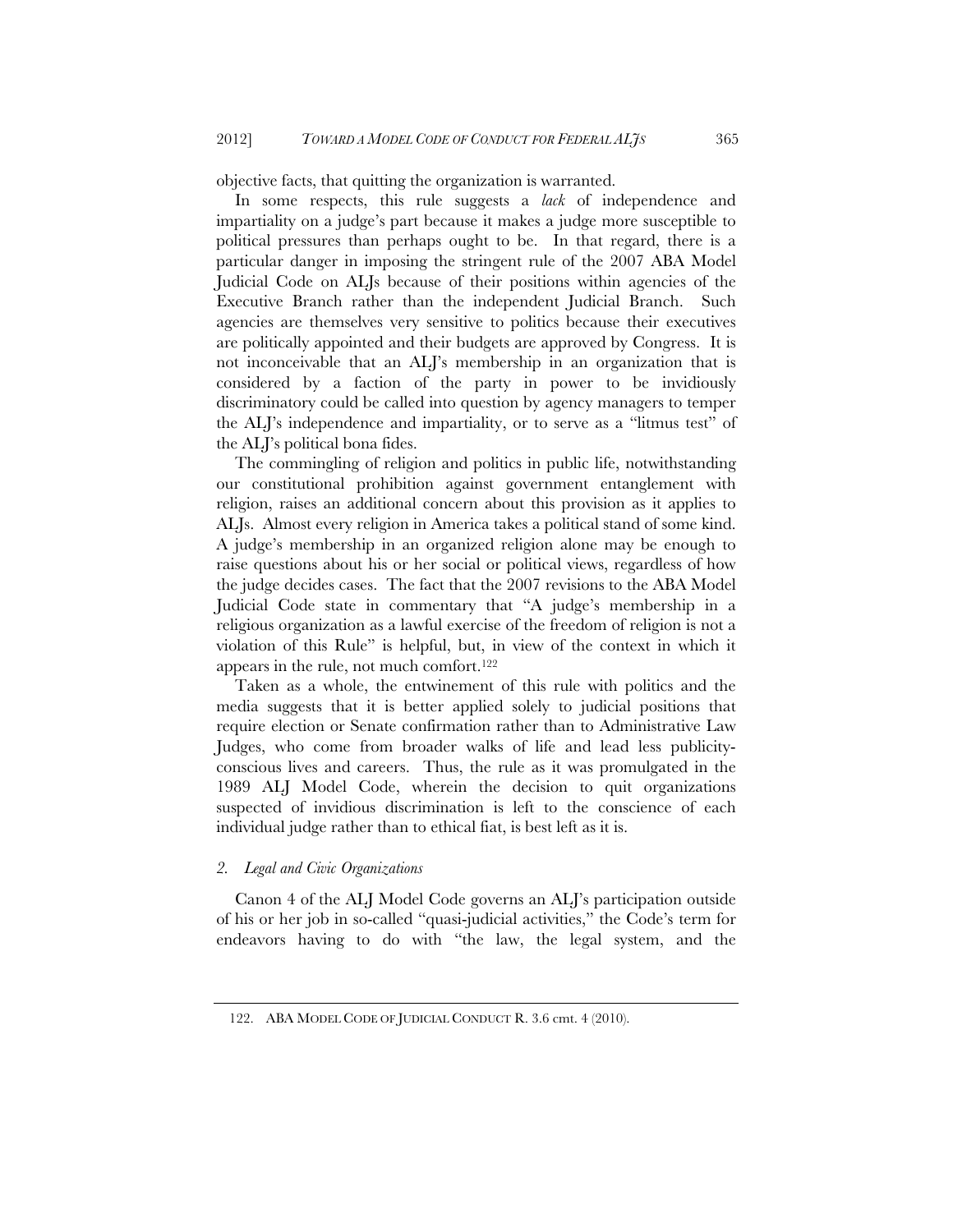administration of justice."123 This covers a wide range of organizations, such as the various state bar associations, the American Bar Association and its committees, The Federalist Society, the American Association for Justice (formerly the Association of Trial Lawyers of America), the American Inns of Court, the Federal Administrative Law Judges Conference, the Forum of the United States Administrative Law Judges, the Association of Administrative Law Judges, and the like.

Under Canon 4 of the ALJ Model Code, ALJs are free to engage in the activities of these organizations by speaking, writing, lecturing, and teaching, as well as serving as members, officers, and directors, so long as "doubt is not cast on the capacity to decide impartially any issue that may come before the judge."124 ALJs are also permitted to assist such organizations by raising funds and participating in their management and investment. They may also make recommendations to public and private fund-granting agencies on projects that such organizations sponsor.

Canon 5 of the ALJ Model Code concerns outside activities that are "non-legal" in nature, such as "the arts, sports, and other social and recreational activities."125 Canon 5 requires an ALJ's participation in these pursuits, such as educational, religious, charitable, fraternal, or civic organizations, to be more limited in nature. The organization cannot be one that is "conducted for the economic or political advantage of its members."126 The ALJ may serve as an officer, director, trustee, or nonlegal advisor of such an organization, but not if it "will be engaged in proceedings that would ordinarily come before the judge or will be regularly engaged in adversary proceedings before any agency in which the judge serves."127 The ALJ may not solicit funds for such an organization, nor give it investment advice, but may serve on its board of directors or trustees even though it has the responsibility for approving investment decisions, and may be listed as an officer, director, or trustee of the organization.128 The ALJ may not be a speaker or guest of honor at the organization's fund-raising events, but may attend such events.

In the changes to the ABA Model Judicial Code that were made after the ALJ Model Code was adopted in 1989, Canons 4 and 5 were reorganized into what is now Canon 3 of the ABA Model Judicial Code. Now, organizations having to do with "the law, the legal system, or the

 <sup>123.</sup> MODEL CODE OF JUDICIAL CONDUCT FOR FED. ADMIN. LAW JUDGES Canon 4, at 14 (1989).

<sup>124</sup>*. Id.*

<sup>125</sup>*. Id.* Canon 5(A), at 16.

<sup>126</sup>*. Id.* Canon 5(B), at 16.

<sup>127</sup>*. Id.* Canon 5(B)(1), at 16.

<sup>128</sup>*. Id.* Canon 5(B)(2), (3), at 17.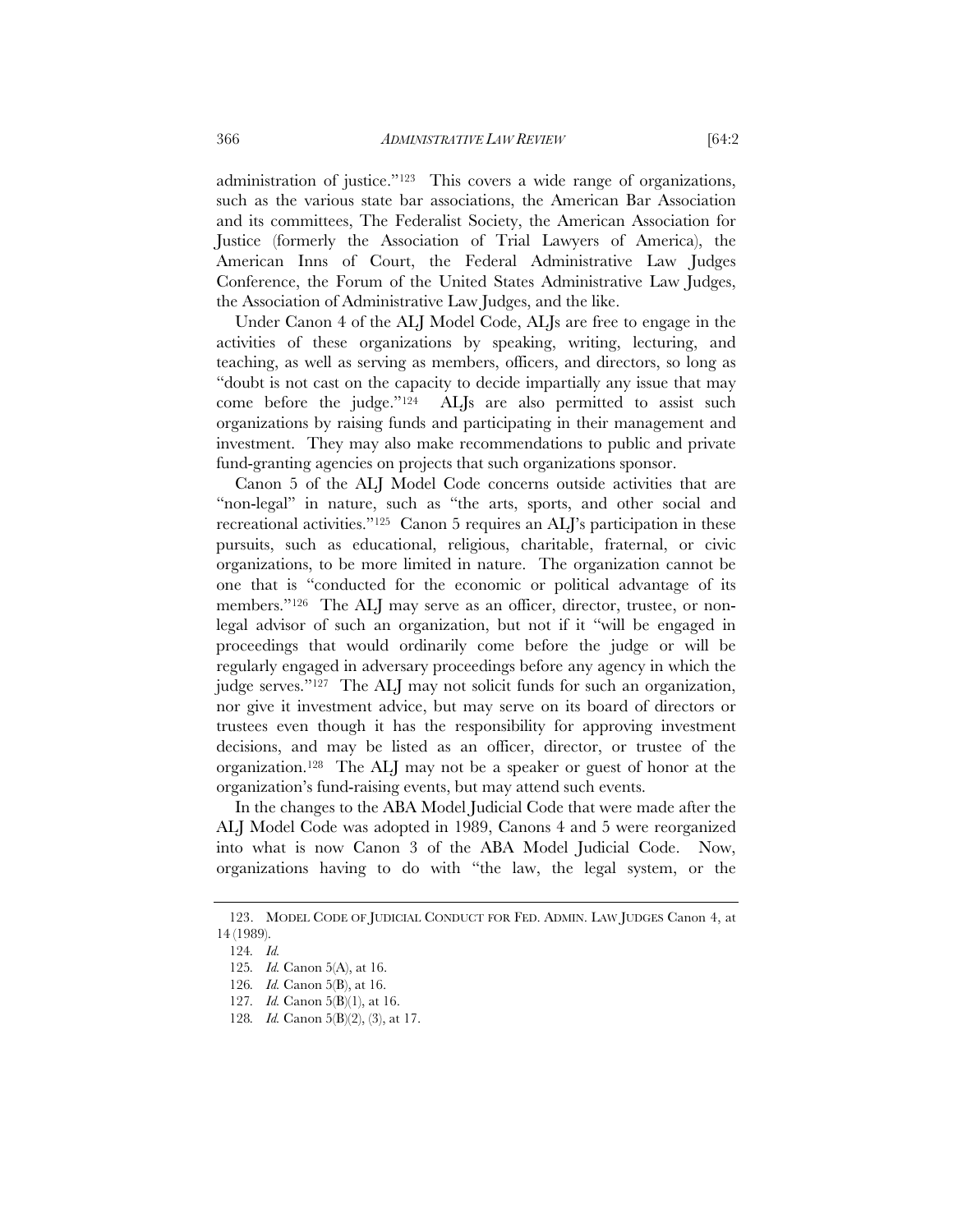administration of justice" as well as organizations constituting "educational, religious, charitable, fraternal, or civic organizations not conducted for profit" are treated under a single Rule—3.7.129 A judge subject to the ABA Model Judicial Code may now fundraise for both types of organizations,<sup>130</sup> manage their investments,<sup>131</sup> solicit contributions for them from other judges that he or she does not supervise,<sup>132</sup> and serve as an officer, director, trustee, or non-legal advisor of such organizations.133 Also, the judge may now appear or speak at, receive an award or other recognition at, be featured on the program of, and permit his or her title to be used in connection with, an event of both such organizations; "but if the event serves a fund-raising purpose, the judge may participate only if the event concerns the law, the legal system, or the administration of justice."134 Furthermore, a judge may solicit memberships and grants only for the lawrelated organizations.135

The U.S. Judicial Code maintains the separation of provisions for "lawrelated activities" on the one hand and "civic and charitable activities" on the other.136 Its restrictions are the same as those of the updated ABA Model Judicial Code except in one significant respect: while a judge may assist a "law-related organization" in the management and investment of its funds,137 the judge may not do so for a "civic and charitable organization."138

Although the updated ABA Model Judicial Code and the U.S. Judicial Code have liberalized the freedom of judges to participate in non-legal, apolitical, and non-profit charitable and civic organizations, they still lay out a rather confusing roadmap for what can and cannot be done. Certainly the older, unrevised ALJ Model Code is even more crabbed, particularly regarding such matters as soliciting contributions, appearing as a guest of honor at a fund-raising dinner, or being a board member.

It is extremely difficult, if not impossible, to think of any charitable organization that would hold a dinner that would *not* be for the purpose of fund-raising. The ALJ Model Code precludes ALJs from being honored at

 <sup>129.</sup> ABA MODEL CODE OF JUDICIAL CONDUCT R. 3.7(A)(1) (2010).

<sup>130</sup>*. Id.* R. 3.7(A)(1)–(2).

<sup>131</sup>*. Id.* R. 3.7(A)(1).

<sup>132</sup>*. Id.* R. 3.7(A)(2).

<sup>133</sup>*. Id.* R. 3.7(A)(6).

<sup>134</sup>*. Id.* R. 3.7(A)(4).

<sup>135</sup>*. Id.* R. 3.7(A)(3), (5).

<sup>136.</sup> CODE OF CONDUCT FOR U.S. JUDGES Canon  $4(A)$ – $(B)$ , at  $11-12$  (Judicial Conference of the United States 2011).

<sup>137</sup>*. Id.* Canon 4(A)(3), at 12.

<sup>138</sup>*. Id.* Canon 4(B)(2), at 12.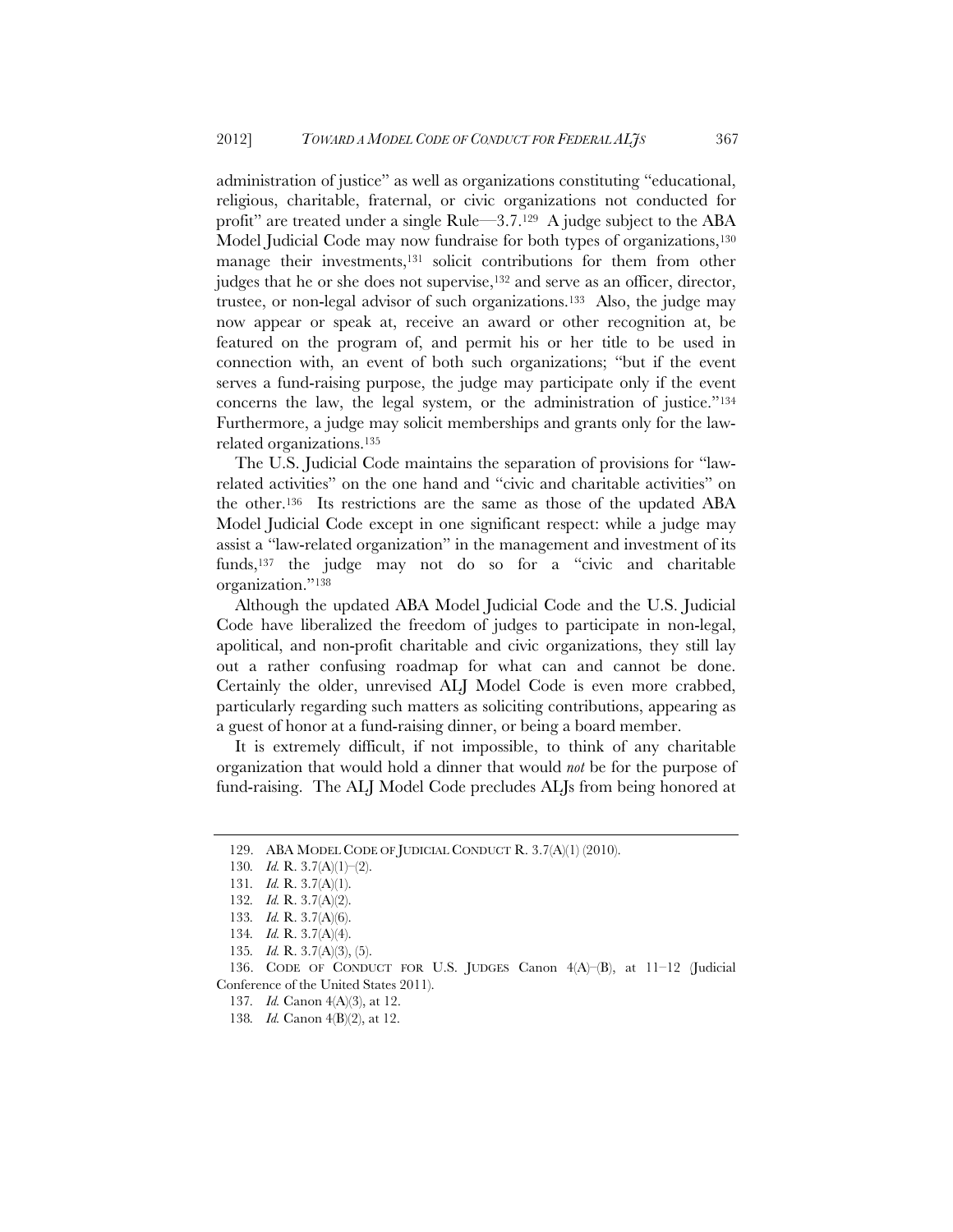any such event even though other judges are not. Nor is it possible to think of any nonprofit board of directors meeting that would not discuss or vote on the organization's investments; under the ALJ Model Code, an ALJdirector would be forced to refrain from discussion and voting on such issues even though the ABA Model Judicial Code would not present such a restraint. It is certainly not the case these days that educational, religious, charitable, fraternal, and civic organizations refrain from engaging in lobbying activities at the local, state, or federal level in furtherance of the "political advantage" of their members; under the ALJ Model Code, ALJs would be precluded from participating in any organization that engages in such activities.

Federal law is very specific regarding the extent of political activity in which an ALJ may be engaged. Under the Hatch Act,<sup>139</sup> a federal ALJ may not knowingly solicit, accept, or receive a political contribution from any person;140 be a candidate for nomination or election to a partisan political office;141 or engage in partisan political management or partisan political campaigns.142 In practice, the Hatch Act forbids an ALJ from, among other things, campaigning for or against a candidate in partisan elections, making campaign speeches, collecting contributions or selling tickets to political fund-raising functions, distributing partisan campaign material, organizing or managing political rallies or meetings, holding office in political clubs or parties, hosting or inviting anyone to a political fundraiser, or accepting or receiving donations for a political party, candidate, or group.143

While the Hatch Act walls off ALJs from engaging in politics, there is no basis to preclude ALJs from engaging in the activities of apolitical groups that have nothing to do with the judge's adjudicatory function for a federal agency. A particularly overbroad aspect of Canon 5 of the ALJ Model Code is that it limits an ALJ's ability to participate in non-legal, nonprofit organizational activities in fields that do not fall within the subject matter of the ALJ's agency. This may make sense for Article III judges whose caseload can come from almost any walk of life, but it makes no sense for ALJs who decide cases in only one particular statutory field. Why, for instance, should it be a breach of a Code of Conduct for an ALJ at the Federal Energy Regulatory Commission, who hears nothing but electric

 <sup>139. 5</sup> U.S.C. § 7323 (2006).

<sup>140</sup>*. Id.* § 7323(a)(2).

<sup>141</sup>*. Id.* § 7323(a)(3).

<sup>142</sup>*. Id.* § 7323(b)(2)(A).

<sup>143</sup>*. Further Restricted Employees—Political Restrictions and Prohibited Activities*, U.S. OFFICE OF SPECIAL COUNSEL, http://www.osc.gov/haFederalFurtherRestrisctionandActivities.htm (last updated Apr. 23, 2012).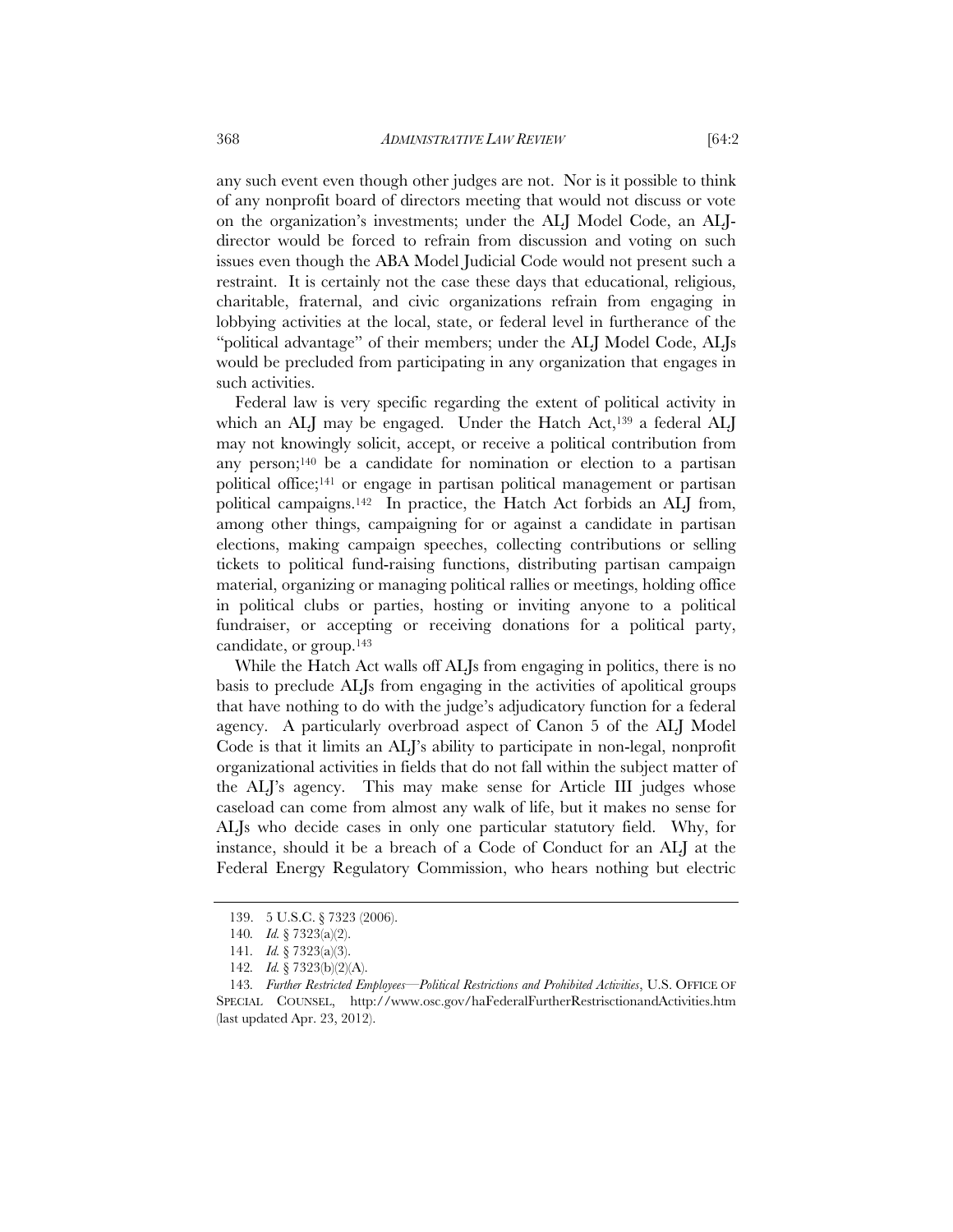transmission and gas or oil pipeline rate cases, to be able to participate as a full voting member of the board of directors of the National Alliance on Mental Illness (NAMI), a nonprofit organization that engages in public education and lobbying for mental health, to appear as a speaker or guest of honor at its fund-raising dinners, and to assist in soliciting contributions from the general public? Certainly NAMI is not an entity that "will be engaged in proceedings that would ordinarily come before the judge or will be regularly engaged in adversary proceedings before any agency in which the judge serves,"144 nor would the ALJ's service in NAMI "detract from the dignity of the office or interfere with the performance of judicial duties."<sup>145</sup>

It is well-recognized by the ALJ Model Code, as it is in the ABA Model Judicial Code, that "[c]omplete separation of a judge from extra-judicial activities is neither possible nor wise; a judge should not become isolated from the society in which he or she lives."146 In that spirit, the ALJ Model Code should recognize that ALJs are a diverse group of individuals who have much to offer the community as a whole, and they should be able to do so to the fullest extent not in conflict with the particular issues that come before them in their own administrative agency cases.

### *3. Compensation from Legal and Civic Organizations*

Canon 6 governs any compensation that an Administrative Law Judge may receive from working for legal and non-legal civic organizations of the type covered by Canons 4 and 5. The ALJ Model Code admonishes that such compensation "should not exceed a reasonable amount" nor be more than what a non-ALJ would receive for the same activity.147 It also requires that expense reimbursements "should be limited to the actual cost of travel, food and lodging reasonably incurred" by the ALJ "and, where appropriate to the occasion, by the judge's spouse." 148 Additionally, the Code directs

 <sup>144.</sup> MODEL CODE OF JUDICIAL CONDUCT FOR FED. ADMIN. LAW JUDGES Canon 5(B)(1), at 16 (1989).

<sup>145</sup>*. Id.* Canon 5(A), at 16.

<sup>146</sup>*. Id.* Canon 5(A) cmt., at 16; *see also* CODE OF CONDUCT FOR U.S. JUDGES Canon 4 cmt., at 15 (Judicial Conference of the United States 2011) (stating the same proposition almost identically); ABA MODEL CODE OF JUDICIAL CONDUCT R. 3.1 cmt. 2 (2010) ("Participation in both law-related and other extrajudicial activities helps integrate judges into their communities, and furthers public understanding of and respect for courts and the judicial system.").

 <sup>147.</sup> MODEL CODE OF JUDICIAL CONDUCT FOR FED. ADMIN. LAW JUDGES Canon 6(A), at 22 (1989).

<sup>148</sup>*. Id.* Canon 6(B), at 22.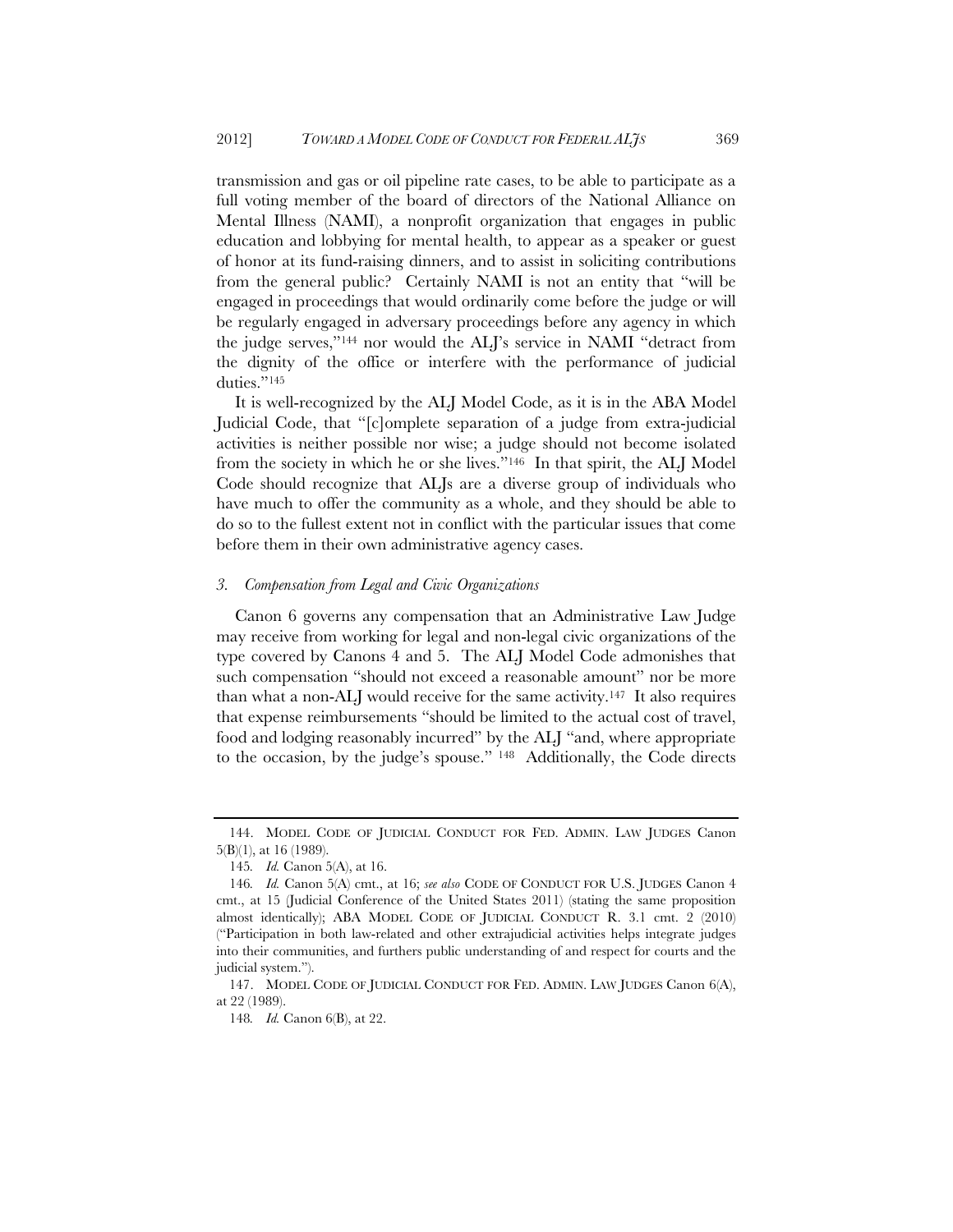that "[a]ny payment in excess of such an amount is compensation."149

This provision is the same as Canon 4(H) of the U.S. Judicial Code.150 In the ABA Model Judicial Code, it was transformed in 2007 into Rules 3.12, 3.14, and 3.15 of Canon 3. Rule 3.12 is the general language of previous codes that such compensation may be accepted by the judge "unless such acceptance would appear to a reasonable person to undermine the judge's independence, integrity, or impartiality."151 Rule 3.14 goes into more depth than before about what types of expenses are acceptable, adding to the original wording "other incidental expenses, or a waiver or partial waiver of fees or charges for registration, tuition, and similar items."152 Spousal expenses are also expanded to include the expenses of a judge's "domestic partner[ ] or guest."153

The ABA Model Judicial Code has long had extensive reporting requirements for judicial compensation and expense reimbursements when received from legal and non-legal civic organizations.154 These reporting requirements have been excluded from the ALJ Model Code because ALJs must comply with the Ethics in Government Act provisions concerning the filing of public financial reports.155

In view of the lack of an exclusively judicial financial reporting requirement, and in light of the extensive rules and reporting requirements applicable to ALJs together with all senior federal employees, there is no reason why Canon 6 needs to be in the ALJ Model Code at all. Certainly it is outdated, as the reference in the ABA Model Judicial Code to the expenses of a judge's domestic partner or guest as well as a spouse suggests. Certainly it is financially imprecise, since it refers to all expense reimbursements over "actual cost[s]... reasonably incurred" as "compensation" and does not account for actual expenses over "travel, food and lodging" that are now recognized by the ABA Model Judicial Code as reimbursable expenses and certainly should not be deemed as pure "compensation" to the receiving ALJ. Perhaps most arbitrary and capricious about the rule is its requirement that such compensation and

<sup>149</sup>*. Id.*

 <sup>150.</sup> CODE OF CONDUCT FOR U.S. JUDGES Canon 4(H), at 14 (2011).

 <sup>151.</sup> ABA MODEL CODE OF JUDICIAL CONDUCT R. 3.12 (2010).

<sup>152</sup>*. Id.* R. 3.14(A).

<sup>153</sup>*. Id.* R. 3.14(B).

<sup>154</sup>*. See, e.g.*, CODE OF CONDUCT FOR U.S. JUDGES Canon 4(H)(3), at 14 (Judicial Conference of the United States 2011) (noting that a judge should make required financial disclosures, including disclosure of gifts and other things of value); ABA MODEL CODE OF JUDICIAL CONDUCT R. 3.15 (2010) (stating that reporting requirements should include compensation for extrajudicial activities, gifts, and reimbursement of expenses).

 <sup>155.</sup> MODEL CODE OF JUDICIAL CONDUCT FOR FED. ADMIN. LAW JUDGES Canon 6 cmt., at 23 (1989).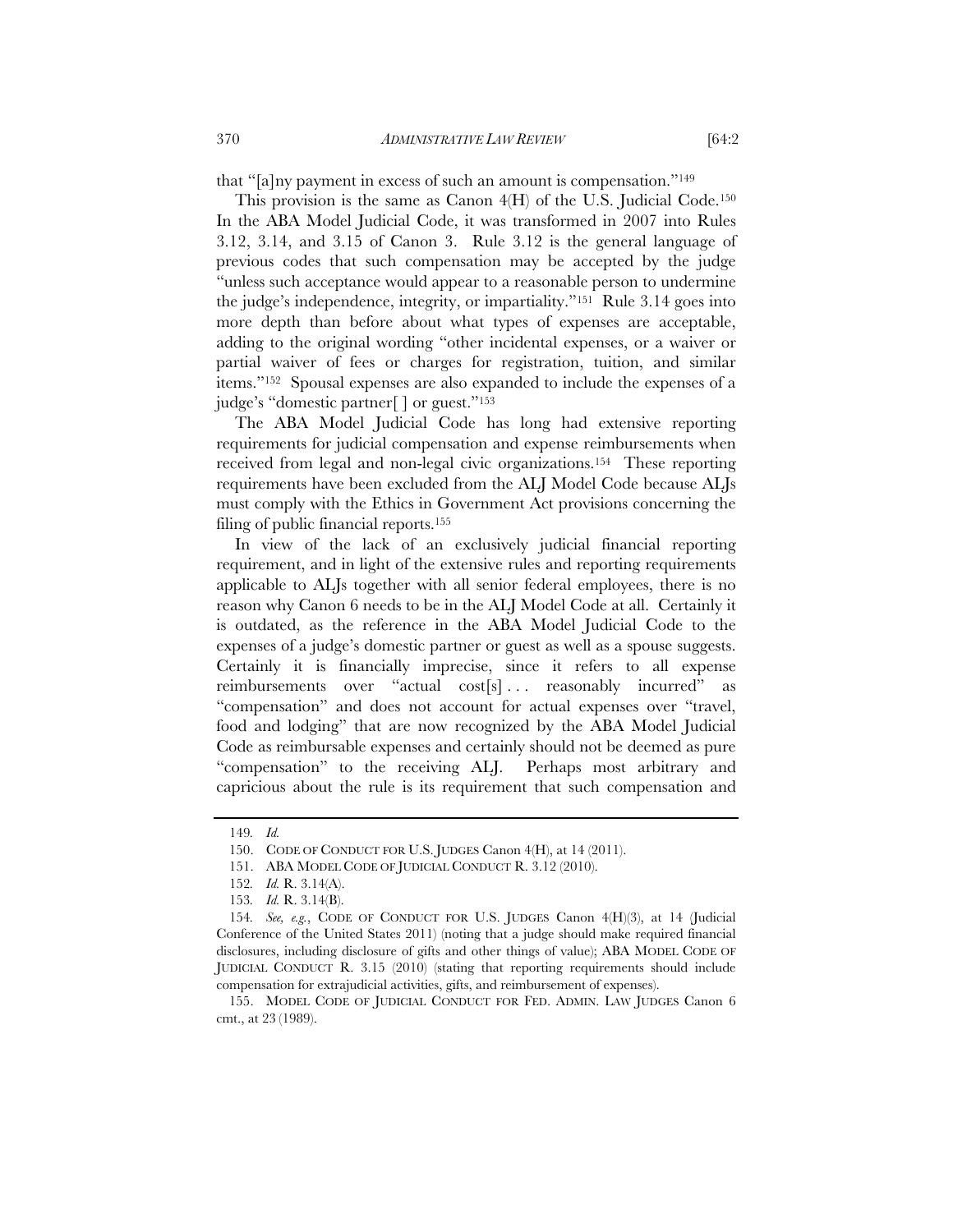expenses must be reasonable when there is no definition of what "reasonable" is.

# *D. Canons Contrary to Modern Practice*

There are items in the ALJ Model Code that should be removed as contrary to modern practice. These include Canon 3's limitation on cameras in the courtroom<sup>156</sup> and Canon 5's treatment of arbitration,<sup>157</sup> the practice of law,<sup>158</sup> and extrajudicial appointments.<sup>159</sup>

### *1. Cameras in the Courtroom*

Concerning the prohibition on cameras in the courtroom in Canon 3(A)(7), the Medicare Office of Hearings and Appeals and the SSA now hold hearings by teleconference. Telecommunications have become an increasingly-used technology in administrative proceedings. Witnesses and counsel are now not only beamed into hearings, but hearings are also beamed out to audiences worldwide. The days of intrusive journalistic practices, when flashbulb-popping cameras would disrupt crowded court proceedings, are long gone. There should be no ethical presumption as to whether cameras should be allowed in a particular proceeding or not; it should be strictly a matter for the ALJ to decide on advice of counsel for the individual parties in the case.

### *2. Alternative Dispute Resolution*

Canon 5(E) of the ALJ Model Code was promulgated prior to the passage of the Alternative Dispute Resolution Act (ADRA) in 1990.160

<sup>156</sup>*. Id.* Canon 3(A)(7), at 10 ("A judge should prohibit broadcasting, televising, recording or photographing in hearing rooms and areas immediately adjacent thereto during sessions of court, or recesses between sessions, except that under rules prescribed by an appropriate authority, a judge may authorize broadcasting, televising, recording and photographing of proceedings in hearing rooms and areas immediately adjacent thereto consistent with the right of the parties to a fair trial and subject to express conditions, limitations, and guidelines which allow such coverage in a manner that will be unobtrusive, will not distract the trial participants, and will not otherwise interfere with the administration of justice.").

<sup>157</sup>*. Id.* Canon 5(E), at 21 ("An administrative law judge should not act as an arbitrator or mediator.").

<sup>158</sup>*. Id.* Canon 5(F), at 21 ("An administrative law judge should not practice law.").

<sup>159</sup>*. Id.* Canon 5(G), at 21 ("An administrative law judge should not accept appointment to a governmental committee, commission, or other position that is concerned with issues of fact or policy on matters which may come before the judge.").

 <sup>160.</sup> Administrative Dispute Resolution Act, Pub. L. No. 101-552, 104 Stat. 2736 (1990) (codified as amended at 5 U.S.C. § 571–84 (2006)).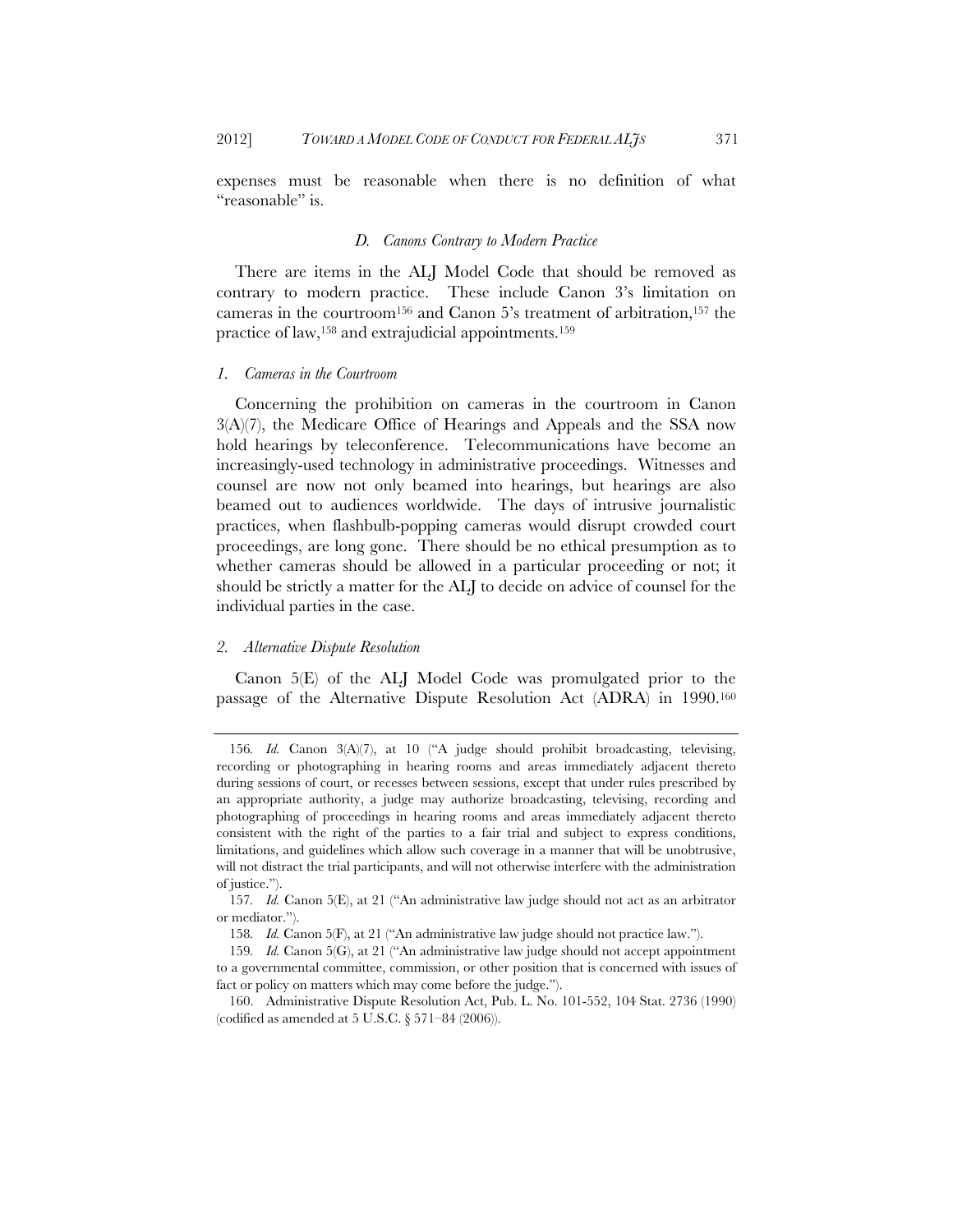That Act states that "administrative proceedings have become increasingly formal, costly, and lengthy resulting in unnecessary expenditures of time and in a decreased likelihood of achieving consensual resolution of disputes."161 The Act further states that "alternative means of dispute resolution have been used in the private sector for many years and, in appropriate circumstances, have yielded decisions that are faster, less

expensive, and less contentious," and that "such alternative means can lead to more creative, efficient, and sensible outcomes" in federal administrative proceedings.162 Accordingly, the Act requires federal agencies to "adopt a policy that addresses the use of alternative means of dispute resolution and case management."163

Consistent with the passage of ADRA, the ABA updated its Model Judicial Code to provide that a judge could not act as an arbitrator or a mediator "unless expressly authorized by law."164 The U.S. Judicial Code does the same.165 As for ALJs, at least one agency, the Federal Energy Regulatory Commission, has initiated alternative dispute resolution procedures pursuant to ADRA in which ALJs participate as settlement judges.<sup>166</sup> When FERC initiates administrative proceedings, it usually first authorizes the use of settlement procedures before initiating a formal hearing before an ALJ.<sup>167</sup> The ALJs acting as settlement judges attempt to arrive at a settlement agreement among the parties in lieu of formal litigation, either in whole or in part as to some issues. The program has been highly successful and has resulted in a large number of settlements, even in complex, multiparty cases.

The passage of ADRA and its impact on federal agency practice renders Canon 5(E) obsolete as it is currently written. Administrative Law Judges are particularly well-suited to act as arbitrators and mediators in government cases as well as in a variety of non-governmental settings, especially in areas that do not fall within the jurisdiction of their own agencies. For example, nothing should prevent a FERC ALJ from acting as an arbitrator in a patent dispute or an NLRB ALJ from acting as a mediator in a non-labor construction contract dispute. The expertise of Administrative Law Judges in resolving disputes does not have to be limited to the sphere of their own agencies.

 <sup>161. 5</sup> U.S.C. § 571 (congressional findings).

<sup>162</sup>*. Id.*

<sup>163</sup>*. Id.* § 571 note (promotion of alternative means of dispute resolution).

 <sup>164.</sup> ABA MODEL CODE OF JUDICIAL CONDUCT R. 3.9 (2010).

 <sup>165.</sup> CODE OF CONDUCT FOR U.S. JUDGES Canon 4(A)(4), at 12 (Judicial Conference of the United States 2011).

 <sup>166. 18</sup> C.F.R. §§ 385.603–.605 (2011).

<sup>167</sup>*. Id.* § 385.603(c)–(d).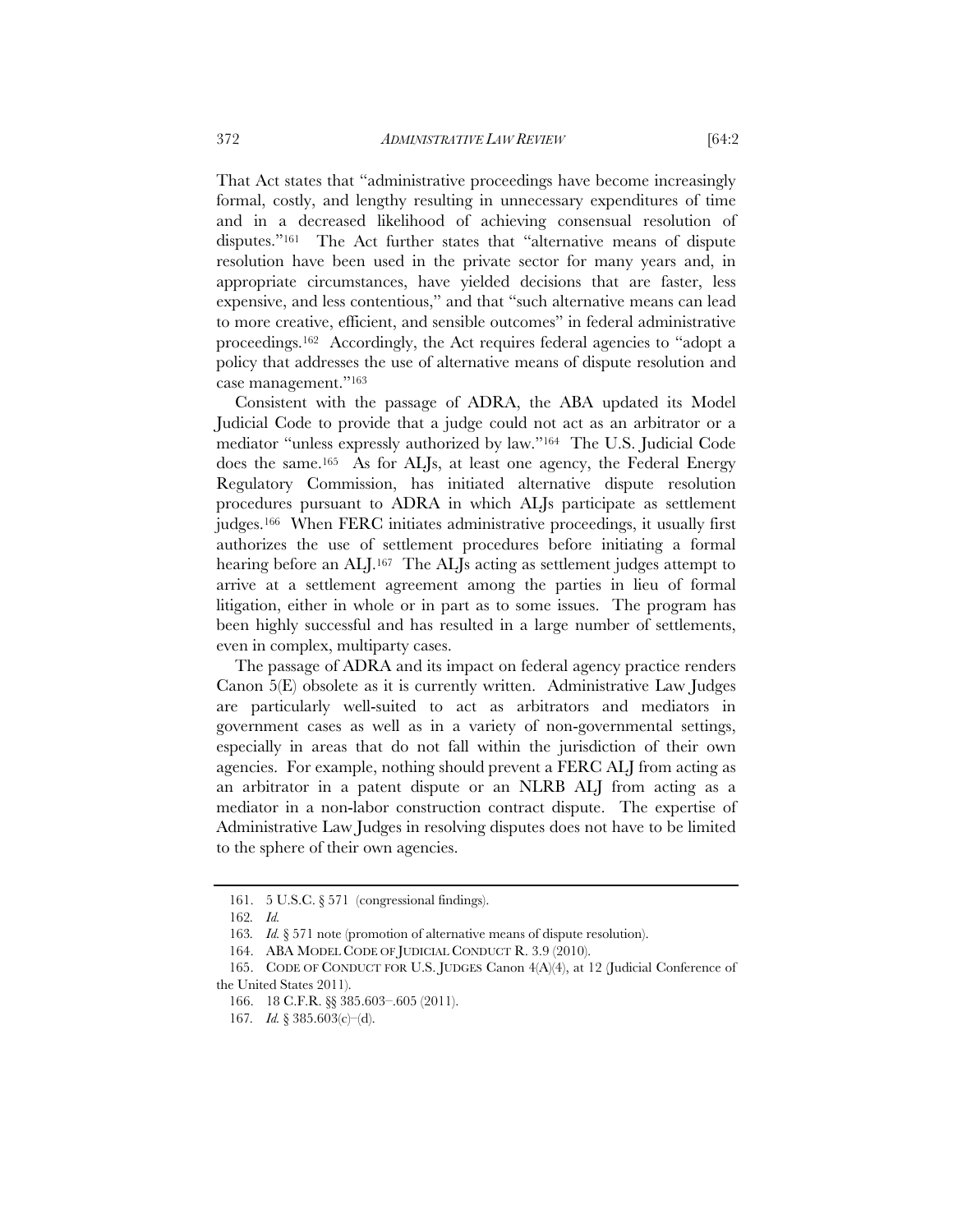### *3. Practice of Law*

Canon 5(F) of the Model ALJ Code forbids an ALJ from practicing law. The ABA Model Judicial Code has been revised in this respect to provide that a judge "may act pro se and may, without compensation, give legal advice to and draft or review documents for a member of the judge's family, but is prohibited from serving as the family member's lawyer in any forum."<sup>168</sup> The U.S. Judicial Code provides the same.<sup>169</sup>

As there is no official code of ethics that applies to federal ALJs at present, and in the wake of OPM's 2010 NPRM to drop licensure requirements for incumbent  $ALIs$ ,<sup>170</sup>  $ALIs$  are free to practice law outside of their government jobs so long as they comply with the ethical requirements that apply to all federal employees.171 Those rules mandate that such outside employment must not conflict with the employee's official duties, meaning that it must not be "prohibited by statute or by an agency supplemental regulation" and that it must not "require the employee's disqualification from matters so central or critical to the performance of his official duties that the employee's ability to perform the duties of his position would be materially impaired."172 Also, the employee must seek the permission of the agency he or she works for in order to engage in such outside work, if required by that agency's own regulations.173 But with those caveats, ALJs may represent others, appear in courts as counsel and *pro se*, represent family members, and conduct legal business outside of government, so long as their bar licenses permit them to do so.

Given this flexibility, federal Administrative Law Judges should give serious consideration to whether it really makes sense to impose what is essentially the trade restraint of Canon 5(F) of the ALJ Model Code upon themselves. The Canon is already outdated in view of the ABA Model Judicial Code and the U.S. Judicial Code, which permit judges to engage in family practice and act *pro se* at the very least. By eliminating the licensure requirement entirely for incumbents, OPM is at least suggesting that it would not be averse to allowing ALJs to "moonlight" as outside attorneys.

More pointedly, ALJs, like federal employees in general, have good cause to feel resentful toward the current crop of politicians and pundits

 <sup>168.</sup> ABA MODEL CODE OF JUDICIAL CONDUCT R. 3.10 (2010).

 <sup>169.</sup> CODE OF CONDUCT FOR U.S. JUDGES Canon 4(A)(5), at 12 (Judicial Conference of the United States 2011).

 <sup>170.</sup> Programs for Specific Positions and Examinations (Miscellaneous), 75 Fed. Reg. 61,998 (Oct. 7, 2010) (to be codified at 5 C.F.R. pt. 930).

 <sup>171. 5</sup> C.F.R. §§ 2635.802–.803 (2011).

<sup>172</sup>*. Id.* § 2635.802(a)–(b).

<sup>173</sup>*. Id.* § 2635.803.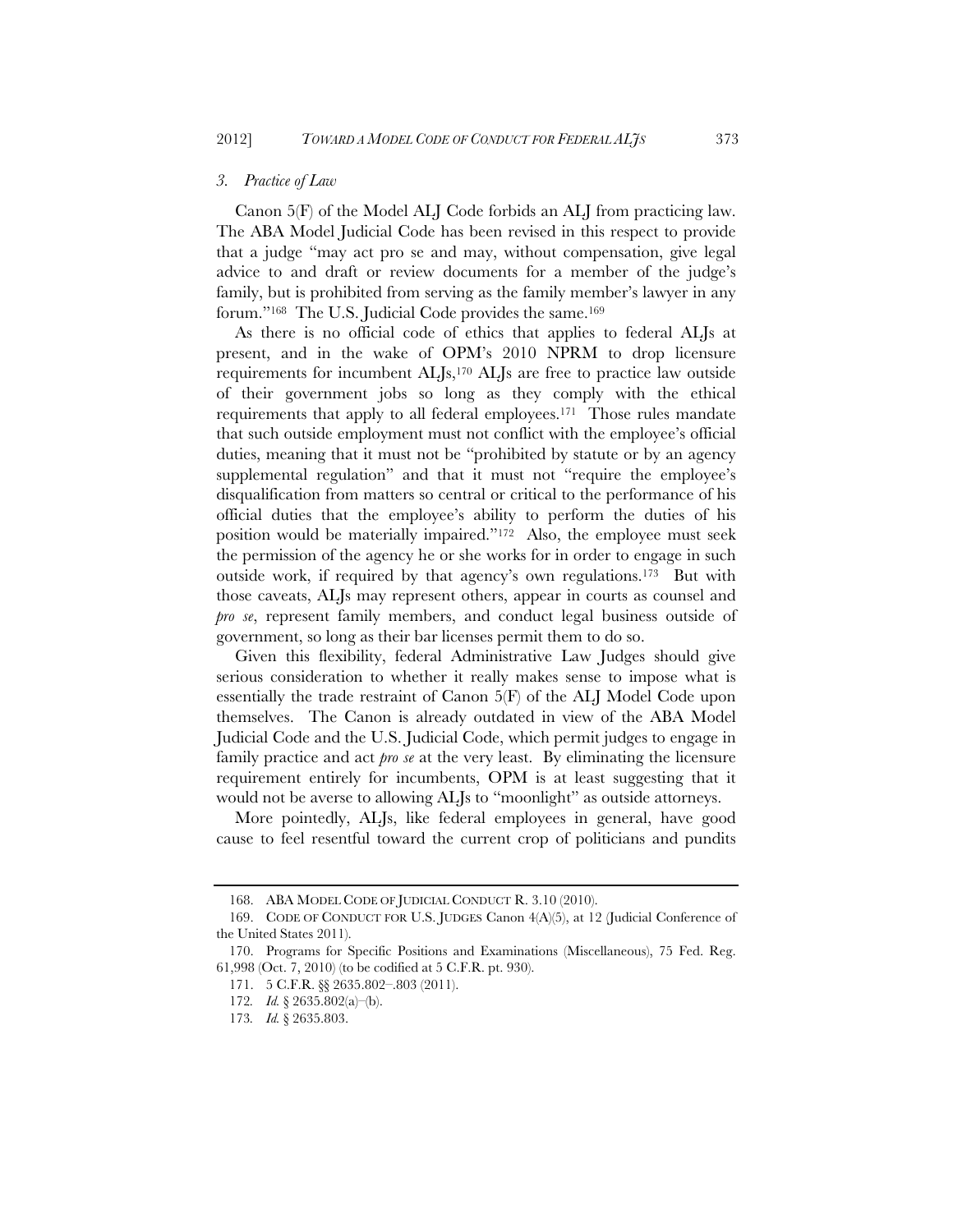who bash the well-deserved, and by no means excessive, pay and benefits of federal ALJs for their own political advantage. If those influential personages are so aghast at the fact that ALJs make their living off of public funds,174 then they should have no problem at all if ALJs offer their skills elsewhere for private remuneration. With a two-year (and potentially, a three-year) pay freeze now in place and talk of furloughs and cuts so in vogue in the halls of Congress, allowing an ALJ to hold down a part-time job as an attorney in a field outside of his or her agency's jurisdiction would at least allow the ALJ to make up the difference that pay cuts and years of flat pay impose. Moreover, if the pay freeze becomes permanent in the future and locks ALJs into a fixed salary that cannot be augmented by step increases or bonuses,175 outside employment will be the only means available to an ALJ for keeping up with the cost of living.

Moonlighting is not an alien concept in government service. Legislators in many states (e.g., Alaska, California, Louisiana, New York, Washington, and others) are permitted to engage in law practice outside of their representative duties, notwithstanding the appearance of power and influence that their political roles accord them. In recent years, the New York City Bar became concerned about potential conflicts of interest between state and client presented by the over 17% of their state legislators who are also attorneys.<sup>176</sup> The Bar seeks reforms in the financial disclosure law for legislators, requiring attorney-legislators to disclose sources and amounts of outside income, including the identity of paying clients, a description of the services rendered, and the types of fee arrangements entered into.177

Federal ALJs are required to file annual public financial disclosures on

 <sup>174.</sup> Such talk brings to mind the well-known scene in the movie *Casablanca* when Claude Raines, playing Captain Reynaud, whistles Rick Blaine's Café Americain to a halt, pronouncing that he is "shocked, shocked" to find that there is gambling going on in the establishment; whereupon the croupier hands the Captain his winnings on the former's way out the door, to the latter's polite thanks. CASABLANCA (Warner Bros. Pictures 1942).

 <sup>175.</sup> The pay freeze implemented for calendar year 2011 does not affect step increases or bonuses. However, ALJs are barred by statute from receiving bonuses and their step increases are capped by the Executive Level III salary level, which is itself frozen. Hence, unlike other federal employees whose frozen pay can be mitigated by step increases and bonuses, the frozen pay of ALJs cannot be.

 <sup>176.</sup> N.Y.C. BAR, REPORT ON LEGISLATION BY THE COMMITTEE ON STATE AFFAIRS, THE COMMITTEE ON GOVERNMENT ETHICS AND THE COMMITTEE ON PROFESSIONAL RESPONSIBILITY: REFORMING NEW YORK STATE'S FINANCIAL DISCLOSURE REQUIREMENTS FOR ATTORNEY–LEGISLATORS 2 (2010), http://www.nycbar.org/pdf/report/ uploads/20071850-ReformingNYSFinancialDisclosureRequirements.pdf.

<sup>177</sup>*. Id.* at 4.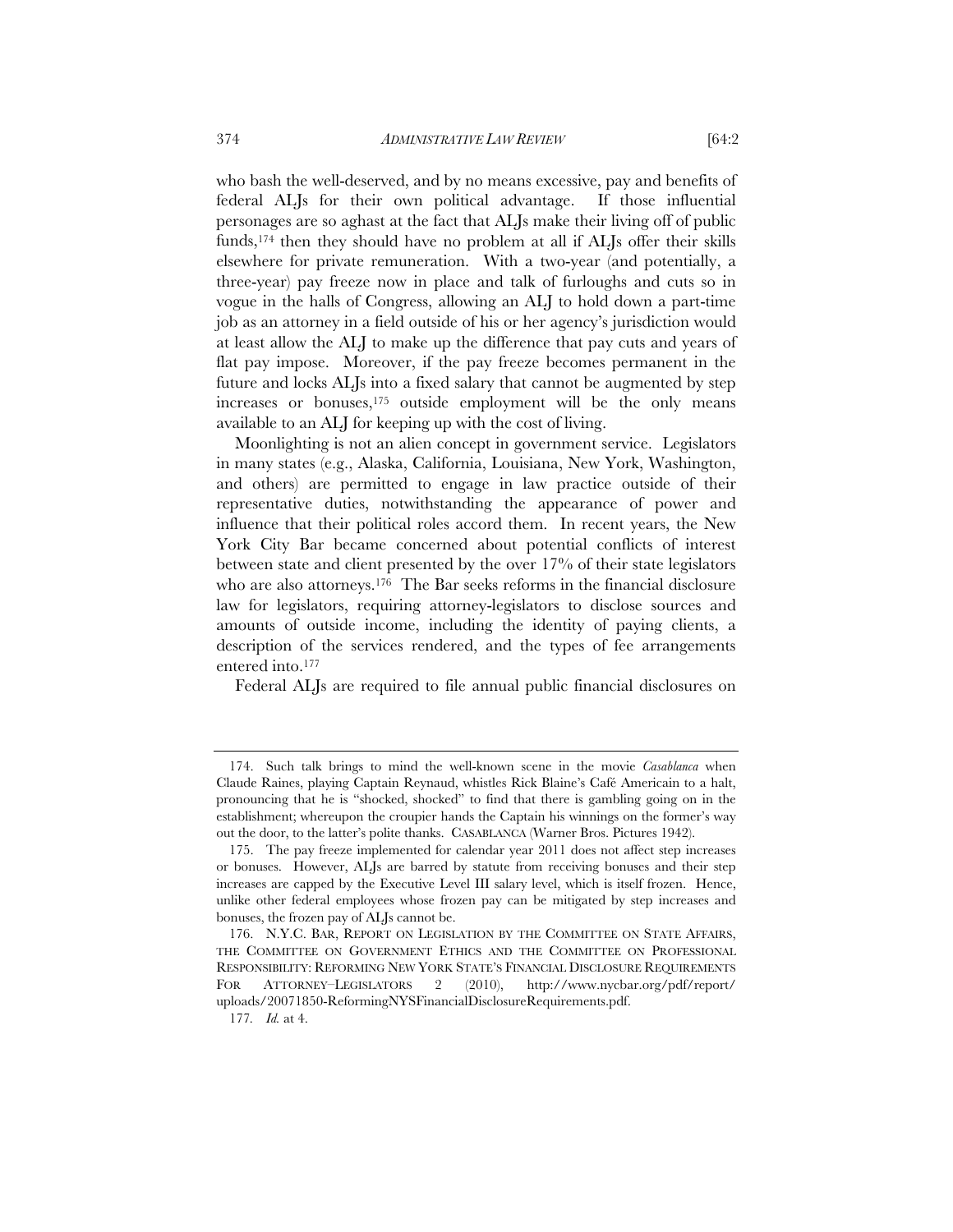the Office of Government Ethics' Form SF 278,178 which requires disclosure of the identity of outside organizations worked for, their type, the position being held, and income over \$5,000 per year earned from the firm and from any one named client.179 The designated ethics officials of each agency are tasked with reviewing these forms and using the information they contain to enforce the ethics laws. If a federal ALJ is engaged in an outside law practice, it would have to be publicly disclosed on the form, and most of the details sought by the New York City Bar for state attorneylegislators are already required.180

#### *4. Extrajudicial Appointments*

Finally, Canon 5(G) of the ALI Model Code prohibits an ALI's membership on governmental panels "concerned with issues of fact or policy on matters which may come before the judge."181 The ALJ Model Code recognizes in its commentary that "[v]aluable services have been rendered in the past to the states and the nation by judges appointed by the executive to undertake important extra-judicial assignments."182 However, the ALJ Model Code warns, "The appropriateness of conferring these assignments on judges must be assessed . . . in light of the demands on judicial manpower created by today's crowded dockets and the need to protect judges from involvement in extra-judicial matters that may prove to be controversial."183

Rule 3.4 of the ABA Model Judicial Code now says, "A judge shall not accept appointment to a governmental committee, board, commission, or other governmental position, unless it is one that concerns the law, the legal system, or the administration of justice."184 The U.S. Judicial Code goes even further, stating in Canon 4(F) that:

A judge may accept appointment to a governmental committee, commission, or other position only if it is one that concerns the law, the legal system, or the administration of justice, or if appointment of a judge is required by federal statute. A judge should not, in any

<sup>178</sup>*. See* 5 C.F.R. §§ 2634.201–.202 (mandating filing and listing parties that must file disclosure forms, which explicitly includes ALJs).

 <sup>179.</sup> U.S. OFFICE OF GOV'T ETHICS, OGE FORM 278 11 (2011), http://oge.gov/Forms-Library/OGE-Form-278-Automated-(PDF)/.

<sup>180</sup>*. See generally id.*

 <sup>181.</sup> MODEL CODE OF JUDICIAL CONDUCT FOR FED. ADMIN. LAW JUDGES Canon 5(G), at 21 (1989).

<sup>182</sup>*. Id.* Canon 5(G) cmt., at 21.

<sup>183</sup>*. Id.* at 21–22.

 <sup>184.</sup> ABA MODEL CODE OF JUDICIAL CONDUCT R. 3.4 (2010).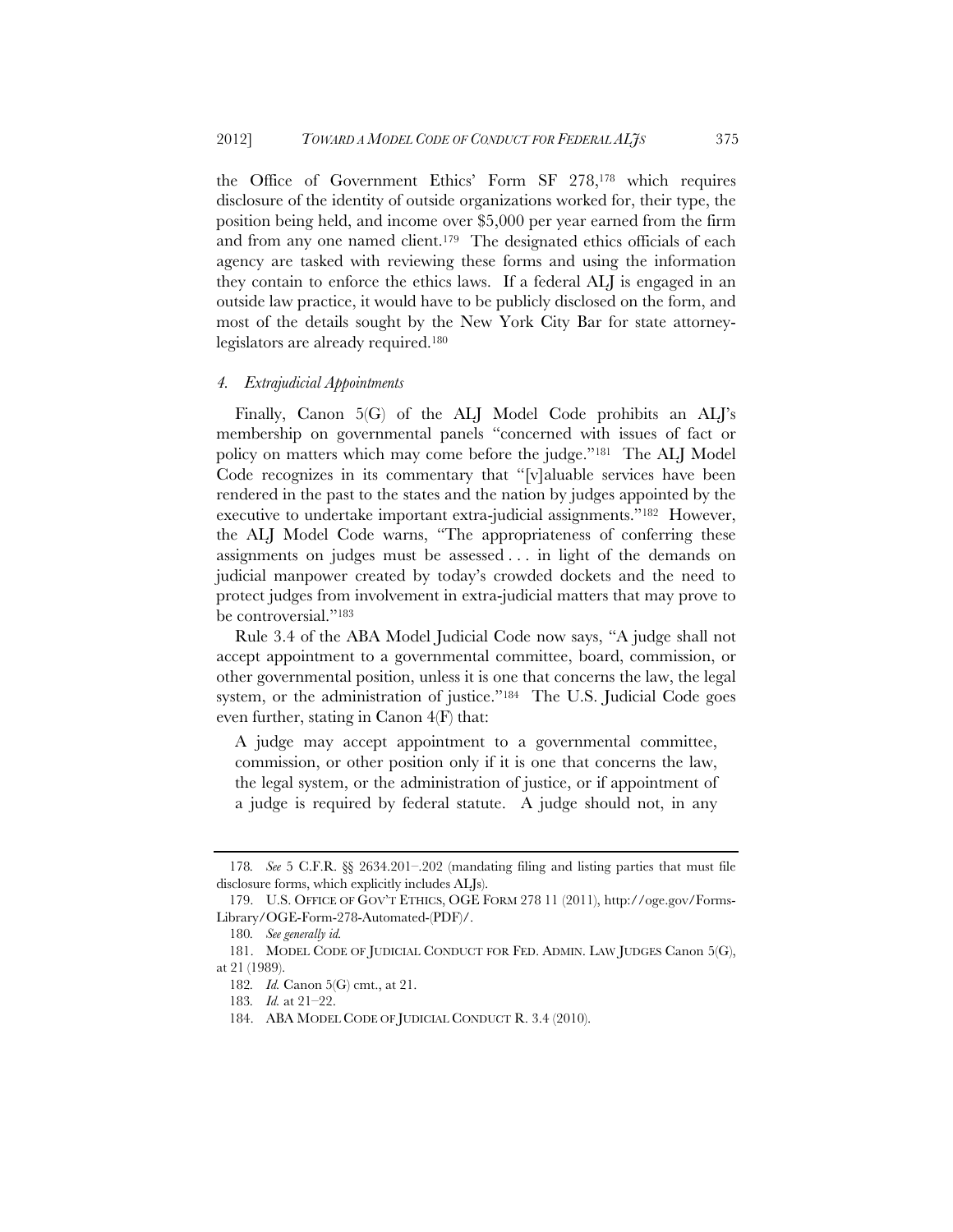event, accept such an appointment if the judge's governmental duties would tend to undermine the public confidence in the integrity, impartiality, or independence of the judiciary.185

Clearly, the ABA and the federal judiciary have recognized that judges play valuable and vital roles as advisors on government panels concerned with "the law, the legal system, or the administration of justice." Federal ALJs, no doubt, would do so as well. It is commonplace among other federal employees who are asked by their agencies or other branches of the federal government to sit on special boards and committees to help decide policy questions. They do so willingly even though they, like ALJs, have crowded dockets.

It makes little sense to prohibit ALJs from serving extrajudicially on government advisory panels just because they are busy people. Chief ALJs already sit on the management committees of many federal agencies by virtue of their supervisory positions. So long as individual cases that are pending before the ALJ are not affected by such participation, the advice and counsel of ALJs on governmental panels and boards, particularly those that concern "the law, the legal system, or the administration of justice," should be welcomed and encouraged.

One wrinkle that arises in this change is in the arena of remuneration for extra work. Often, federal employees who volunteer for agency-sponsored policy committees and panels can look forward to bonuses and awards for such work. ALJs, unlike other federal employees, are forbidden from receiving bonuses or awards of any kind outside of their fixed salaries.186 In light of this prohibition, the ALJ Model Code's rule against extrajudicial appointments appropriately protects those who do not wish to be pressured into performing extra work for no pay, but at the same time it unfairly shackles ALJs who genuinely *want* to volunteer for such work, even at no extra pay.

It would be more appropriate for the government to give consideration to the notion that Administrative Law Judges who perform such work should be able to receive special remuneration for working on extrajudicial government boards and committees as an exception to the overall prohibition on ALJ bonuses and awards. To avoid the appearance that doing so would turn into a disguised form of award for "performance," which is anathema to the independence and impartiality of the federal administrative law judiciary, such additional remuneration could perhaps be fixed by law at a standard rate.

 <sup>185.</sup> CODE OF CONDUCT FOR U.S. JUDGES Canon 4(F), at 14 (Judicial Conference of the U.S. 2011).

 <sup>186. 5</sup> C.F.R. § 930.206(b) (2011).